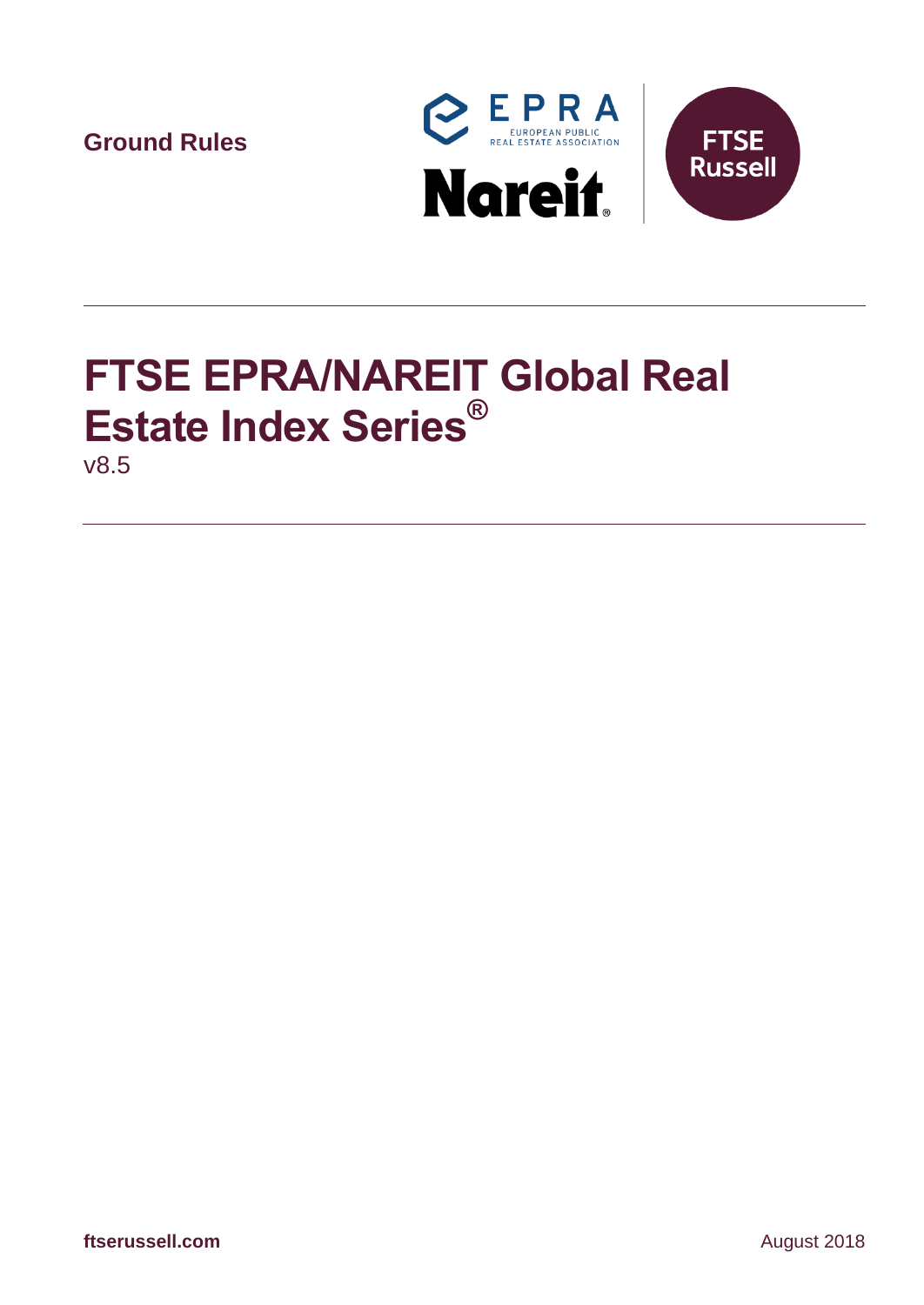



# **Contents**

| 1.0 | <b>Introduction</b>                                                                                                                     | 3  |
|-----|-----------------------------------------------------------------------------------------------------------------------------------------|----|
| 2.0 | <b>Management Responsibilities</b>                                                                                                      | 5  |
| 3.0 | <b>FTSE Russell Index Policies</b>                                                                                                      | 8  |
| 4.0 | <b>Eligibility Criteria</b>                                                                                                             | 10 |
| 5.0 | <b>Qualification Criteria &amp; Periodic Review of Constituents</b>                                                                     | 14 |
| 6.0 | <b>Changes to Constituent Companies</b>                                                                                                 | 22 |
| 7.0 | <b>Corporate Actions and Events</b>                                                                                                     | 25 |
| 8.0 | <b>Algorithms and Calculation Methods</b>                                                                                               | 27 |
|     | <b>Appendix 1: Classification of Eligible Markets</b>                                                                                   | 28 |
|     | <b>Appendix 2: Index Breakdown</b>                                                                                                      | 30 |
|     | Appendix 3: Dividends used in the Total Return Calculation and<br><b>Dividend Withholding Tax Rates</b>                                 | 35 |
|     | <b>Appendix 4: Foreign Exchange Rates</b>                                                                                               | 36 |
|     | <b>Appendix 5: Calculation Schedules</b>                                                                                                | 37 |
|     | Appendix 6: Capping Methodology for the Capped Indexes (see<br><b>Appendix 2)</b>                                                       | 39 |
|     | <b>Appendix 7: EBITDA Screening</b>                                                                                                     | 41 |
|     | Appendix 8: Eligibility, Qualification Criteria, Periodic Review and<br><b>Changes to Constituent Companies of Specialist Indexes43</b> |    |
|     | <b>Appendix 9: Status of Real Time Indexes</b>                                                                                          | 56 |
|     | <b>Appendix 10: Further Information</b>                                                                                                 | 57 |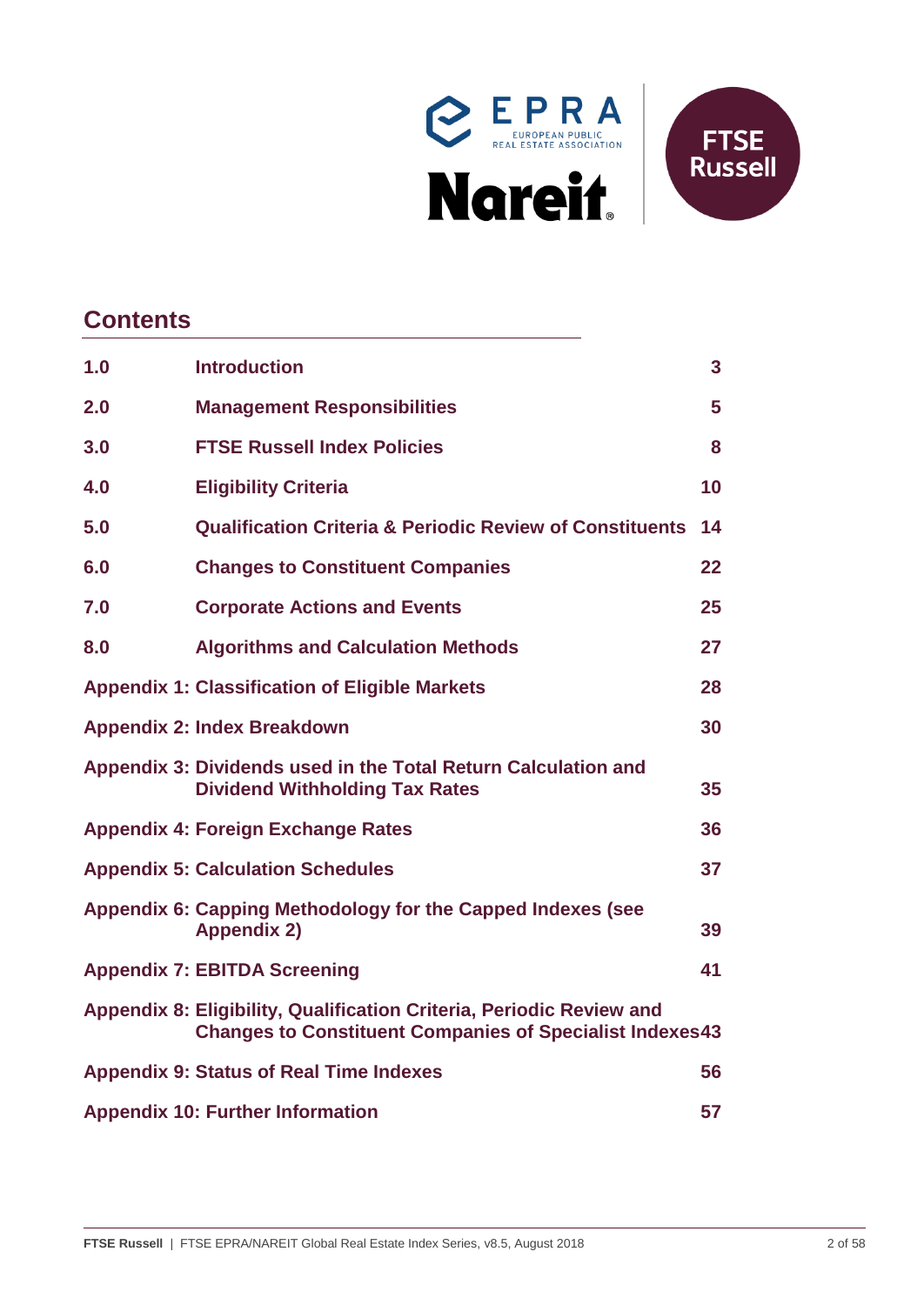

# Section 1

# **Introduction**

# <span id="page-2-0"></span>**1.0 Introduction**

- 1.1 This document sets out the Ground Rules for the construction and management of the FTSE EPRA/NAREIT Global Real Estate Index Series. Copies of the Ground Rules are available from FTSE International Limited ("FTSE").
- 1.2 The FTSE EPRA/NAREIT Global Real Estate Index Series is designed to represent general trends in eligible listed real estate stocks worldwide. Relevant real estate activities are defined as the ownership, trading and development of income-producing real estate.
- 1.3 The FTSE EPRA/NAREIT Global Real Estate Index Series provides investors with a comprehensive and complementary set of indexes which range from regional and country indexes, Dividend+ indexes, Investment Focus indexes and a REITs and Non-REITs series. The index series is designed to reflect the stock performance of companies engaged in specific aspects of the major real estate markets/regions of the world - Americas, EMEA (Europe, Middle East and Africa) and Asia.

The Global Real Estate market is defined in *Appendix 1*.

### 1.4 **Index Construction Methodology**

The FTSE EPRA/NAREIT Global Real Estate Index Series includes the indexes which can be grouped into global, regional and specialist.

A breakdown of the indexes within the series is defined in *Appendix 2*.

- 1.5 Two values for each index are calculated: (1) a capital return and (2) a total return. A net total return value is also calculated (see *Appendix 3*).
- 1.6 The main calculation currency is the Euro although the indexes are also calculated in US Dollar, British Sterling and Japanese Yen on an end-of-day basis. The FTSE EPRA/NAREIT Pure Australia Index is also calculated in Australian dollars. The main calculation currency for the FTSE EPRA/NAREIT Developed Asia 33 Index is Hong Kong Dollars.

## 1.7 **IOSCO**

- 1.7.1 FTSE considers that the FTSE EPRA/NAREIT Global Real Estate Index Series meets the IOSCO Principles for Financial Benchmarks as published in July 2013.
- 1.8 FTSE Russell hereby notifies users of the index series that it is possible that circumstances, including external events beyond the control of FTSE Russell, may necessitate changes to, or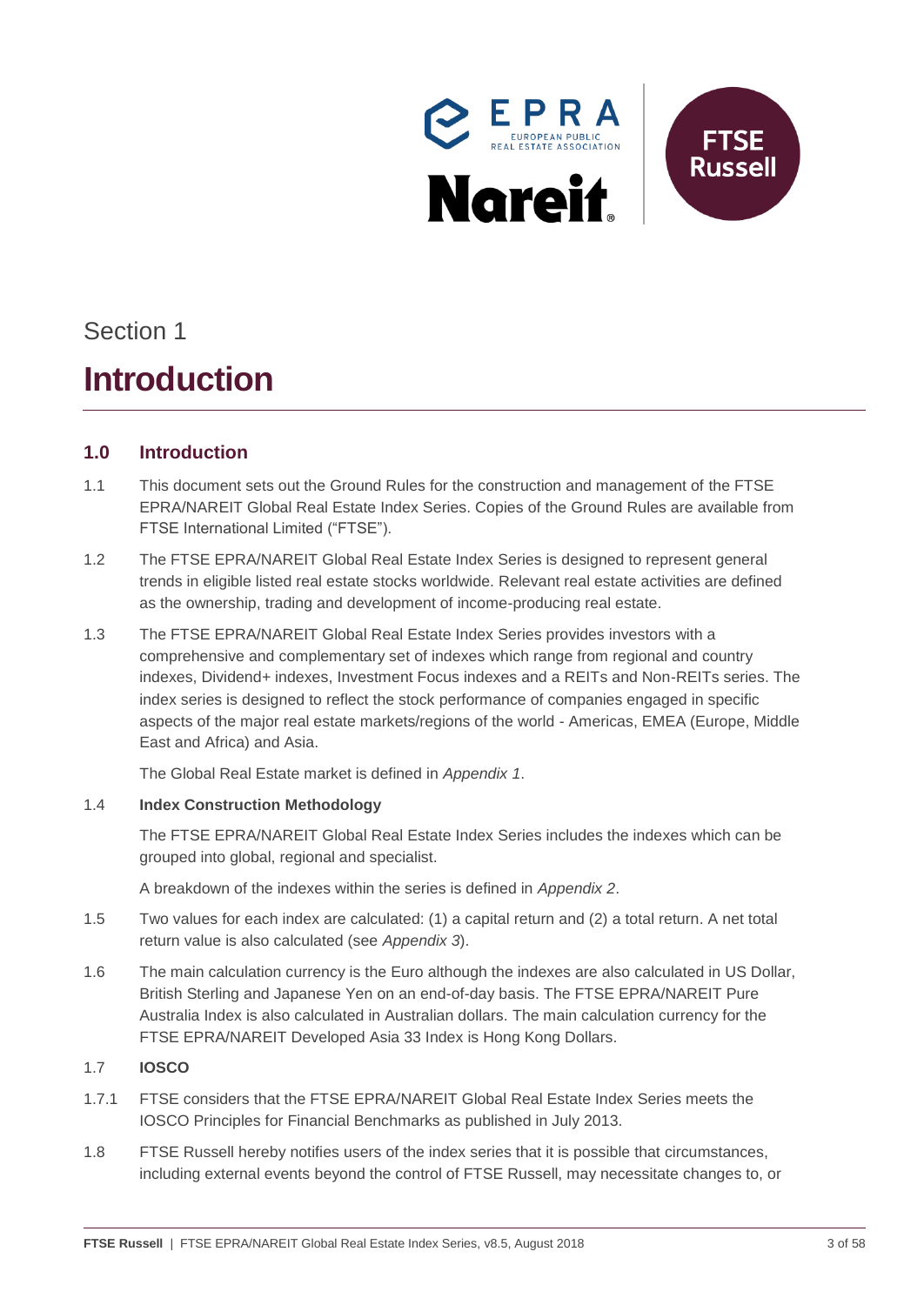the cessation of, the index series and therefore, any financial contracts or other financial instruments that reference the index series or investment funds which use the index series to measure their performance should be able to withstand, or otherwise address the possibility of changes to, or cessation of, the index series.

- 1.9 Index users who choose to follow this index or to buy products that claim to follow this index should assess the merits of the index's rules-based methodology and take independent investment advice before investing their own or client funds. No liability whether as a result of negligence or otherwise is accepted by FTSE Russell or any members of the FTSE EPRA/NAREIT Global Index Advisory Committee for any losses, damages, claims and expenses suffered by any person as a result of:
	- any reliance on these Ground Rules, and/or
	- any errors or inaccuracies in these Ground Rules, and/or
	- any non-application or misapplication of the policies or procedures described in these Ground Rules, and/or
	- any errors or inaccuracies in the compilation of the Index or any constituent data.

#### 1.10 **FTSE Russell**

FTSE Russell is a trading name of FTSE International Limited, Frank Russell Company, FTSE Global Debt Capital Markets Limited (and its subsidiaries FTSE Global Debt Capital Markets Inc. and MTSNext Limited), Mergent, Inc., FTSE Fixed Income LLC and The Yield Book Inc.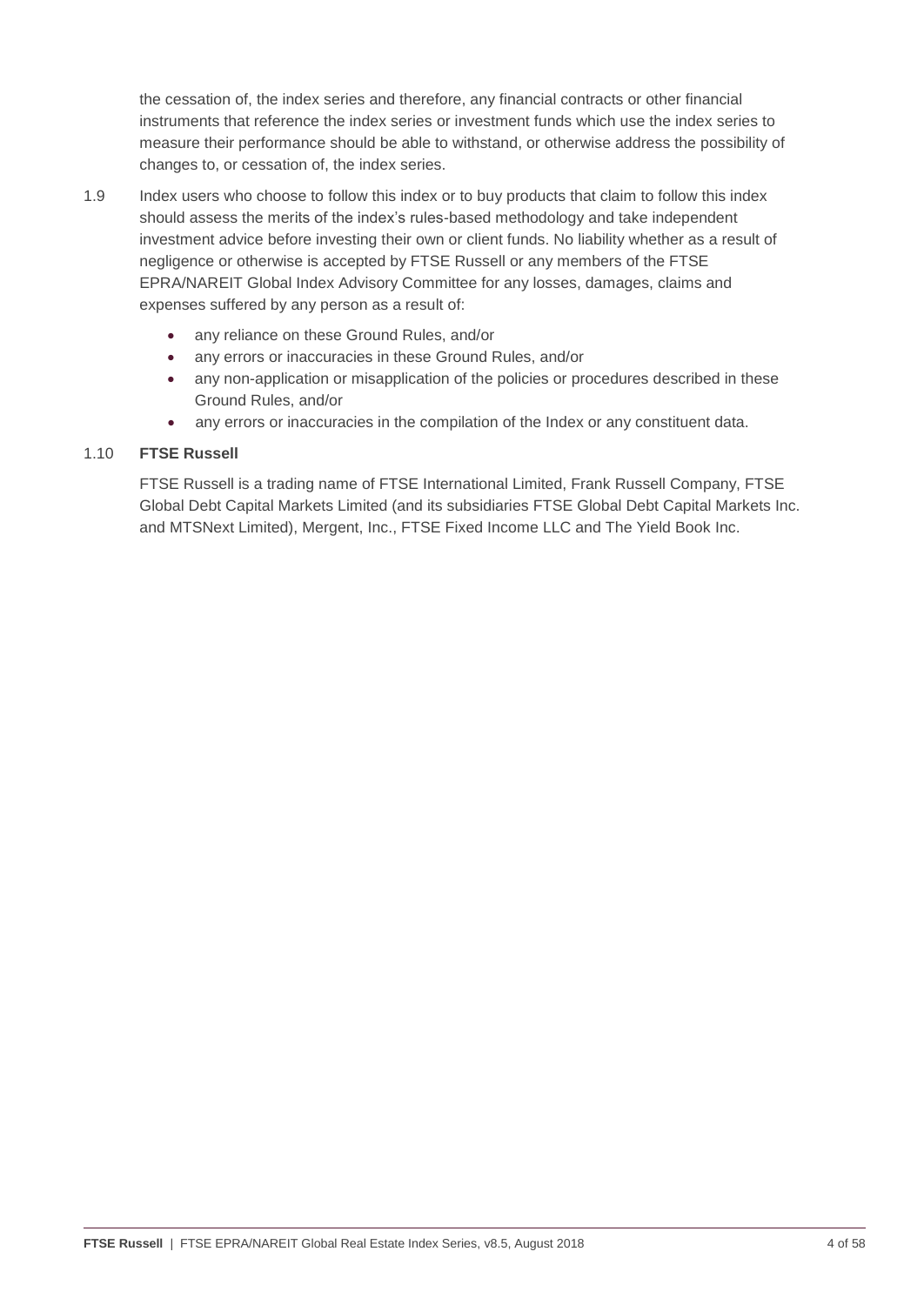

# Section 2

# *2B***Management Responsibilities**

## <span id="page-4-0"></span>**2.0 Management Responsibilities**

### 2.1 **FTSE International Limited (FTSE)**

- 2.1.1 FTSE is the benchmark administrator of the index series.
- 2.1.2 FTSE is responsible for the daily calculation, production and operation of the index series and will:
	- maintain records of the index weightings of all constituents;
	- make changes to the constituents and their weightings in accordance with the Ground Rules;
	- carry out the periodic index reviews of the index series and apply the changes resulting from the reviews as required by the Ground Rules;
	- publish changes to the constituent weightings resulting from their ongoing maintenance and the periodic reviews;
	- disseminate the indexes.

### 2.2 **EPRA and NAREIT**

- 2.2.1 EPRA and NAREIT are responsible for conducting the analysis of financial statement related eligibility tests including the EBITDA test for potential and current constituents in order to establish their eligibility for inclusion in the FTSE EPRA/NAREIT indexes and their allocation to the emerging and developed sub-series. EPRA and NAREIT will also determine a constituent's Investment Focus segment and classify each constituent by Property Sector.
- 2.2.2 EPRA and NAREIT also provide research, guidance and clarification with respect to certain aspects of the structure, operations and financial reporting of companies that may bear on their index eligibility, as well as to regulatory requirements pertaining to certain companies that may restrict some investment organizations from investing in such companies and the equity indexes that include them as constituents.

#### 2.3 **FTSE EPRA/NAREIT Global Real Estate Index Series Supervisory Committee**

2.3.1 The FTSE EPRA/NAREIT Global Real Estate Index Series Supervisory Committee has been established to oversee a consistent approach to the global development of the FTSE EPRA/NAREIT Index Series.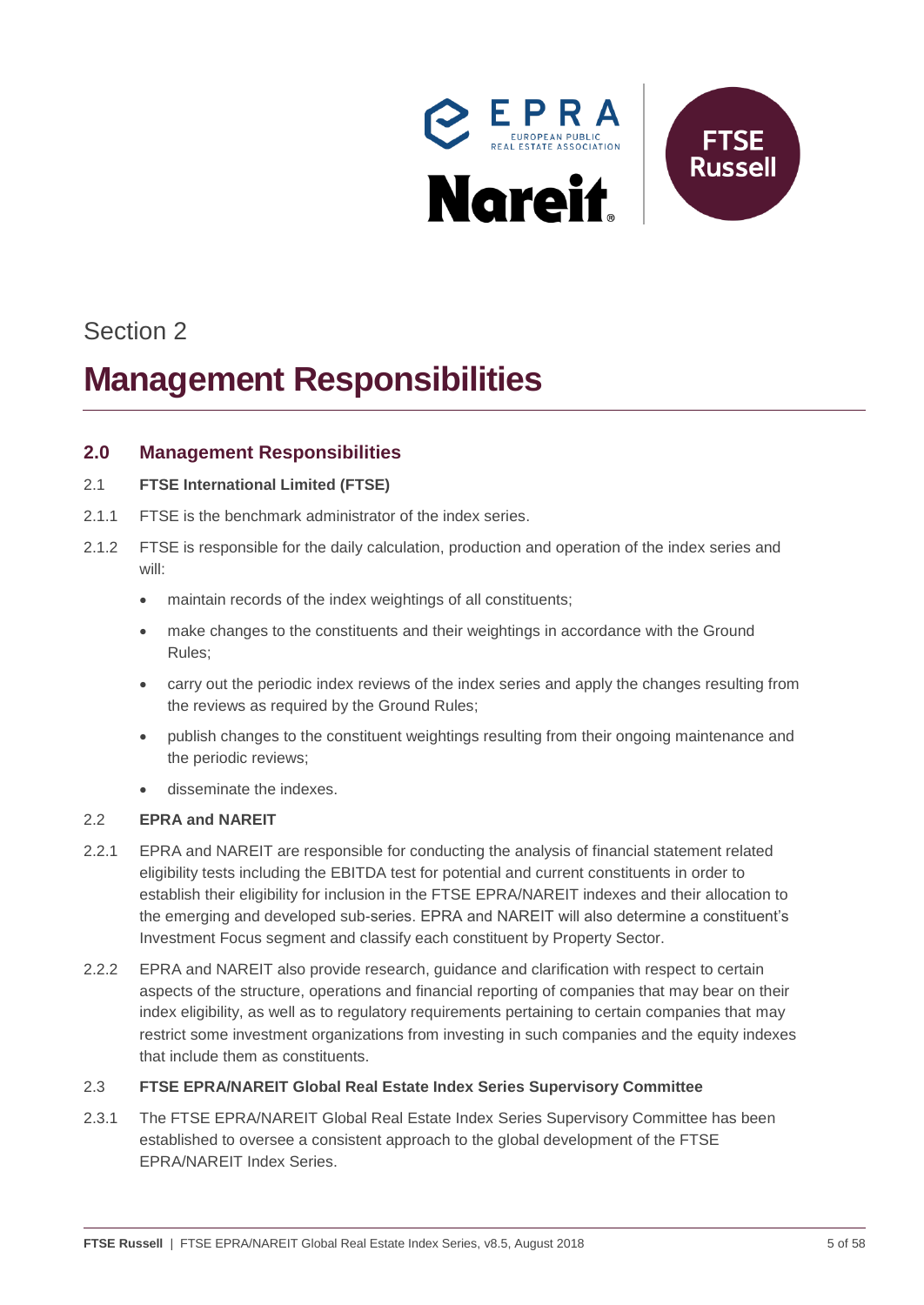2.3.2 The Terms of Reference of the FTSE EPRA/NAREIT Global Real Estate Index Series Supervisory Committee are set out on the FTSE Russell website and can be accessed using the link below.

### [FTSE\\_EPRA\\_Nareit\\_Global\\_Real\\_Estate\\_Index\\_Series\\_Supervisory\\_Committee.pdf](http://www.ftse.com/products/downloads/FTSE_EPRA_NAREIT_Global_Real_Estate_Index_Series_Supervisory_Committee.pdf)

#### 2.4 **Advisory Committees**

- 2.4.1 To assist in the oversight of the indexes three FTSE EPRA/NAREIT regional committees have been established.
	- The FTSE EPRA/NAREIT Asia Index Advisory Committee
	- The FTSE EPRA/NAREIT EMEA Index Advisory Committee
	- The FTSE EPRA/NAREIT Americas Index Advisory Committee

The Terms of Reference of the FTSE EPRA/NAREIT Advisory Committees are set out on the FTSE Russell website and can be accessed using the link below.

#### [FTSE\\_EPRA\\_Nareit\\_Regional\\_Advisory\\_Committee.pdf](http://www.ftse.com/products/downloads/FTSE_EPRA_NAREIT_Regional_Advisory_Committee.pdf)

- 2.5 FTSE Russell is responsible for the day-to-day management of the FTSE EPRA/NAREIT Global Real Estate Index Series and for decisions regarding the interpretation of these ground rules.
- 2.6 These rules may be supplemented, amended in whole or in part, revised or withdrawn at any time. Supplements, amendments, revisions and withdrawals may also lead to changes in the way the index is compiled or calculated or affect the FTSE EPRA/NAREIT Global Real Estate Index Series in another way. All decisions will be published immediately. A period of at least three months should pass between the date a proposed change is published and the date this comes into effect, unless the change is not in conflict with the interests of an affected party. No liability can be accepted for any losses resulting from supplementing, amending, revising or withdrawing the Ground Rules for the FTSE EPRA/NAREIT Global Real Estate Index Series.
- 2.7 The compiler of the FTSE EPRA/NAREIT Global Real Estate Index Series will do everything within its power to ensure the accuracy of the composition, calculation, publication and adjustment of the FTSE EPRA/NAREIT Global Real Estate Index Series in accordance with relevant rules. However, the compiler of the FTSE EPRA/NAREIT Global Real Estate Index Series and the FTSE EPRA/NAREIT Global Real Estate Index Series Advisory Committees cannot accept any liability for any inaccuracy in share prices, calculations and the publication of the index, the information used for making adjustments to the index and the actual adjustments.

#### 2.8 **Amendments to these Ground Rules**

- 2.8.1 These Ground Rules shall be subject to regular review (at least once a year) by FTSE Russell to ensure that they continue to meet the current and future requirements of investors and other index users. The review process will include consultation on any proposed changes with the FTSE EPRA/NAREIT Regional Advisory Committee and FTSE EPRA/NAREIT Global Real Estate Index Series Supervisory Committee.
- 2.8.2 As provided for in the Statement of Principles for FTSE Russell Equity Indexes, where FTSE Russell or the FTSE EPRA/NAREIT Regional Advisory Committee determines that the Ground Rules are silent or do not specifically and unambiguously apply to the subject matter of any decision, any decision shall be based as far as practical on the Statement of Principles. After making any such determination, FTSE Russell shall advise the market of its decision at the earliest opportunity. Any such treatment will not be considered as an exception or change to the Ground Rules, or to set a precedent for future action, but FTSE Russell will consider whether the Ground Rules should subsequently be updated to provide greater clarity.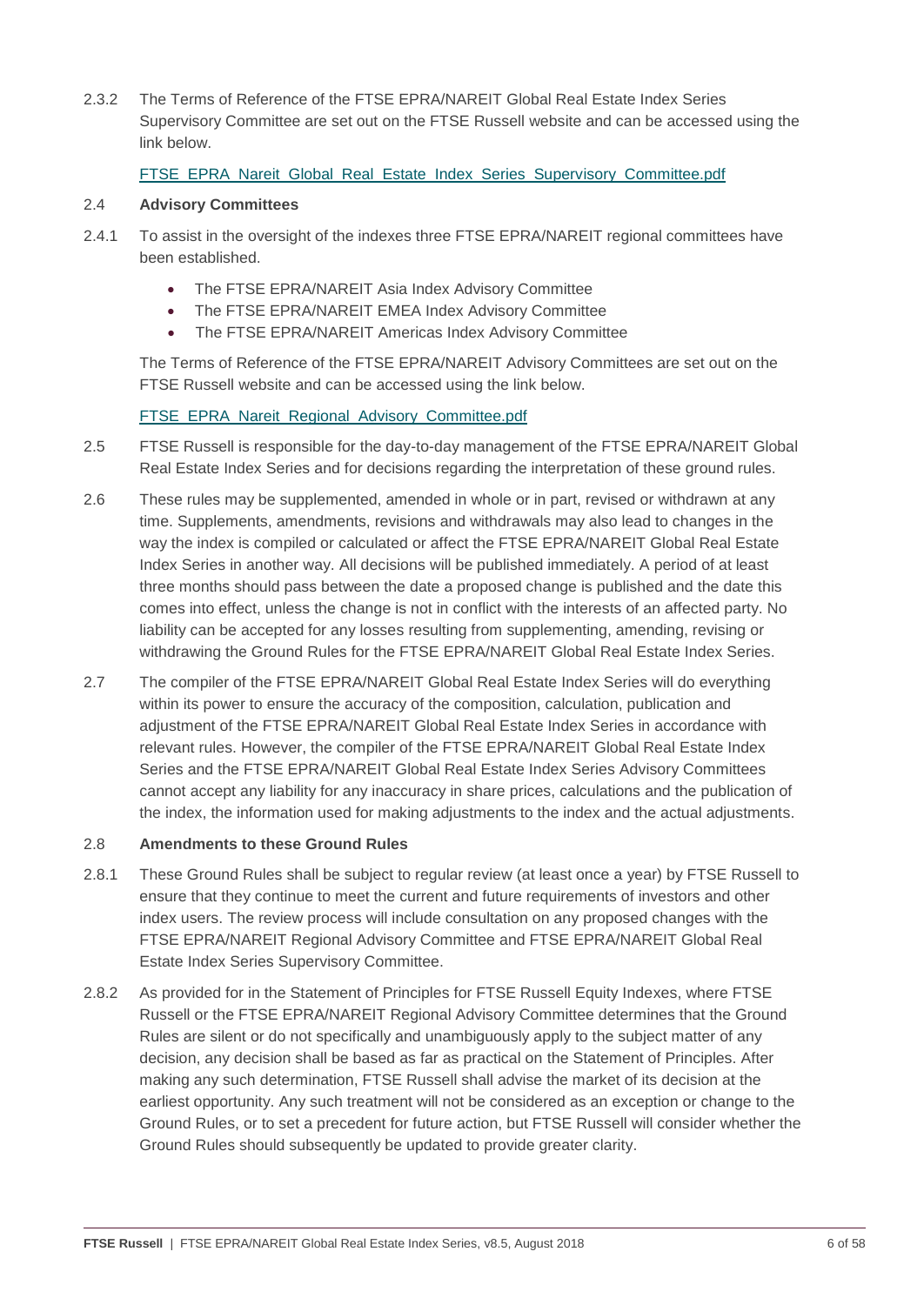### 2.9 **Status of these Ground Rules**

2.9.1 These Ground Rules set out the methodology and provide information about the publication of the FTSE EPRA/NAREIT Global Real Estate Index Series.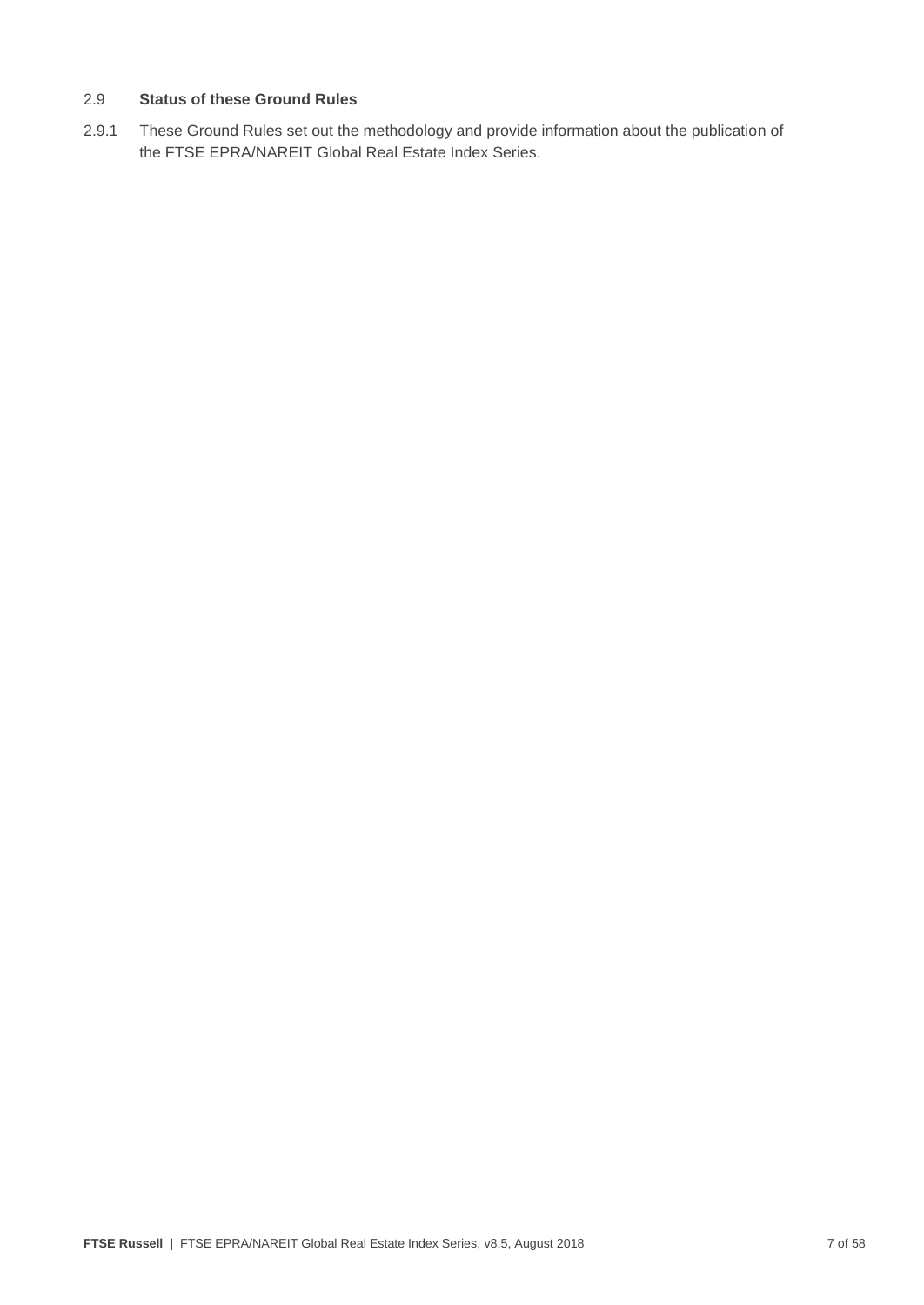

# Section 3

# *2B***FTSE Russell Index Policies**

# <span id="page-7-0"></span>**3.0 FTSE Russell Index Policies**

These Ground Rules should be read in conjunction with the following policy documents which can be accessed using the links below:

#### 3.1 **Corporate Actions and Events Guide**

3.1.1 Full details of changes to constituent companies due to corporate actions and events can be accessed in the Corporate Actions and Events Guide using the following link:

#### [Corporate\\_Actions\\_and\\_Events\\_Guide.pdf](http://www.ftse.com/products/downloads/Corporate_Actions_and_Events_Guide.pdf)

#### 3.2 **Statement of Principles for FTSE Russell Equity Indexes (the Statement of Principles)**

Indexes need to keep abreast of changing markets and the Ground Rules cannot anticipate every eventuality. Where the Ground Rules do not fully cover a specific event or development, FTSE Russell will determine the appropriate treatment by reference to the Statement of Principles which summarises the ethos underlying FTSE Russell's approach to index construction. The Statement of Principles is reviewed annually and any changes proposed by FTSE Russell are presented to the FTSE Russell Policy Advisory Board for discussion before approval by FTSE Russell's Product Governance Board.

The Statement of Principles can be accessed using the following link:

[Statement\\_of\\_Principles.pdf](http://www.ftse.com/products/downloads/Statement_of_Principles.pdf)

#### 3.3 **Queries, Complaints and Appeals**

3.3.1 A constituent or prospective constituent company (or professional advisor acting on behalf of the company), a national organisation or a group of no fewer than ten users of the Indexes from different organisations acting in their professional capacity may appeal against decisions taken by FTSE Russell.

FTSE Russell's complaints procedure can be accessed using the following link:

Benchmark Determination Complaints Handling Policy.pdf

FTSE Russell's Appeal Process can be accessed using the following link:

[Appeals\\_Against\\_Decisions.pdf](http://www.ftse.com/products/downloads/Appeals_Against_Decisions.pdf)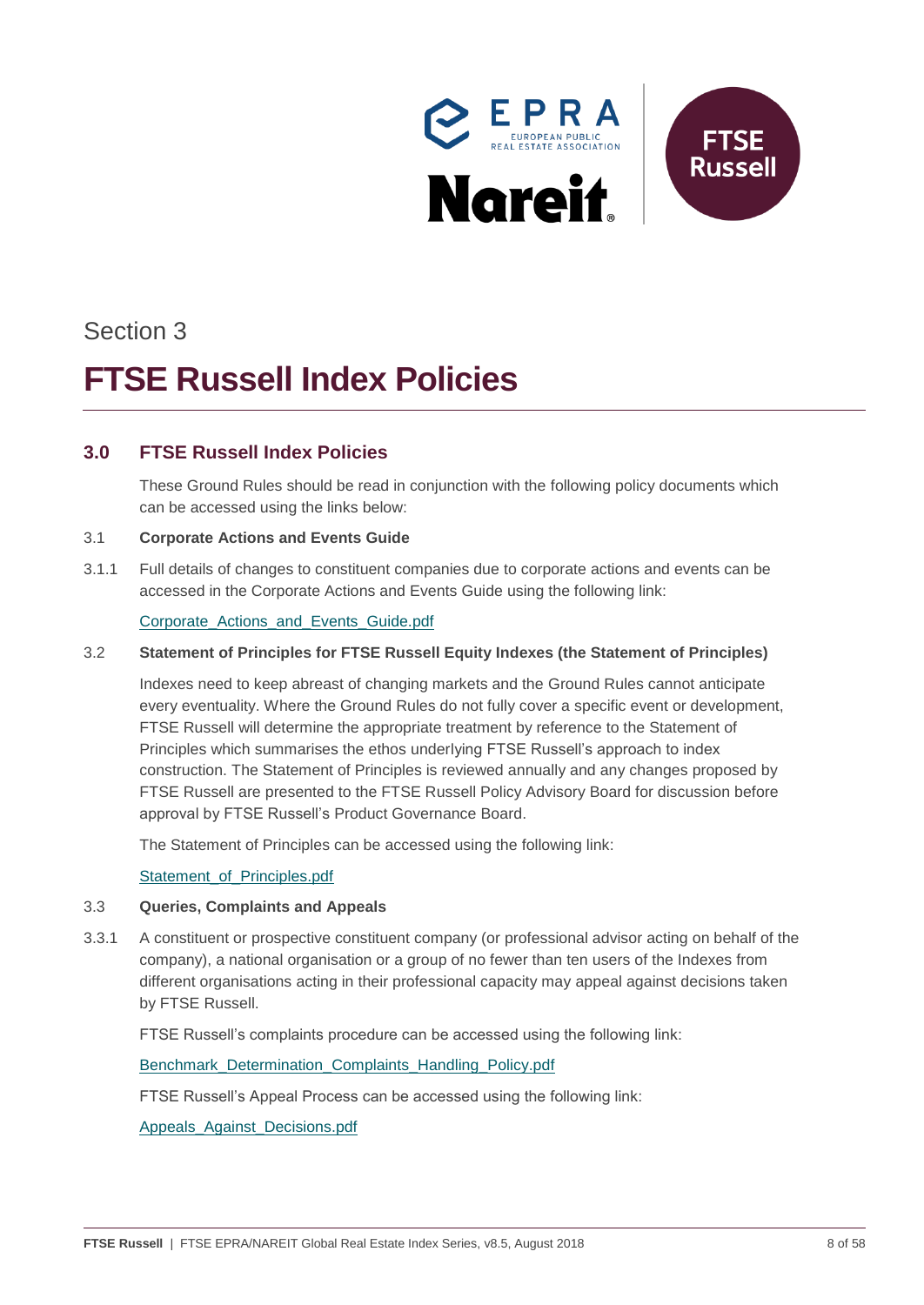#### 3.4 **Index Policy for Trading Halts and Market Closures**

3.4.1 Guidance for the treatment of index changes in the event of trading halts or market closures can be found using the following link:

[Index\\_Policy\\_for\\_Trading\\_Halts\\_and\\_Market\\_Closures.pdf](http://www.ftse.com/products/downloads/FTSE_Russell_Index_Policy_for_Trading_Halts_and_Market_Closures.pdf)

#### 3.5 **Index Policy in the Event Clients are Unable to Trade a Market**

3.5.1 Details of FTSE Russell's treatment can be accessed using the following link:

[Index\\_Policy\\_in\\_the\\_Event\\_Clients\\_are\\_Unable\\_to\\_Trade\\_a\\_Market.pdf](http://www.ftse.com/products/downloads/FTSE_Russell_Index_Policy_in_the_Event_Clients_are_Unable_to_Trade_a_Market.pdf)

#### 3.6 **Recalculation Policy and Guidelines**

3.6.1 The FTSE EPRA/NAREIT Global Real Estate Index Series are recalculated whenever errors or distortions occur that are deemed to be significant. Users of the Index Series are notified through appropriate media.

For further information refer to the FTSE Russell Recalculation Policy and Guidelines document which is available from the FTSE Russell website using the link below or by contacting [info@ftserussell.com.](mailto:info@ftserussell.com)

[Recalculation\\_Policy\\_and\\_Guidelines\\_Equity\\_Indexes.pdf](http://www.ftse.com/products/downloads/Equity_Index_Recalculation_Policy_and_Guidelines.pdf)

#### 3.7 **Policy for Benchmark Methodology Changes**

3.7.1 Details of FTSE Russell's policy for making benchmark methodology changes can be accessed using the following link:

[Policy\\_for\\_Benchmark\\_Methodology\\_Changes.pdf](http://www.ftse.com/products/downloads/FTSE_Russell_Policy_for_Benchmark_Methodology_Changes.pdf)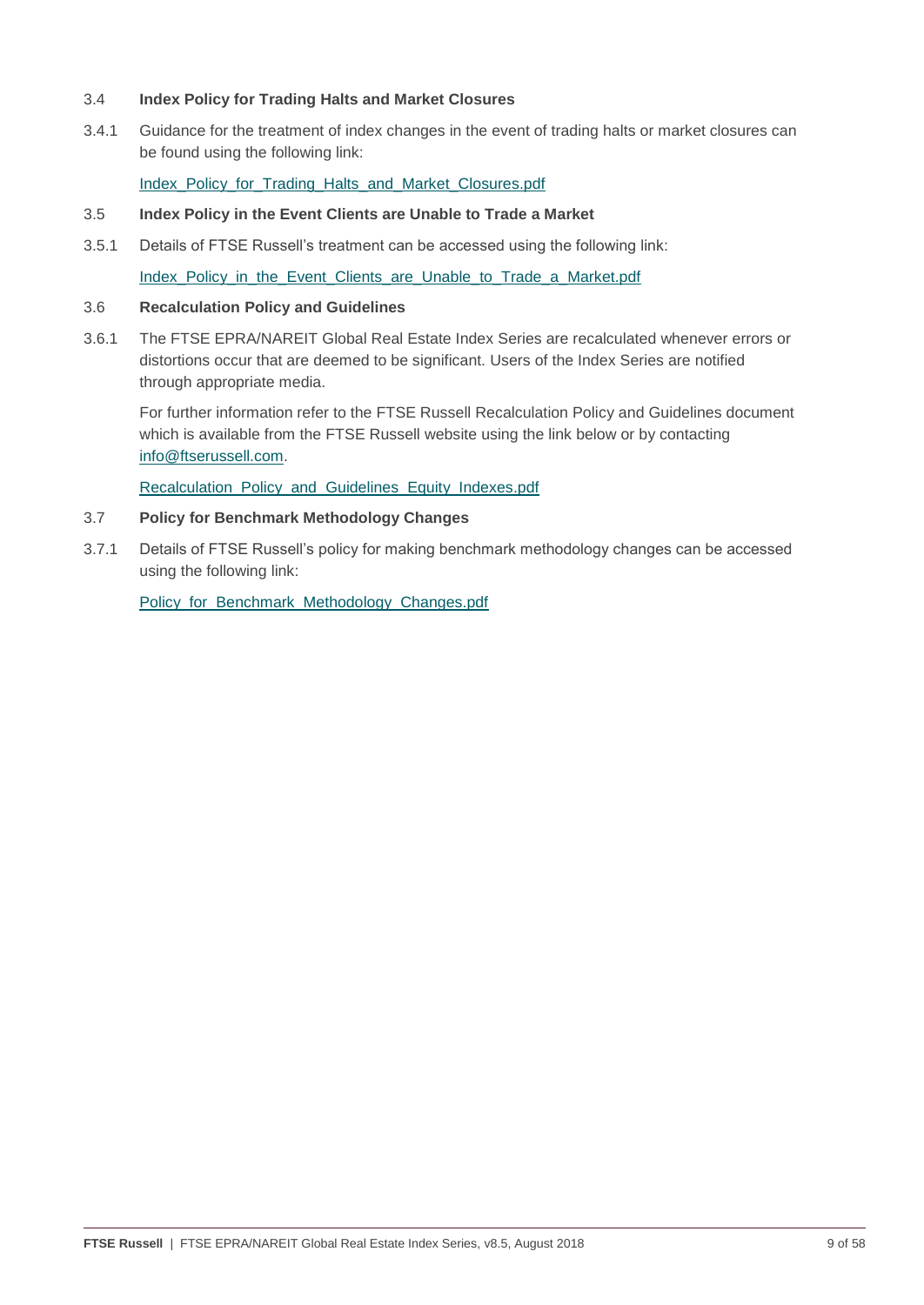

# Section 4 *3B***Eligibility Criteria**

# <span id="page-9-0"></span>**4.0 Eligibility Criteria**

- 4.1 The FTSE EPRA/NAREIT Global Real Estate Index Series includes only real estate securities that are traded in one of the listed countries see *Appendix 1*. The security must be listed on an official stock exchange. For a list of eligible markets and sources of trading please refer to the FTSE Global Equity Index Series Ground Rules.
- 4.2 Securities which are subject to surveillance by the stock exchanges and have been assigned to any of the following segments will not be eligible for index inclusion. Where an existing constituent is assigned to an ineligible segment it will normally be deleted from the index at the next quarterly review and it will only be reconsidered for index inclusion after a period of 12 months from its deletion subject to it no longer being under surveillance. For the purposes of the index eligibility it will be treated as a new issue.

| <b>Country</b> | <b>Exchange</b>                                              | <b>Segment</b>                                                                                                            |
|----------------|--------------------------------------------------------------|---------------------------------------------------------------------------------------------------------------------------|
| China          | Shanghai Stock Exchange<br>Shenzhen Stock Exchange           | Special Treatment (ST)                                                                                                    |
| India          | Bombay Stock Exchange<br>National Stock Exchange of<br>India | Graded Surveillance Measure<br>(GSM)                                                                                      |
| Malaysia       | Bursa Malaysia                                               | <b>PN17</b>                                                                                                               |
| Poland         | Warsaw Stock Exchange                                        | Alert List                                                                                                                |
| Singapore      | Singapore Exchange                                           | Watch-list                                                                                                                |
| South Korea    | Korea Exchange                                               | Administrative Issues                                                                                                     |
| Taiwan         | Taiwan Stock Exchange                                        | Altered Trading Method (ATM)                                                                                              |
| Thailand       | Stock Exchange of Thailand                                   | Companies facing possible<br>delisting according to No. 9(6) of<br>SET's Regulations on Delisting of<br><b>Securities</b> |
| Turkey         | Borsa Istanbul                                               | Watchlist                                                                                                                 |

Securities that are assigned to the above segments after the review announcement date but before the index review effective date are assessed on a case-by-case basis which may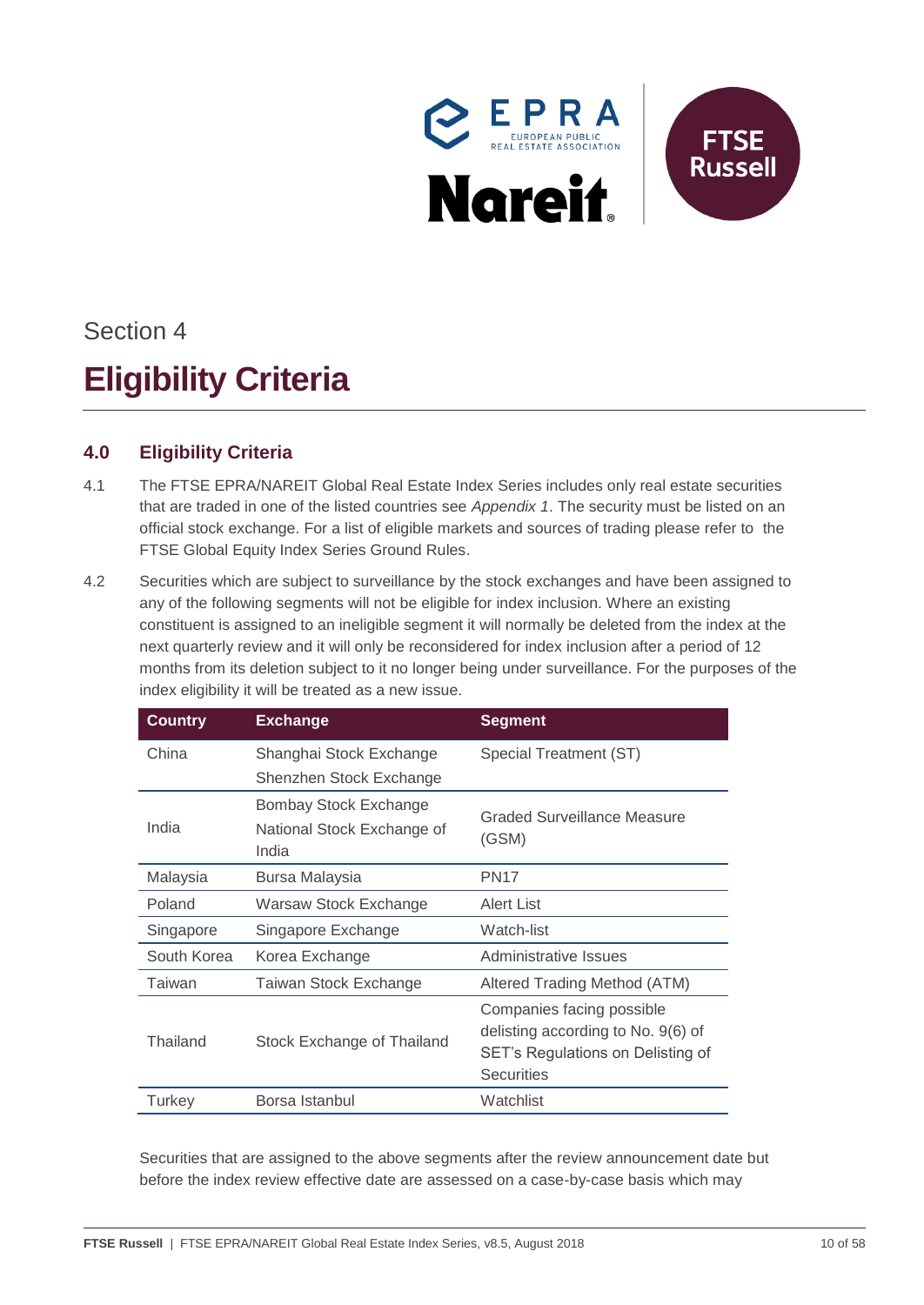generally result in scheduled index review additions, investability weight and shares in issue changes no longer being implemented at the forthcoming review.

- 4.3 A. The Initial Universe of companies consists of companies with the following ICB Classifications: Supersector 8600 (Real Estate), Subsector 2357 (Heavy Construction) and Subsector 3728 (Home Construction).
	- B. The Initial Universe may be expanded by FTSE Russell with other ICB classified companies with guidance from EPRA, NAREIT and the Regional Advisory Committee.
	- C. Limited Liability Partnerships (LLP), Limited Partnerships (LP), Master Limited Partnerships (MLP), Publically Traded Partnerships (PTP), Limited Liability Companies (LLC) and Business Development Companies (BDC) according to official company filings will not be eligible for inclusion.
	- D. Preference shares are ineligible for index inclusion.
- 4.4 Relevant real estate activities are defined as the ownership, trading and development of incomeproducing real estate.
- 4.5 Real estate companies must have derived, in the previous full financial year, at least 75 percent of their total EBITDA from relevant real estate activities.
- 4.6 The construction of residential homes for sale is considered relevant real estate in the Asia Region and Emerging Markets only.
- 4.7 The following are not considered relevant real estate activities:
	- A. The financing of real estate.
	- B. The provision of construction management, general contracting and project management services.
	- C. The provision of property management, facilities management, insurance, power supply, brokerage, investment management funds and services.
	- D. Holding companies are excluded from the index. Holding companies are defined as companies that have more than 50 percent of their net assets invested in the securities of other listed companies.
	- E. Storage caverns/units for commodities such as oil & gas.
	- F. Companies for which the ownership of real property is incidental to the primary revenue generating activities, including those companies in the gaming, theme park and other entertainment businesses.
	- G. Infrastructure assets, including transportation assets (roads, bridges, tunnels, airports, etc.), energy and utilities assets (power generation, fuels, etc.), water and waste management assets and communication assets (line-based networks, air-based networks, etc.) and prisons.
	- H. Timberland and farmland.
	- I. Outdoor advertising.
	- J. Data center revenues labelled colocation will be considered real estate revenues for the purpose of the EBITDA screen only if the information is provided in sufficient detail to ensure that revenues from ineligible activities are not included.
	- K. Revenue from parking lots and parking services are not considered relevant real estate activities unless such revenues are incidental to real estate activities otherwise considered relevant.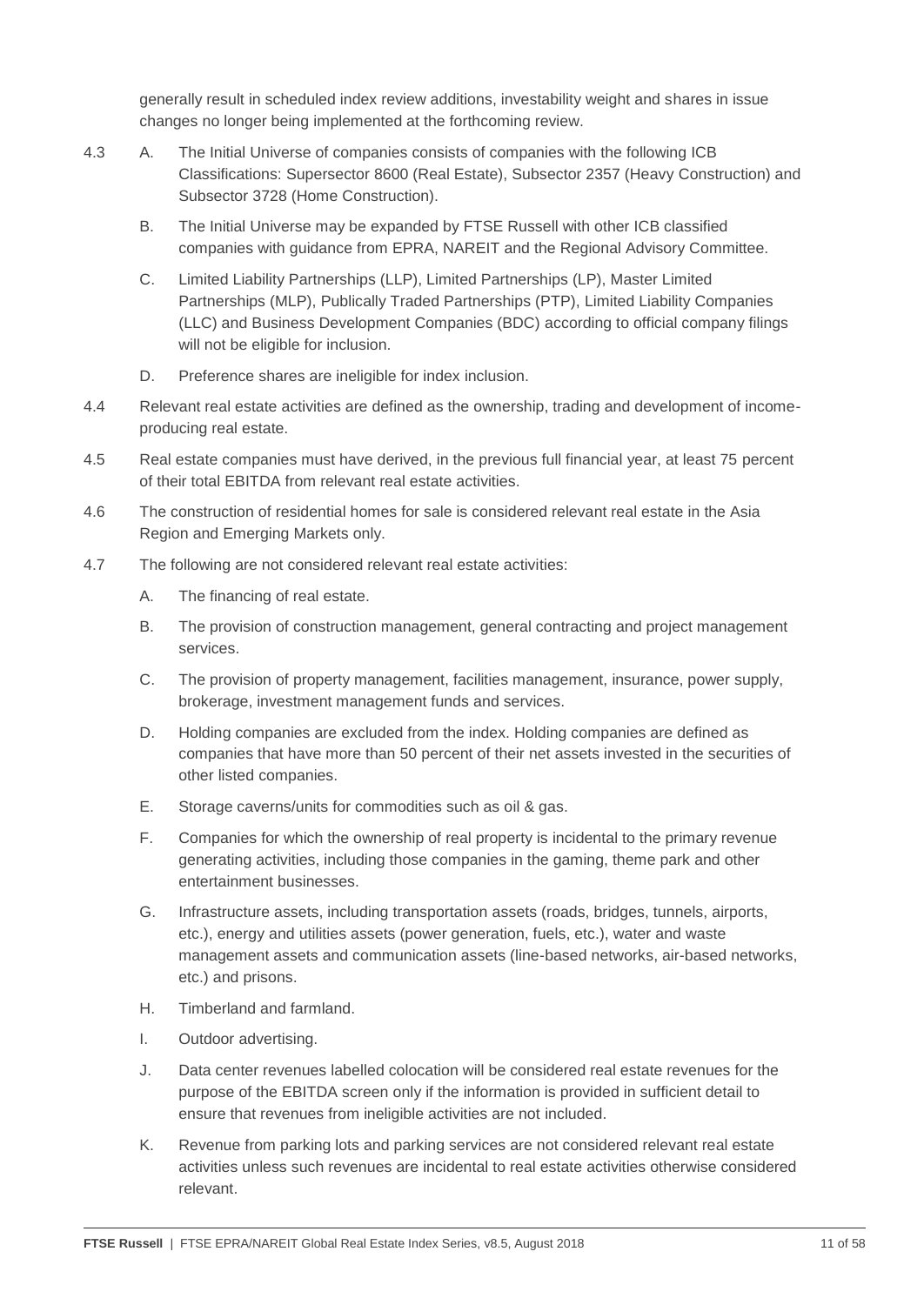- 4.8 The constituents of the FTSE EPRA/NAREIT Global Real Estate Index Series are required to meet all of the following criteria where applicable:
	- A. A company may only be added to the FTSE EPRA/NAREIT Global Real Estate Index Series if it provides an audited annual report in English\*. This is defined as a current set of accounts in English consisting of a profit and loss statement, a balance sheet, directors' review and full notes to the accounts.

\* Audited fiscal reports in Japan in English are also eligible. Reporting requirements in the United States are such that official announcements or filings may be used in addition to annual reports for US companies only, in exceptional circumstances.

- B. If a company newly introduces English annual reporting it becomes eligible for the indexes at the next quarterly review, providing it meets all other index inclusion criteria.
- C. Existing index constituents are required to produce an eligible annual report, as defined by Rule 4.8A, within 12 months after its fiscal year end. Companies that fail to do this will become ineligible at the next quarterly review.
- D. If a company meets the EBITDA criteria based on its latest annual report (Rule 4.8A), it becomes eligible for the indexes at the next quarterly review, providing it meets all other index inclusion criteria.
- E. If a company fails the EBITDA criteria (see Rule 4.5), it becomes ineligible for the indexes at the next quarterly review.
- F. In circumstances where annual reports are published within 20 business day of the review cut-off date, consideration for index inclusion may be deferred until the subsequent review to allow sufficient time for the full analysis of the information provided.
- G. A prospective constituent that derives more than 25% of its total annual EBITDA from Frontier or standalone markets (as classified by FTSE Russell) will not be eligible for inclusion in the FTSE EPRA/NAREIT Global Real Estate Index Series.

See *Appendix 8* for the Eligibility Criteria of Speciality Indexes.

#### 4.9 **Assignment of Nationality**

4.9.1 The procedures for assigning nationalities to prospective constituents of the FTSE EPRA/NAREIT Global Real Estate Index Series will generally follow the procedures set out in the FTSE Determining Nationality document which is available on the FTSE Russell website and can be accessed using the following link:

### [Determining\\_Nationality.pdf](http://www.ftse.com/products/downloads/Determining_Nationality.pdf)

- 4.9.2 A prospective constituent, which would otherwise have been assigned a nationality of a Developed market, that has over each of the previous two years derived less than 75% of its total annual EBITDA from Developed markets (as classified by FTSE Russell) will instead be assigned the nationality of the Emerging market (as classified by FTSE Russell) from which it has derived the greatest percentage of its EBITDA over those two years. Prospective constituents that have only one year of audited financial statements in their latest annual report (as defined by Rule 4.8A) or English IPO prospectus will be reviewed and classified based on the most recent available one year audited financial statements.
- 4.9.3 An existing constituent which has previously been assigned a nationality of a Developed market that has over each of the previous two years derived less than 50% of its total annual EBITDA from Developed markets (as classified by FTSE Russell) will be assigned the nationality of the Emerging market from which it has derived the greatest percentage of its EBITDA over those two years.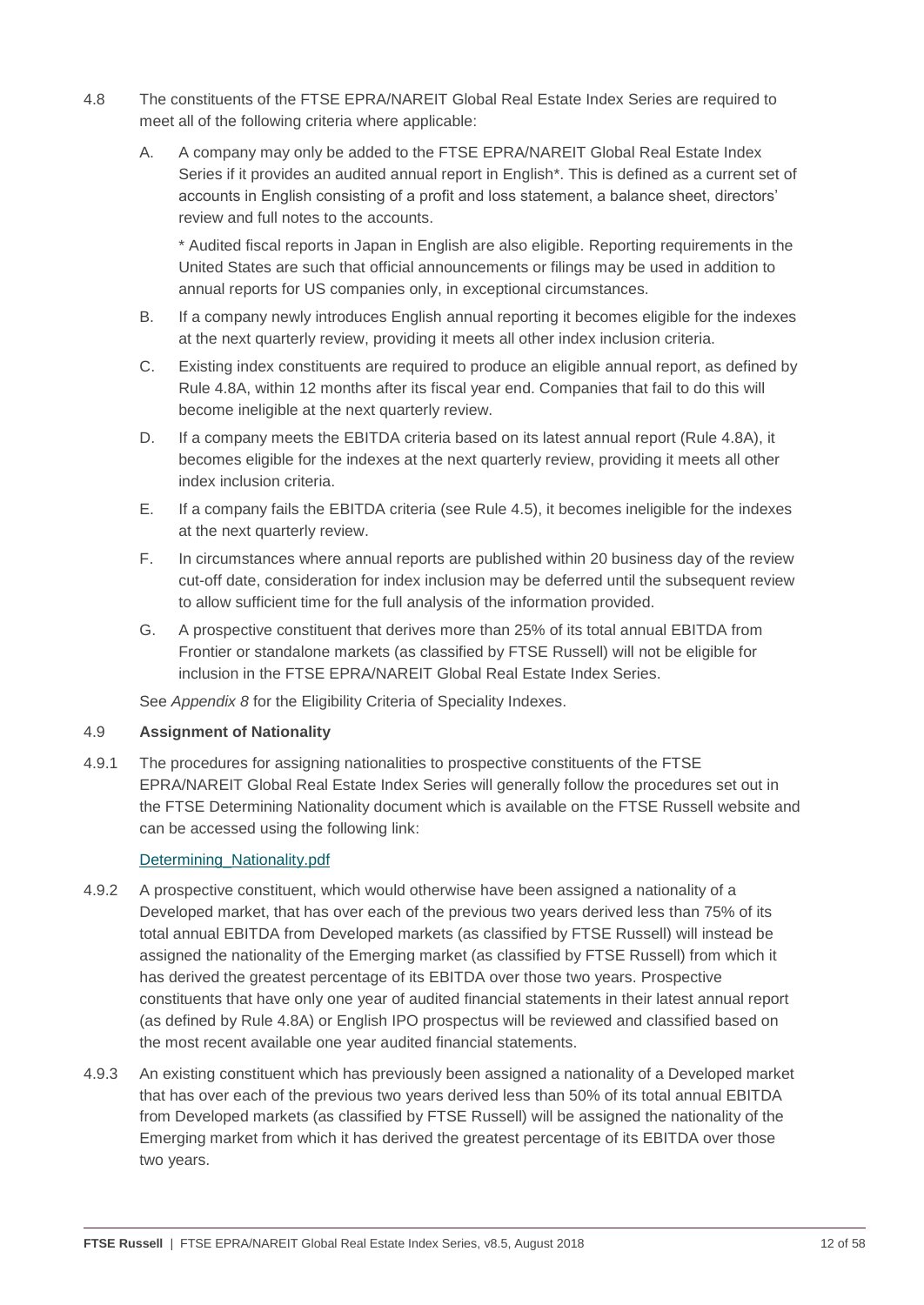- 4.9.4 A constituent whose nationality was determined by the application of Rules 4.9.2 or 4.9.3 above may have its nationality changed to that of a different Emerging market if for two consecutive years the greatest percentage of its EBITDA is derived from that Emerging market.
- 4.9.5 A constituent whose nationality was determined by the application of Rules 4.9.2 or 4.9.3 above may have its nationality changed to that assigned in the FTSE Global Equity Index Series if for two consecutive years the company derives more than 75% of its EBITDA from Developed markets.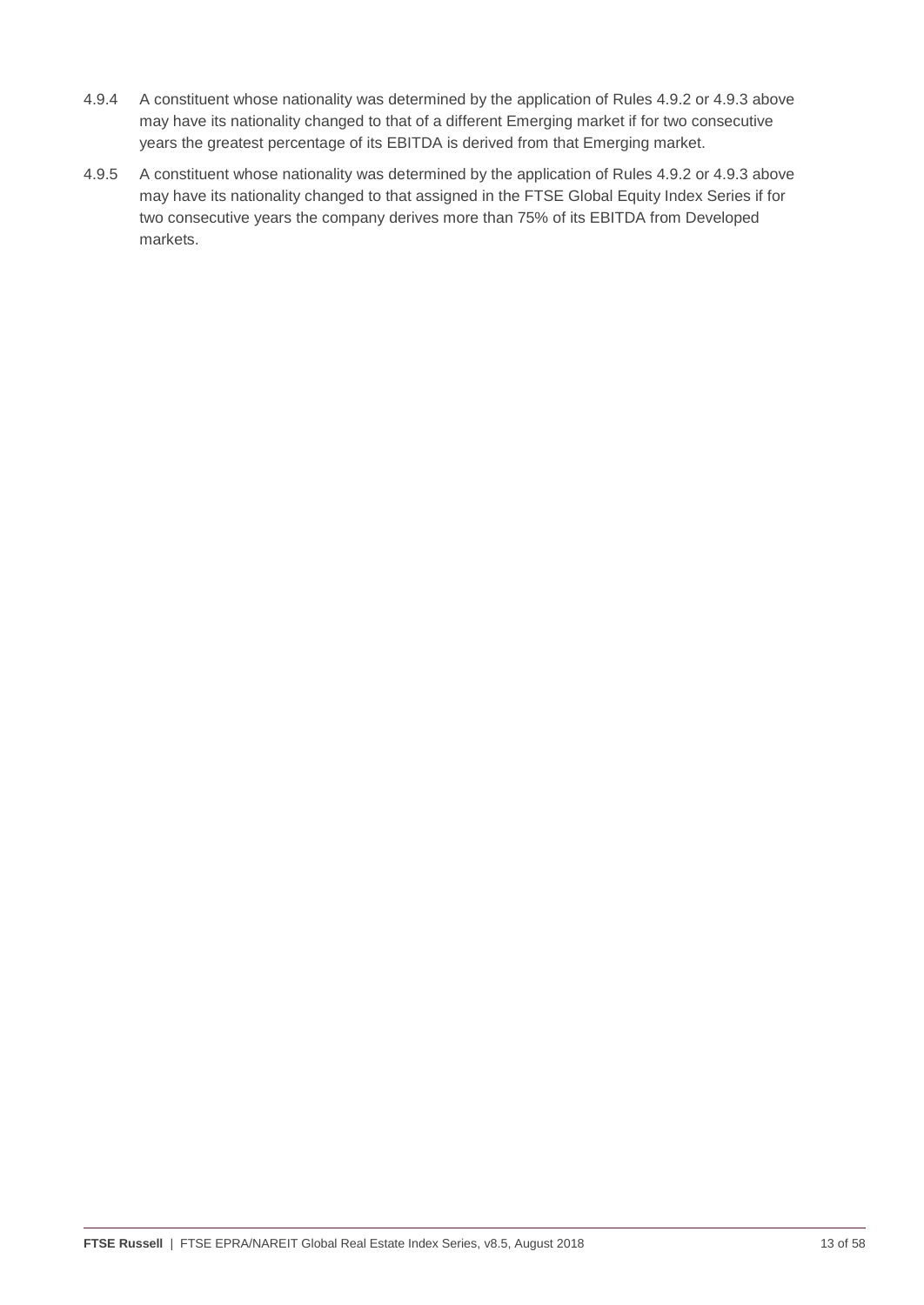

# Section 5

# *4B***Qualification Criteria & Periodic Review of Constituents**

## <span id="page-13-0"></span>**5.0 Qualification Criteria & Periodic Review of Constituents**

#### 5.1 **Review Dates**

- 5.1.1 The FTSE EPRA/NAREIT Global Real Estate Index Series is reviewed on a quarterly basis in March, June, September and December. The review is based on data as at the close of business of the Monday 4 weeks prior to the review effective date. The results of the periodic review will be shown to the FTSE EPRA/NAREIT Global Real Estate Index Series Regional Advisory Committees at their quarterly meeting.
- 5.1.2 Any constituent changes resulting from the periodic review will be implemented at the close of business on the third Friday (i.e. effective Monday) of March, June, September and December. Subsequent adjustments in stock weightings (including free float) will become effective at the same time.
- 5.1.3 FTSE is responsible for publishing the outcome of the periodic review.

### 5.2 **Review Process**

- 5.2.1 The rules for inserting and deleting securities at the quarterly reviews are designed to provide stability in the selection of constituents of the FTSE EPRA/NAREIT Global Real Estate Index Series while ensuring that the indexes continue to be representative of listed real estate markets by including or excluding those securities which have risen or fallen significantly in value or those companies whose eligible real estate activities have appreciably grown or diminished.
- 5.2.2 All companies that satisfy Rules 4.1 to 4.10 are eligible for inclusion in the FTSE EPRA/NAREIT Global Real Estate Index Series subject to the three screens detailed below.

### 5.3 **Size Rule**

5.3.1 The size rule of the FTSE EPRA/NAREIT Global Real Estate Index Series is a relative measure that is expressed as a percentage of the regional index market capitalisation (after the application of investability weightings). Securities that currently are not members of the Index Series are required to meet a basis points threshold for inclusion that is higher than the basis points threshold set for exclusion of existing constituents. The aim of these different size thresholds is to provide a degree of stability in the composition of constituents of the FTSE EPRA/NAREIT Global Real Estate Index Series while ensuring that the Index continues to be representative of the market by including or excluding those securities whose market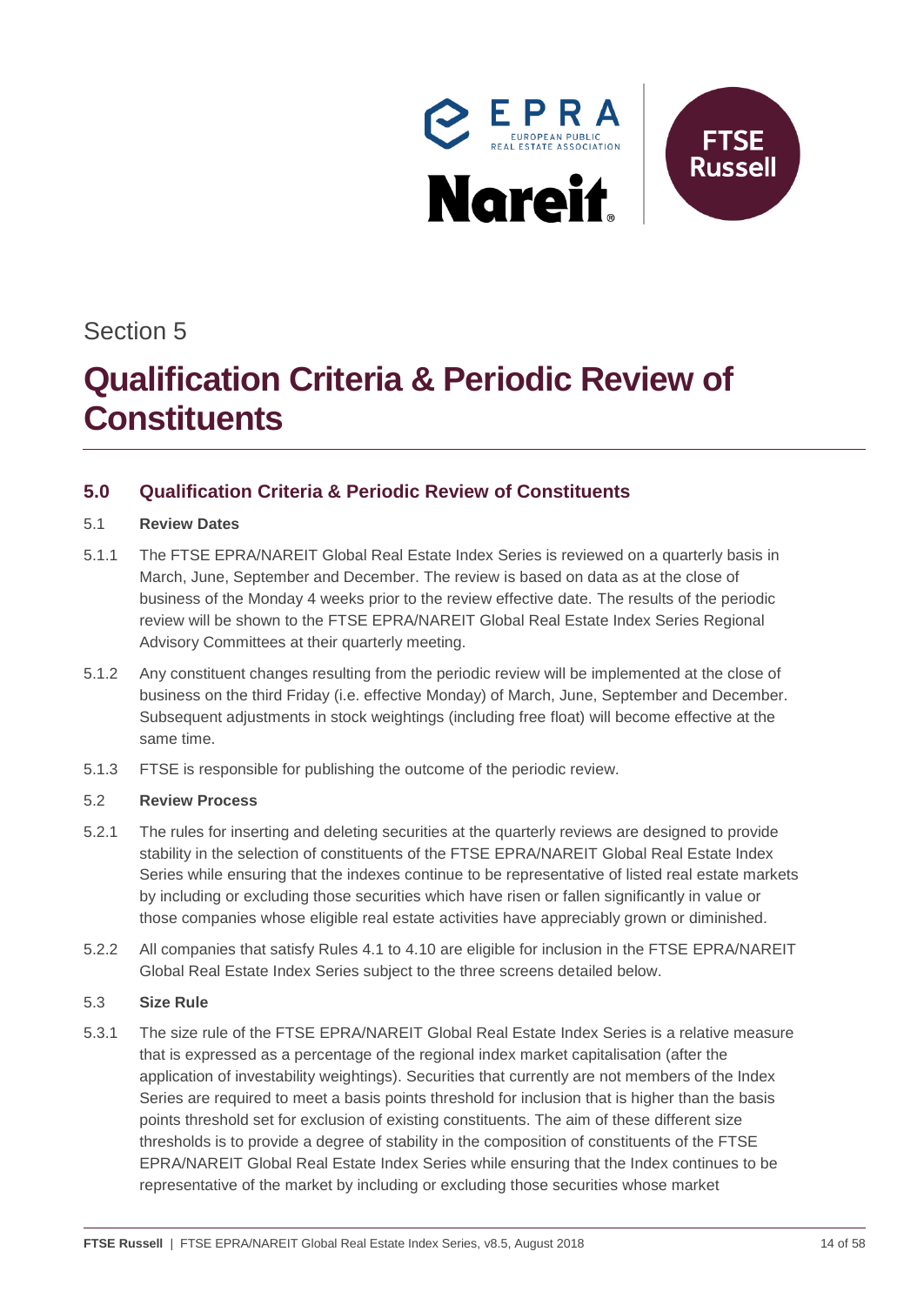capitalisation has grown or diminished significantly. The size thresholds are expressed in basis points and are highlighted below.

#### 5.4 **Additions to the Index Series**

At the quarterly review, non-constituent securities that have an investable market capitalisation (after the application of investability weightings) equal to or greater than the following basis points of their respective regional index will be eligible for index inclusion:

#### **Developed Markets**

| a) Asian Stocks         | $0.30\%$ |
|-------------------------|----------|
| b) EMEA Stocks          | 0.10%    |
| c) Americas Stocks      | 0.10%    |
| <b>Emerging Markets</b> |          |
| a) Asian Stocks         | 0.20%    |
| b) EMEA Stocks          | $0.30\%$ |
| c) Americas Stocks      | $0.30\%$ |
| <b>AIM Market</b>       |          |
| a) AIM Stocks           | 1.50%    |

Prospective additions must also have at least 50% of their total assets invested in real estate at the time of entering the index.

If a security being considered for addition to the FTSE EPRA/NAREIT Global Real Estate Index Series at the quarterly reviews in March, June, September or December failed the liquidity test at the previous semi annual review it shall be ineligible for addition until the next semi annual review.

#### 5.5 **Deletions from the Index Series**

At the quarterly review, an existing constituent of the FTSE EPRA/NAREIT Global Real Estate Index Series is deleted from the Index Series if it has an investable market capitalisation (after the application of investability weightings) of less than the following basis points in their respective region:

#### **Developed Markets**

| a) | Asian Stocks<br>b) EMEA Stocks<br>c) Americas Stocks | 0.15%<br>0.05%<br>0.05% |
|----|------------------------------------------------------|-------------------------|
|    | <b>Emerging Markets</b>                              |                         |
|    | a) Asian Stocks                                      | 0.10%                   |
|    | b) EMEA Stocks                                       | 0.15%                   |
|    | c) Americas Stocks                                   | 0.15%                   |
|    | <b>AIM Market</b>                                    |                         |
|    | a) AIM Stocks                                        | 0.75%                   |

#### 5.6 **Liquidity**

5.6.1 Each security will be tested for liquidity semi-annually in March and September by calculation of its monthly median daily trading volume.

Liquidity will be tested for the March review from the first business day of January to the last business day of December of the previous year and for the September review from the first business day of July of the previous year to the last business day of June. For the avoidance of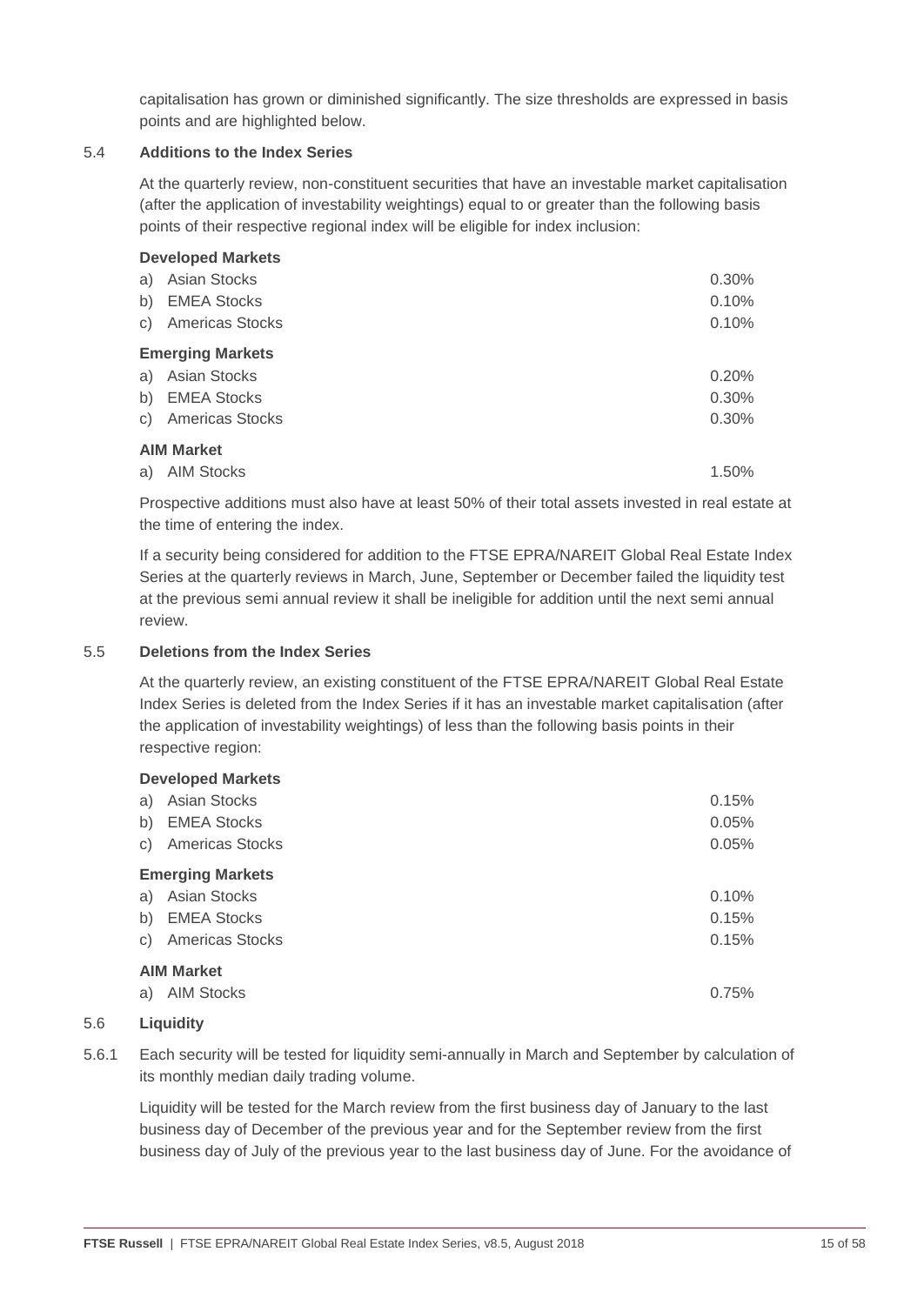doubt, Sunday volume data will be included in the test for those markets which are open on Sunday.

When calculating the median of daily trading volume of any security for a particular month, a minimum of 5 trading days in that month must exist, otherwise the month will be excluded from the test.

For each month, the daily trading volume for each security is calculated as a percentage of the shares in issue for that day adjusted by the free float at the last trading day in the testing period. These daily values are then ranked in descending order and the median is taken by selecting the middle ranking day if there is an odd number of days and the mean of the middle two if there is an even number of days.

Daily totals with zero trades are included in the ranking; therefore a security that fails to trade for more than half of the days in a month will have a zero median trading volume for that month.

Any period of suspension will not be included in the test.

The liquidity test will be applied on a pro-rata basis where the testing period is less than 12 months.

- A. New issues which do not have a twelve month trading record must have a minimum 20 day trading record when reviewed. Non-constituent securities which do not turnover at least 0.05% of their shares in issue (after the application of any investability weightings) based on their median daily trading volume per month in ten of the twelve months prior to a full market review, will not be eligible for inclusion in the Index Series.
- B. An existing constituent which does not turnover at least 0.04% of its shares in issue (after the application of any free float weightings) based on its median daily trading volume per month for at least eight of the twelve months prior to a full market review will be removed.
- C. New issues which do not qualify as entrants as defined in Rule 6.3.1 will become eligible for inclusion at the next quarterly review providing they trade a minimum of 20 days. They must turnover at least 0.05% of their shares in issue (after the application of any investability weightings) based on their median daily trading volume each month, on a prorata basis since listing. For those new issues which do not have at least 50% of total assets invested in real estate, liquidity will be tested from the time the company meets this eligibility criterion. The company should meet these criteria at the time of the review.

See *Appendix 8* for Liquidity rules for the FTSE EPRA/NAREIT AIM Index.

#### 5.7 **Free Float**

5.7.1 The FTSE EPRA/NAREIT Global Real Estate Index Series are adjusted for free float and foreign ownership limits.

Further details on free float restrictions can be accessed using the following link:

#### [Free\\_Float\\_Restrictions.pdf](http://www.ftse.com/products/downloads/Free_Float_Restrictions.pdf)

#### **A. Initial Weighting**

Free float is calculated using available published information rounded to 12 decimal places. Companies with a free float of 5% or below are excluded from the index.

### **B. Foreign Ownership Restrictions**

FTSE Russell's index methodology takes account of the restrictions placed on the equity holdings of foreigners in a company where these have been imposed by a government, regulatory authority or the company's constitution.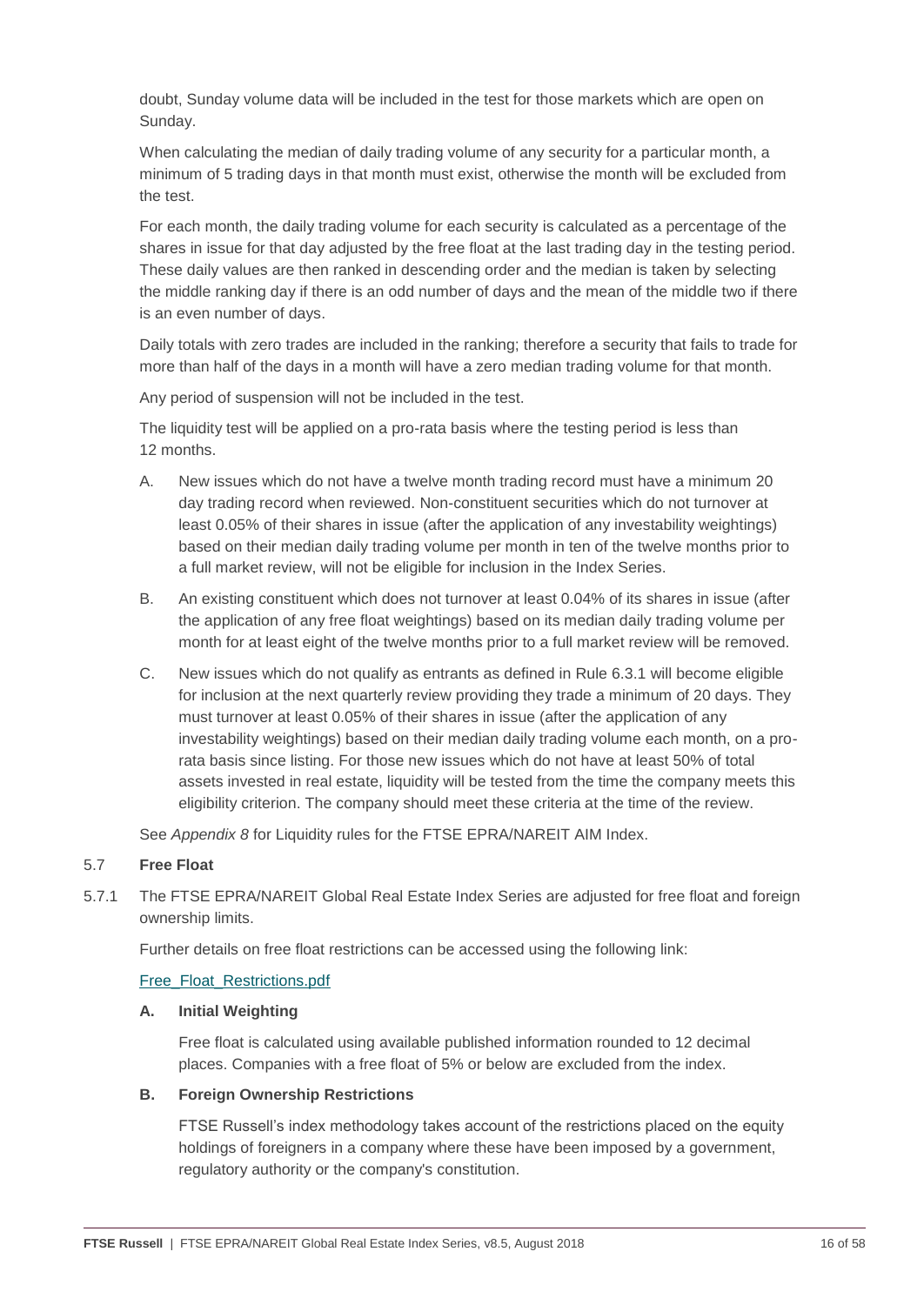Where the presence of a foreign ownership restriction creates a limit on foreign ownership (the Foreign Ownership Limit or FOL) that is more restrictive than the calculated free float for a company, the precise Foreign Ownership Limit is used in place of the free float for the purposes of calculating the company's investability weight.

If the foreign ownership restriction is less restrictive or equal to the free float restriction, the free float restriction is applied, subject to Rule A above.

If a company changes its foreign ownership restriction, the change is implemented in FTSE Russell indexes at the subsequent quarterly review, subject to the Minimum foreign headroom requirement Rule below.

In some jurisdictions, a company's foreign ownership restriction applies to the company's share classes in aggregate, and not to share classes individually. However, not all of the share classes of a restricted company might be eligible for index inclusion. In such cases, the aggregate (company level) foreign ownership restriction is allocated pro-rata across those share classes that are eligible for index inclusion.

**Please note:** In certain jurisdictions, despite foreign ownership restrictions, the acquisition of shares above stated foreign ownership limits is permitted. However, holdings of shares above the foreign ownership limit may be denied voting rights, for example in Japan.

FTSE Russell may exercise discretion in determining whether a stock should be subject to the minimum foreign headroom test. Where discretion is being applied FTSE Russell will provide appropriate advance notice.

See *Appendix 8* for Qualification Criteria & Periodic Review of Constituents of Specialist Indexes.

#### **C. Minimum Foreign Headroom Requirement**

FTSE Russell defines "foreign headroom" as the percentage of shares available to foreign investors as a proportion of the company's Foreign Ownership Limit (FOL), i.e. (FOL – foreign holdings)/FOL.

For example, if a company has a foreign ownership limit, of 49%, of which 39% is held by foreign investors, the foreign headroom is calculated as 20.41% i.e. (49% - 39%)/ 49%.

- i. For a non-constituent that is subject to foreign ownership limit, a minimum headroom of 20% must be available in order to be included in the index.
- ii. Where the headroom of an existing constituent falls below 10%, its investability weight is reduced by an absolute value of 5% at the next quarterly review.

For example, if Company A's current investability weight is 49% (i.e. equal to the FOL), a 5% absolute reduction will result in an adjusted investability weight of 44.0% (49%-5%).

If Company B's current investability weight is 30% (i.e. Free Float more restrictive than FOL), a 5% absolute reduction will result in an adjusted investability weight of 25% (30%-5%).

iii. The investability weight will continue to be reduced at subsequent quarterly reviews in increments of 5% until the headroom level increases to 10% or above. As a result of these quarterly 5% downward adjustments, should the investability weight of the security fall to 5% under this process, the security will no longer be eligible to remain in the index.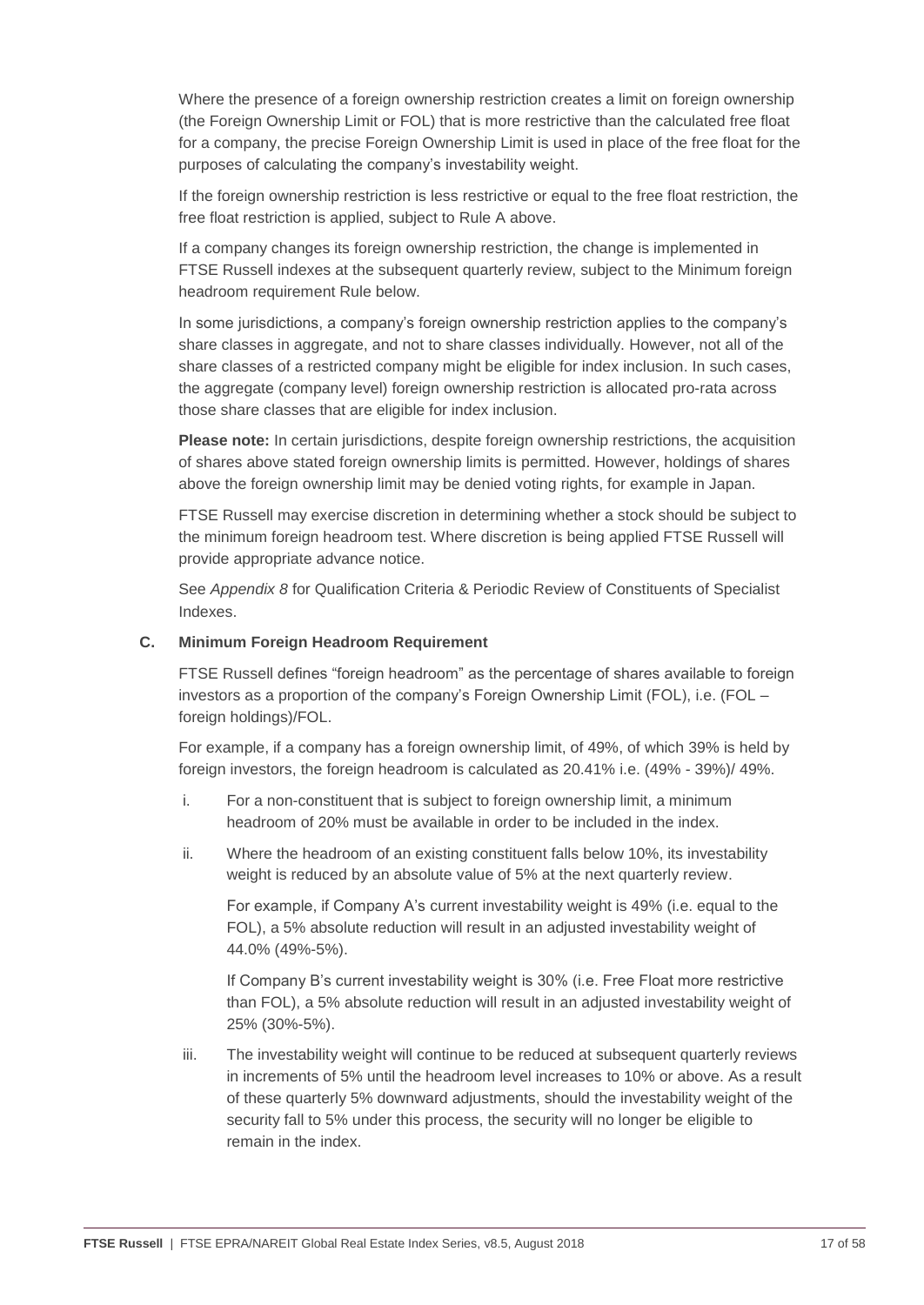iv. The investability weight of an existing constituent which has been subject to headroom adjustments will have its most recent 5% adjustment reversed at a quarterly review subject to a minimum 20% headroom remaining post reversal (as illustrated in step 2 below).

For example, Company A has an FOL of 49%, foreign holdings of 32% and a current investability weight of 29%.

Step 1: The foreign headroom test is calculated as 35% (i.e. (49%-32%)/49%), highlighting a potential reversal.

Step 2: The post reversal foreign headroom test is calculated as 24% (i.e. (49%- 37%)/49%). For the purpose of the test the 5% adjustment is deemed to have the effect of increasing the foreign holding to 37%.

In the above example, Company A qualifies for a headroom reversal. The investability weighting will be increased from 29% to 34% (i.e. 29% + 5%).

v. In the event a security with a headroom adjustment increases its foreign ownership limit (FOL), the increase in the FOL will implemented in two, 50% tranches, subject to the headroom remaining at 20% or above.

| Company A - Initial FOL of 24%  |                                |  |  |
|---------------------------------|--------------------------------|--|--|
| (Q1) First Headroom Adjustment  | 19.00% (5% reduction from 24%) |  |  |
| (Q2) Second Headroom Adjustment | 14.00% (5% reduction from 19%) |  |  |

For example, Company A had two headroom adjustments down from a FOL of 24% to a current investability weight of 14,00%

The Company announces an increase to its FOL from 24% to 35%. The increase in the FOL will be implemented in the following steps:

| Company A announces an FOL increase to 35% (11% increase)                                              |                              |  |  |
|--------------------------------------------------------------------------------------------------------|------------------------------|--|--|
| (Q1) Subject to 20% headroom availability,<br>FOR is increased by 50% of the 11%<br>increase           | $14.00\% + 5.50\% = 19.50\%$ |  |  |
| (Q2) Subject to 20% headroom availability,<br>FOR is increased by remaining 50% of the<br>11% increase | $19.50\% + 5.50\% = 25.00\%$ |  |  |
| (Q3) Subject to 20% headroom availability,<br>reverse second headroom adjustment of<br>5.0%            | $25.00\% + 5.00\% = 30.00\%$ |  |  |
| (Q4) Subject to 20% headroom availability,<br>reverse first head room adjustment of 5.0%               | $30.00\% + 5.00\% = 35.00\%$ |  |  |

- First quarterly review following the announcement of an increase in FOL to 35%; 50% of the FOL increase (in this case 5.50%) will be implemented (subject to headroom remaining at 20% or above).
- Second quarterly review; the remaining 50% of the FOL increase will be implemented (subject to headroom remaining at 20% or above).
- Subsequent quarterly reviews; if the headroom availability remains at 20% or above, the previous two headroom adjustments of 5% each will be reversed on a quarterly basis.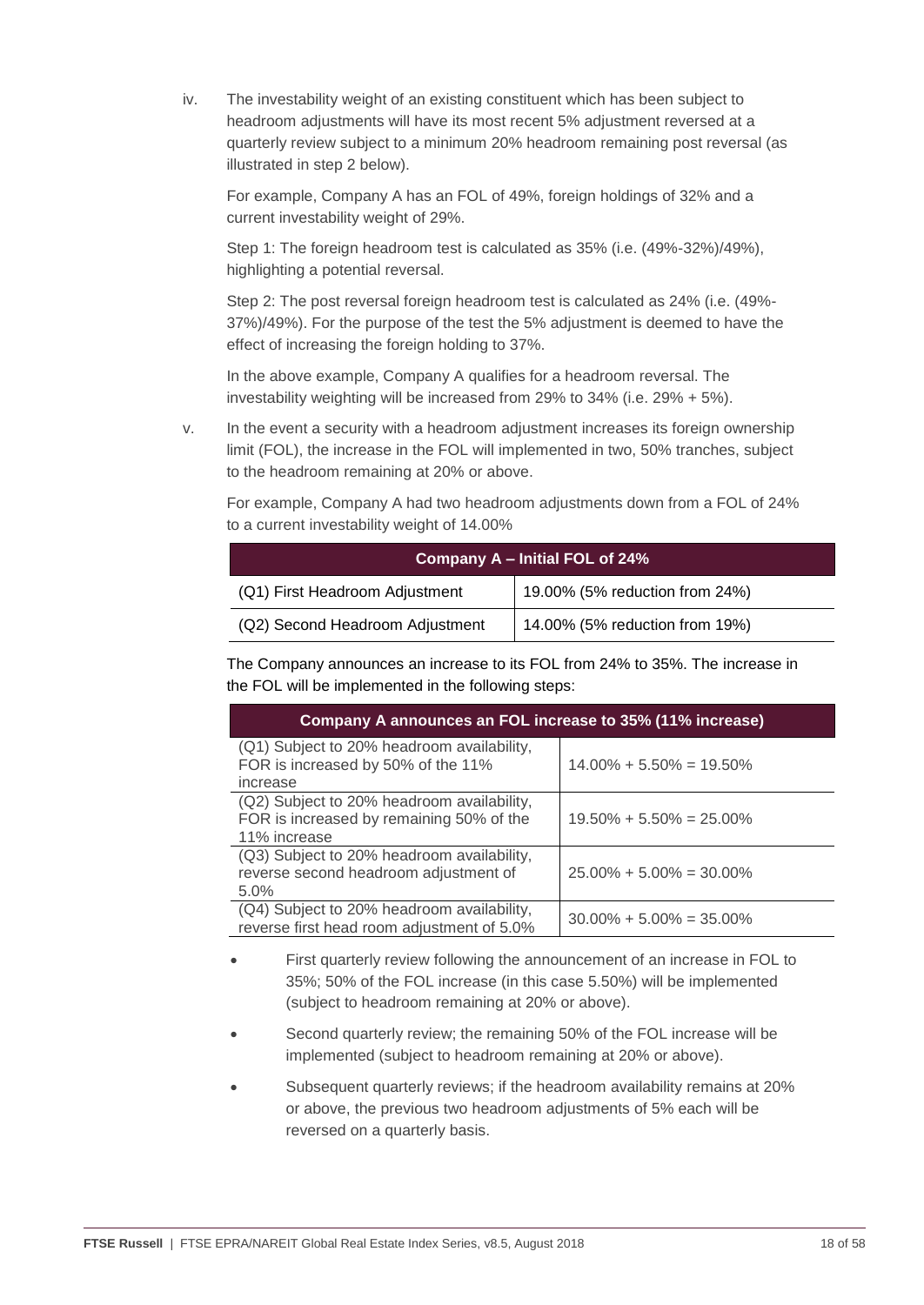vi. In the event a security with a headroom adjustment decreases its foreign ownership limit (FOL), the decrease in the FOL will be implemented in full at the next quarterly review.

For example, Company A had a headroom adjustment down from a FOL of 24% to a current investability weight of 19.0%. The Company announces a decrease in the FOL to 21% (a decrease of 3% from the previous FOL of 24%).

FTSE will decrease the existing adjusted investability weight by the 3% reduction in FOL at the next quarterly review, resulting in Company A having a new investability weighting of 16.0% (19% - 3%).

- vii. Where foreign ownership restrictions are not universally applied to all foreign investors, but only impact a particular set of foreign investors, a 5% headroom adjustment will be applied where there is evidence of these restrictions being enforced. This headroom restriction will be reassessed on a quarterly basis and will not be lifted until either foreign ownership restrictions are removed or all foreign investors are treated equally.
- viii. For an existing index constituent, where foreign investors are prohibited from purchasing additional shares (for example, where Indian companies are placed on the Reserve Bank of India (RBI) Ban List), a 5% headroom adjustment will be applied at the next quarterly review and reassessed on a quarterly basis. Upon removal of restrictions prohibiting the purchase of shares, a headroom test will be conducted at the next quarterly review and headroom adjustments removed if the index constituent passes the headroom test.
- ix. Securities are assigned their official foreign ownership limit. However, if permission is required from a local regulator to purchase additional shares beyond a certain permission threshold, then the more restrictive permission level is assigned as the foreign ownership limit. For example, a security may have a foreign ownership limit of 24%, however, any purchase beyond 22% requires prior permission from the local regulatory authority. In this example, the security would be assigned a foreign ownership limit of 22%.
- x. Where a non constituent passes the relevant headroom test, but individual foreign investors or institutions are only permitted to hold a maximum of 1% of the free float adjusted shares in issue, the security will not be eligible for index membership.
- xi. Headroom tests will be conducted in conjunction with the March, June, September and December quarterly reviews.
- xii. Unless there is an increase in the foreign ownership limit, a headroom adjustment will not be reversed for a period of 6 months (i.e. if a headroom adjustment has been implemented at the June review then the earliest it can be reversed is at the following March review).
- xiii. If a constituent has been removed from the index as a result of its investability weight falling below 5% following a headroom adjustment, it will only be reconsidered for inclusion after a period of 12 months from its deletion. For the purposes of index eligibility it will be considered as a new issue.
- xiv. Securities which are deleted for failing headroom, but which after a period of 12 months meet the minimum 20% headroom test, will initially be added to the index at a minimum free float of 5%, subject to them having a foreign ownership limit. If a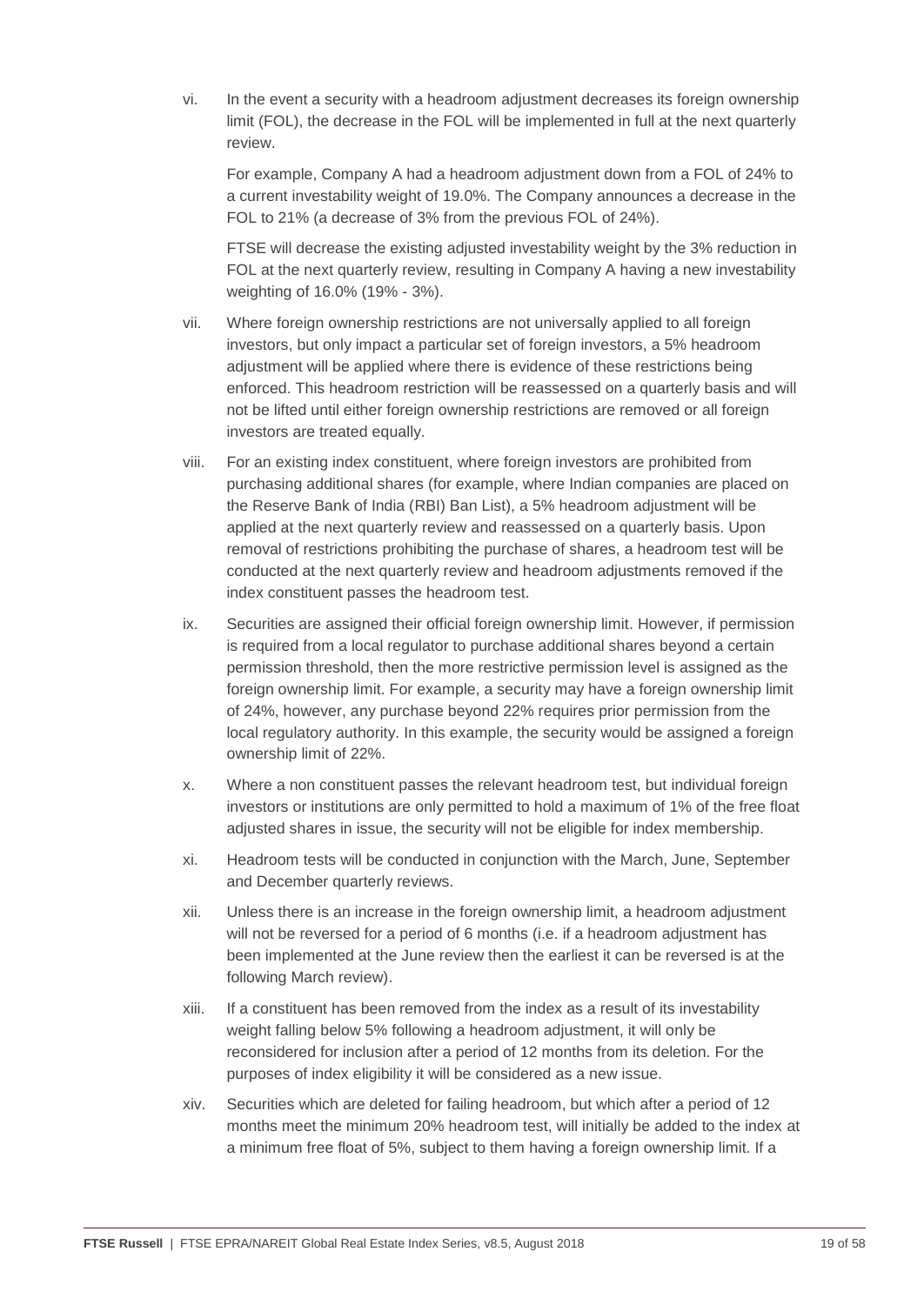foreign ownership limit no longer applies, then the security will be added at its free float.

xv. Subsequent headroom reversals will be implemented in increments of 5% until the security reaches its foreign ownership limit, subject to the security continuing to meet the minimum 20% headroom test.

#### **D. Thailand Non-Voting Depositary Receipts**

A Non-Voting Depositary Receipt (NVDR) is a trading instrument issued by the Thai NVDR Company Ltd to overcome foreign investment barriers such as foreign investment limits. NVDRs entitle holders to the same financial benefits as those who invest directly in a company's ordinary shares, except that they have no voting rights. The NVDR price is equal to the price of the underlying securities on the Local Board.

If NVDRs are available FTSE Russell may, under certain circumstances, represent them in the index in order to fully represent the investable shares available to foreign investors.

- i. Where a security is **not** subject to a foreign ownership restriction, it is included in the index at its calculated free float.
- ii. Where a security is subject to a foreign ownership restriction, there is no NVDR or the NVDR does not satisfy the minimum foreign headroom requirement as outlined in Section C, and its Foreign Board share passes liquidity, it is included at its Foreign Board price with an investability weight equivalent to its FOL or calculated free float, whichever is more restrictive.

**For example**, Company A has an FOL of 25% and a free float of 90%. It has a maximum NVDR issuance limit of 35%, of which 30% has already been issued. As the NVDR fails the minimum foreign headroom requirement of 20%, the Foreign Board share is included with an investabiity weight of 25%.

iii. Where a security is subject to a foreign ownership restriction and an NVDR is available which satisfies the minimum foreign headroom requirement as outlined in Section C, both the Foreign Board share and the NVDR are included in the index.

The Foreign Board share is included in the index with an investability weight equivalent to the FOL and the separate NVDR with an investability weight equivalent to its NVDR limit or the difference between its Free Float and FOL, whichever is more restrictive.

**For example,** Company A has an FOL of 49% and a free float of 80%. It has a maximum NVDR issuance limit of 35%, of which 20% has already been issued. It passes the minimum foreign headroom requirement.

Company A will be included in the index with 2 separate lines:

- Foreign Board share is included in the index with an investability weight of 49% (FOL)
- NVDR is included in the index at an investability weight of 31% (i.e. 80%-49%), as it is more restrictive than its NVDR limit of 35%
- iv. Where a security is subject to a foreign ownership restriction and its Foreign Board share fails liquidity, subject to the Local share passing all eligibility screenings and the NVDR satisfying the minimum foreign headroom requirement as outlined in Section C, the Local share is included with an investability weighting equivalent to its FOL + NVDR or its calculated free float, whichever is more restrictive.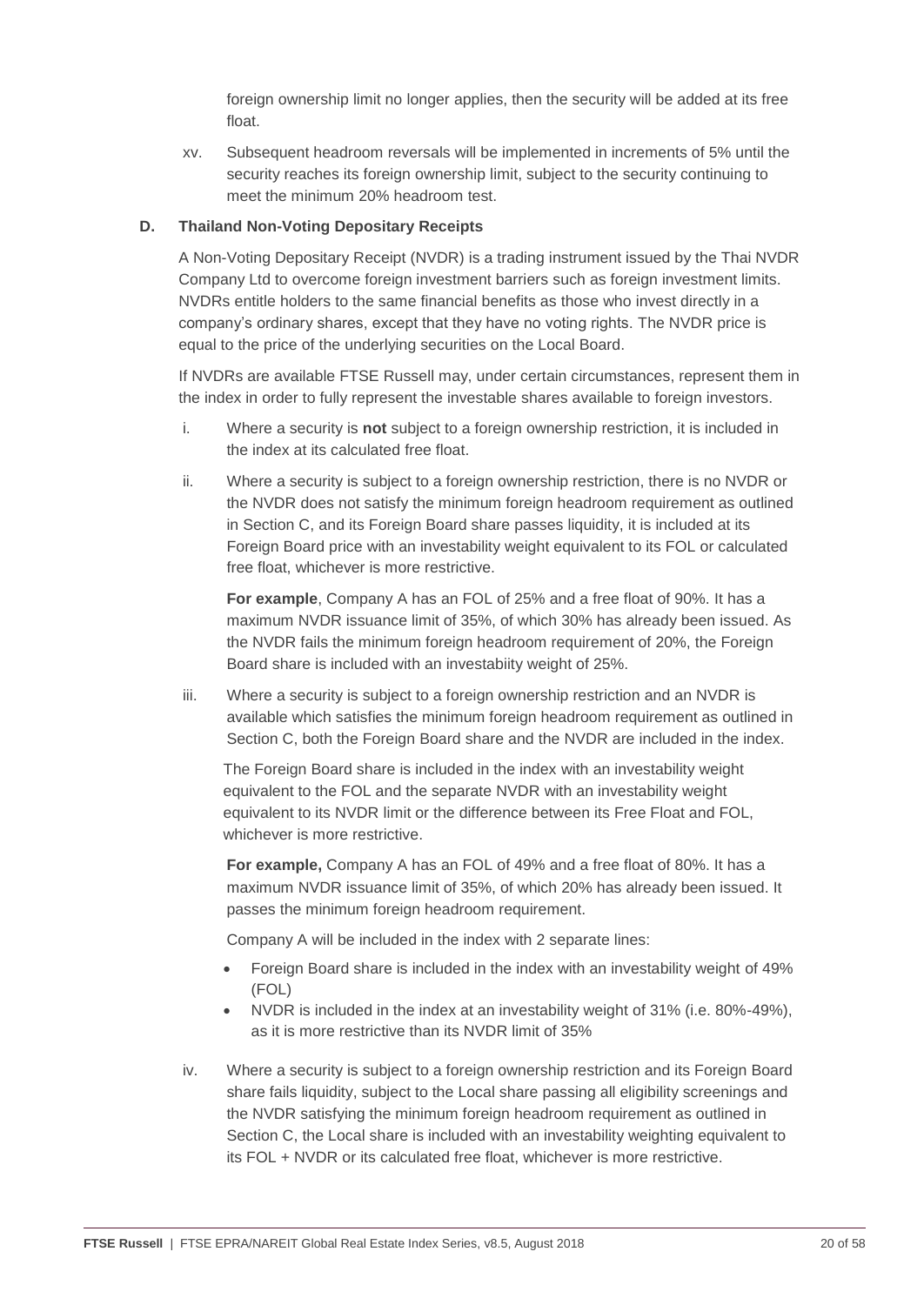**For example,** Company A has an FOL of 49% and a free float of 60%. There is no limit on its NVDR issuance, so effectively its can be 100% invested. Therefore the Local share is included in the index at an investability weight of 60%.

#### 5.8 **Minimum Voting Rights**

- 5.8.1 Companies assigned a developed market nationality are required to have greater than 5% of the company's voting rights (aggregated across all of its equity securities, including, where identifiable, those that are not listed or trading) in the hands of unrestricted shareholders or they will be deemed ineligible for index inclusion. Emerging market securities are not subject to this requirement.
- 5.8.2 Existing constituents with a developed market nationality who do not currently meet the above requirement have a 5 year grandfathering period to comply. If subsequently they continue to fail the minimum voting rights requirement they will be removed from FTSE Russell indexes at the September 2022 review.
- 5.8.3 The percentage of a company's voting rights in public hands is calculated as:

The number of votes in the hands of shareholders that are unrestricted as determined by the application of FTSE Russell free float definitions

The total number of votes conferred by the shares oustanding of all the company ′s voting securities including those that have not been admitted to trading on a regulated venue

**For example,** Company A has 100m listed Class A shares each conferring one vote, free float is 65%. It also has 300m unlisted Class B shares each conferring 10 votes.

The test to assess whether the listed Class A line has the required greater than 5% of the company's voting rights is as follows:

> 65m (i. e. 100m Class A voting rights ∗ 65% float)  $3.1$ bn (i. e.  $100$ m Class A +  $3$ bn Class B

= 2.097% of the company ′s voting rights in public hands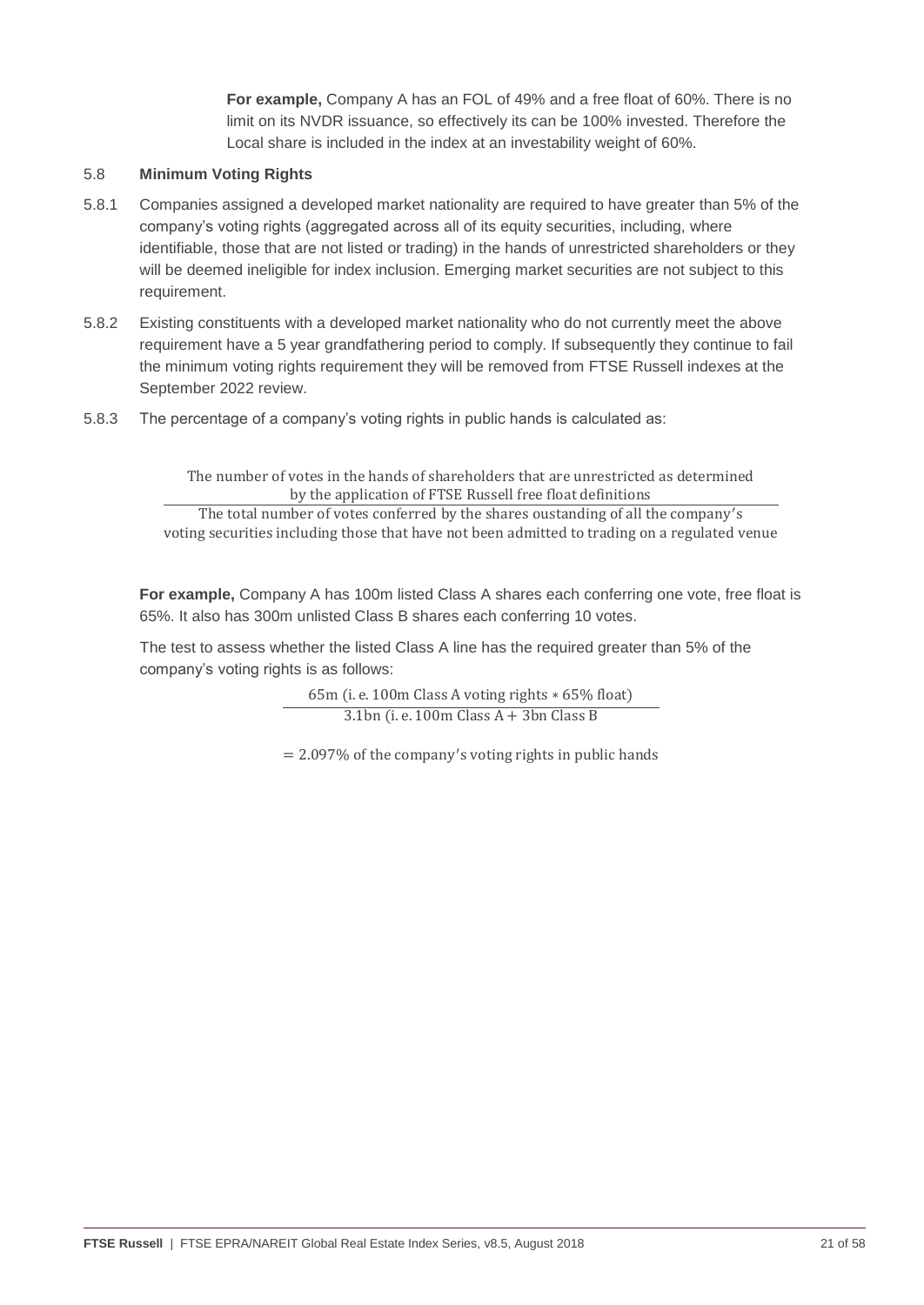

# Section 6

# **Changes to Constituent Companies**

# <span id="page-21-0"></span>**6.0 Changes to Constituent Companies**

#### 6.1 **Impact of Changes to Constituents**

6.1.1 The composition of the universe on which the FTSE EPRA/NAREIT Global Real Estate Index Series is based may change as a result of decisions or events which affect one or more of the constituent securities.

#### 6.2 **Fast Entry Level**

6.2.1 A new issue that has an investable market capitalisation (after the application of any investability weightings) equal to or greater than the following basis points for its respective region will be included in the FTSE EPRA/NAREIT Global Real Estate Index Series after the close of business on the fifth day of trading. Eligibility will be determined using the closing price on the first day of trading. In the event of the fifth day of trading being in close proximity to an index review, FTSE Russell may use its discretion to include a fast entrant at the index review date following advance notice.

The Fast Entry level for each region will be set at the time of the quarterly review in March, June, September and December. The regional Fast Entry level is based on data as at the close of business of the Monday four weeks prior to the review effective date and will be published by FTSE Russell. Please note where these dates are non-trading days or fall on a Saturday or Sunday then the previous trading day's data will be used.

#### **Developed Markets**

| a) Asian Stocks<br>b) EMEA Stocks<br>c) Americas Stocks | 0.40%<br>0.20%<br>0.15% |
|---------------------------------------------------------|-------------------------|
| <b>Emerging Markets</b>                                 |                         |
| a) Asian Stocks<br>b) EMEA Stocks<br>c) Americas Stocks | 0.40%<br>0.60%<br>0.60% |

There will be no fast entry rule for the FTSE EPRA/NAREIT AIM Index.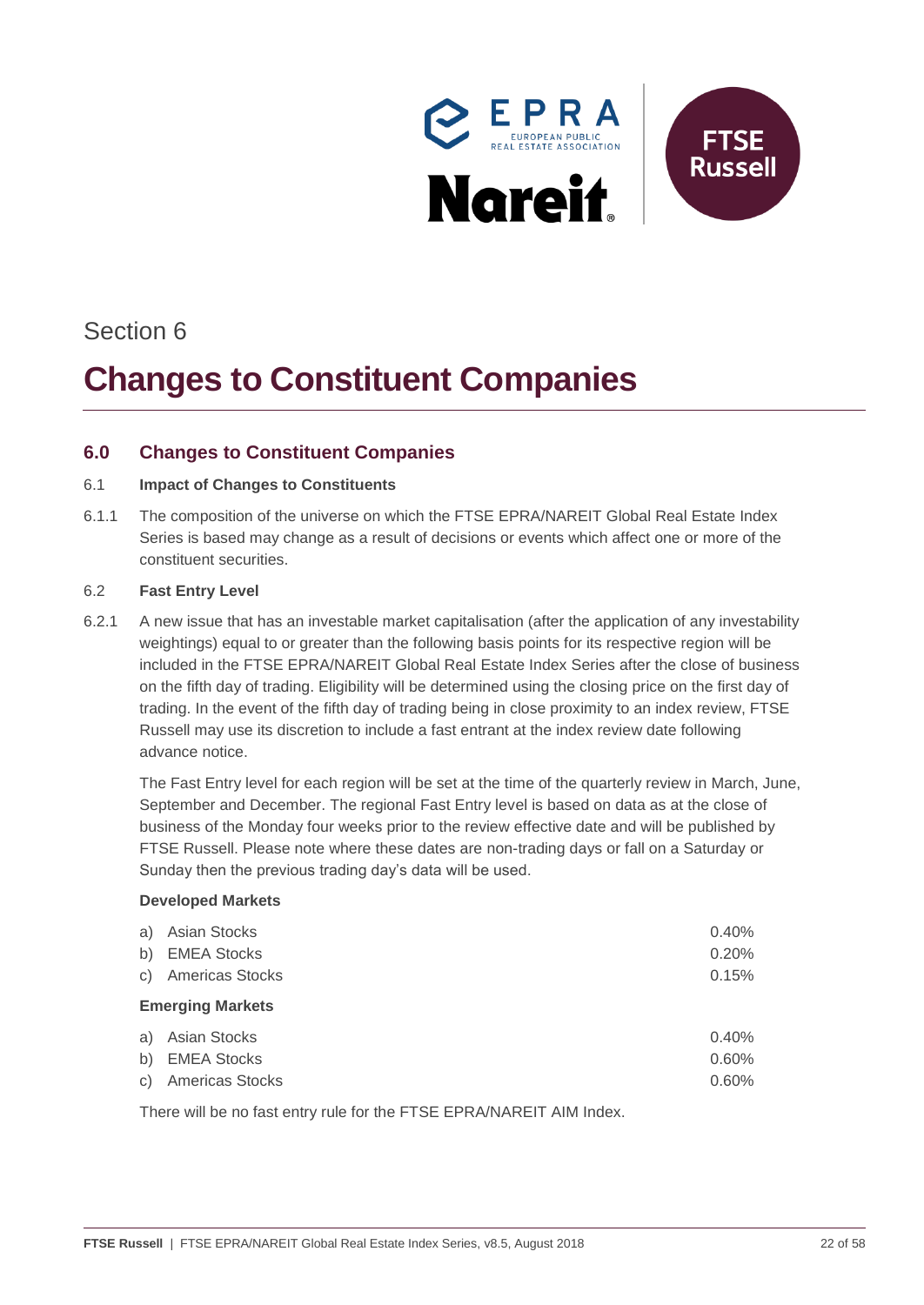#### 6.3 **Additions Outside of a Review**

- 6.3.1 Where a company, whether an existing index constituent or not, undertakes an Initial Public Offering of a new equity security, that security will be eligible for fast entry inclusion to the FTSE EPRA/NAREIT Global Real Estate Index Series if it meets the following conditions:
	- The issuing company has at least 50% of its total assets invested in real estate and meets the additional company eligibility criteria in Section 4; and
	- The newly issued security meets the security eligibility criteria in Section 4 and has an investable market capitalisation that exceeds the fast entry level for the relevant region (see Rule 6.2.1).

Where a company issues more than one line of equity, each equity security will be tested for eligibility individually. Eligible securities will be added to the index after the close of business on the fifth day of trading. In the event of the fifth day of trading being in close proximity to an index review, FTSE Russell may use its discretion to include a fast entrant on the index review date following advance notice.

- 6.3.2 In the case of a security which does not qualify as an immediate fast entrant to the index, it will be re-considered for inclusion at the next review, subject to meeting a minimum 20 trading day rule (see Rule 5.6.1C).
- 6.3.3 In the case of a demutualisation where upon listing the entire free float of a newly eligible security is immediately transferred to private shareholders the addition of the security will be deferred for one month after trading has commenced - provided that adequate liquidity (as defined under Rule 5.6) is demonstrated at this time.
- 6.3.4 In the case of a constituent company that is split and forms two or more companies by issuing new equity to existing shareholders, then the resulting companies will be eligible to continue as constituents in the same benchmarks within the FTSE EPRA/NAREIT Global Real Estate Index Series as their predecessor company if they continue to satisfy Rules 5.3 to 5.7.
- 6.3.5 Newly eligible securities, for example a non-constituent moving to an eligible market, will be reviewed for inclusion at the next quarterly review.
- 6.4 In the event that a company is reclassified by ICB into an eligible Subsector due to a corporate restructuring or a review of ICB's classification structure, the company will be considered for inclusion at the next quarterly review provided that a) adequate liquidity (as defined under Rule 5.6.2) is demonstrated at this time, b) official documents regarding the restructuring/conversion have been filed within the respective jurisdictions and c) the company has publicly provided sufficient levels of financial data to establish its level of 'Relevant Real Estate Activities'.
- 6.5 Variable and best effort IPOs\* will not be considered for fast entry inclusion since FTSE Russell would be: 1) unable to confirm if the minimum free float requirement has been met; and 2) unable to assign an accurate free float for the purposes of the index calculation. Direct listing IPOs will be eligible for consideration for fast entry inclusion if there is confirmation, in advance, of the number of shares that will be made available at the time of listing (e.g. specific holders have publicly disclosed a commitment to sell a number of shares). If there is no disclosure in advance, the company will not be considered as a potential fast entry addition.
- 6.5.1 Variable and best effort IPOs and those direct listing IPOs (which do not qualify as a fast entrant) will be considered for index inclusion at the next review if, by the review cut-off date, a public disclosure\* is available confirming either the actual number of shares sold during the offering or the post IPO shareholder structure. Index inclusion remains subject to meeting all other eligibility criteria. If the number of shares sold during the IPO, or the post IPO shareholder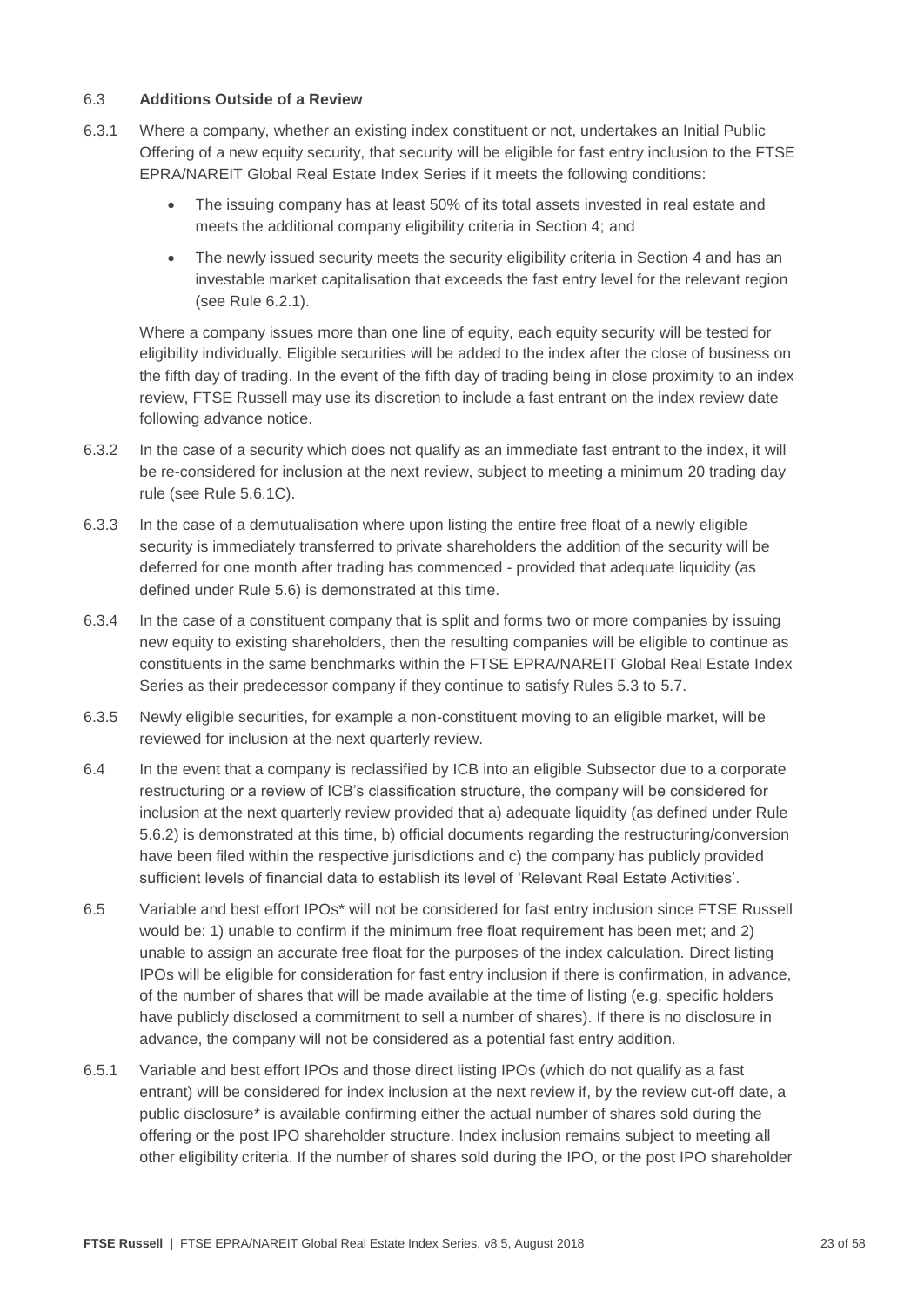structure, remains unknown on the review cut-off date, the evaluation of the company will be deferred to a subsequent review.

\*A public disclosure is typically by way of a company filing, stock exchange notice or shareholding regulatory announcement.

#### 6.6 **Deletions**

- 6.6.1 A stock will be deleted from the list of constituents when:
	- The constituent is delisted from its stock exchange, enters bankruptcy, becomes insolvent or is liquidated.
- 6.6.2 Deletion on the effective date

If an existing constituent is acquired for cash or ineligible paper or by a non-quoted company in its own or another country, then the existing constituent is deleted on the effective date of the acquisition.

6.6.3 Deletion after confirmation

A company deleted following a takeover, with a remaining free float of 15% or less, will not be reconsidered for index inclusion until completion of a one year trading record.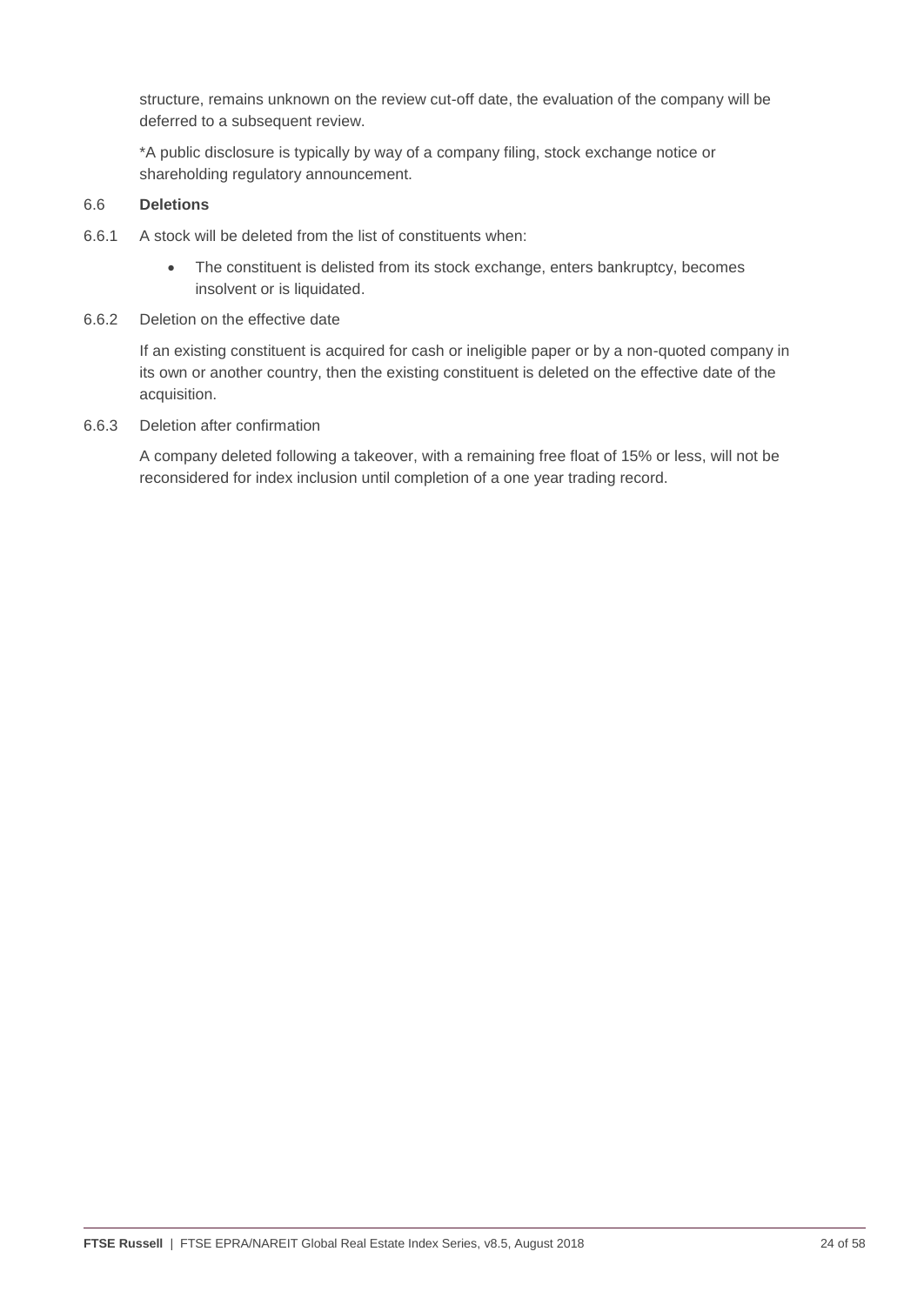

# Section 7

# *Corporate Actions and Events*

# <span id="page-24-0"></span>**7.0 Corporate Actions and Events**

7.1 Full details of changes to constituent companies due to corporate actions and events can be accessed in the Corporate Actions and Events Guide using the following link:

#### [Corporate\\_Actions\\_and\\_Events\\_Guide.pdf](http://www.ftse.com/products/downloads/Corporate_Actions_and_Events_Guide.pdf)

Details of the treatment of corporate actions and events in the FTSE EPRA/NAREIT Global Real Estate Index Series can be accessed using the following link:

#### <http://www.epra.com/research-and-indices/indices/corporate-actions/>

A Corporate 'Action' is an action on shareholders with a prescribed ex date. The share price will be subject to an adjustment on the ex date. These include the following:

- Capital Repayments
- Rights Issues/Entitlement Offers
- Stock Conversion
- Splits (sub-division) / Reverse splits (consolidation)
- Scrip issues (Capitalisation or Bonus Issue)

A Corporate 'Event' is a reaction to company news (event) that may impact the index depending on the index rules. For example, a company announces a strategic shareholder is offering to sell their shares (secondary share offer) – this could result in a free float weighting change in the index. Where an index adjustment is required FTSE Russell will provide notice advising of the timing of the change.

#### 7.2 **Shares in Issue**

7.2.1 Changes to the number of shares in issue for constituent securities are covered in the Corporate Actions and Events Guide.

#### 7.3 **Investability Weightings**

7.3.1 Changes to free float for constituent securities are covered in the Corporate Actions and Events Guide.

#### 7.4 **Spin-offs**

If a constituent company is split and forms two or more companies by issuing new equity to existing shareholders, then the resulting companies may be eligible to continue as constituents in the same indexes within the FTSE EPRA/NAREIT Global Real Estate Index Series as their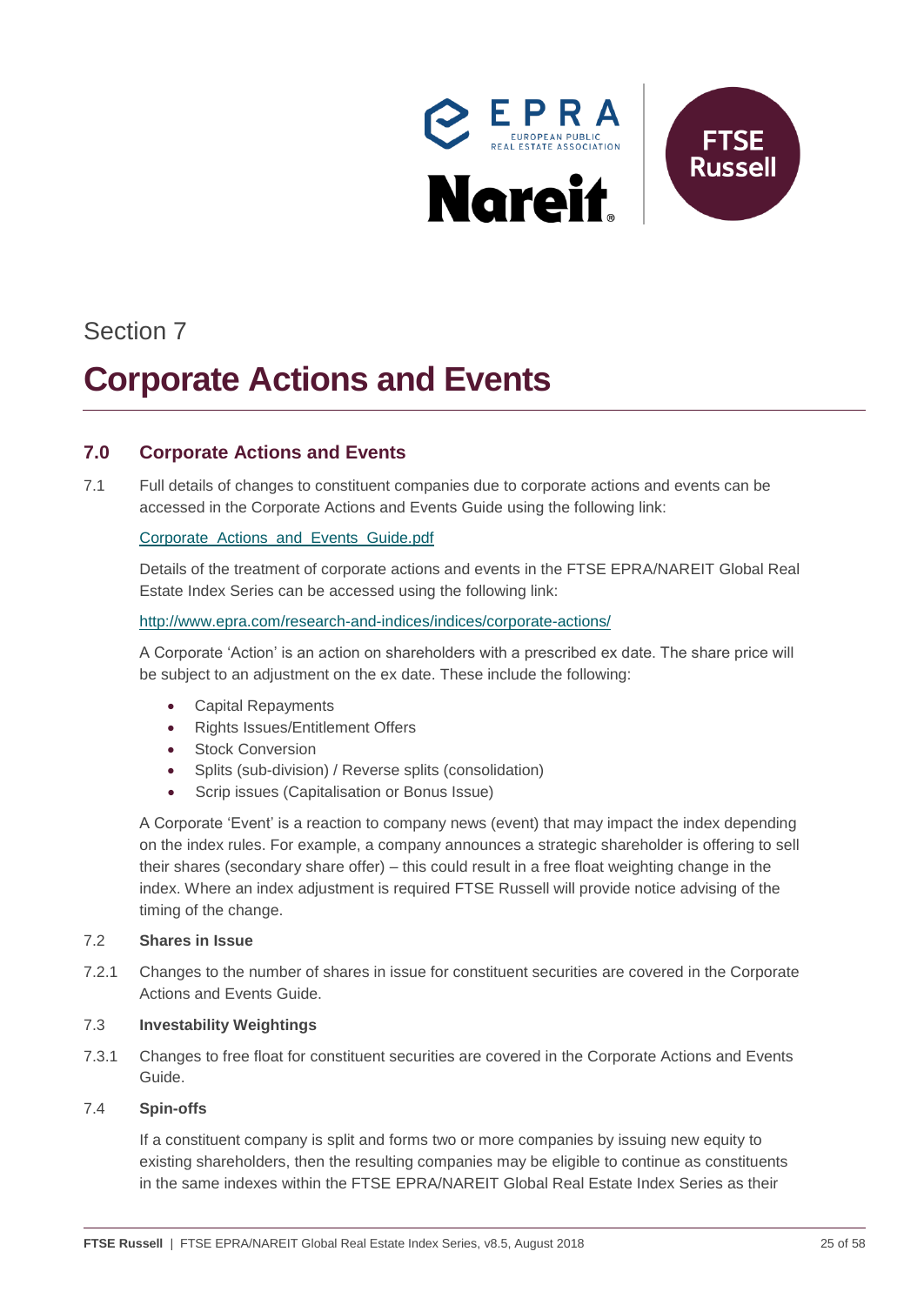predecessor company. Where eligible to continue as a constituent, the spin-off entity (entities) will remain in the same indexes as the parent company until the next quarterly review, where subject to there being a minimum 20 trading day record, it will be tested for size (Rule 5.3), liquidity (Rule 5.6) and EBITDA (Rule 4.5) to assess continuing index eligibility.

For further details please refer to the Corporate Actions and Events Guide.

#### 7.5 **Mergers and Take-overs**

- 7.5.1 The treatment of takeovers, mergers and demergers can be found within the Corporate Actions and Events Guide.
- 7.5.2 See *Appendix 8* for Changes to Constituents of Speciality Indexes.

#### 7.6 **Suspension of Dealing**

Suspension of dealing rules can be found within the Corporate Actions and Events Guide.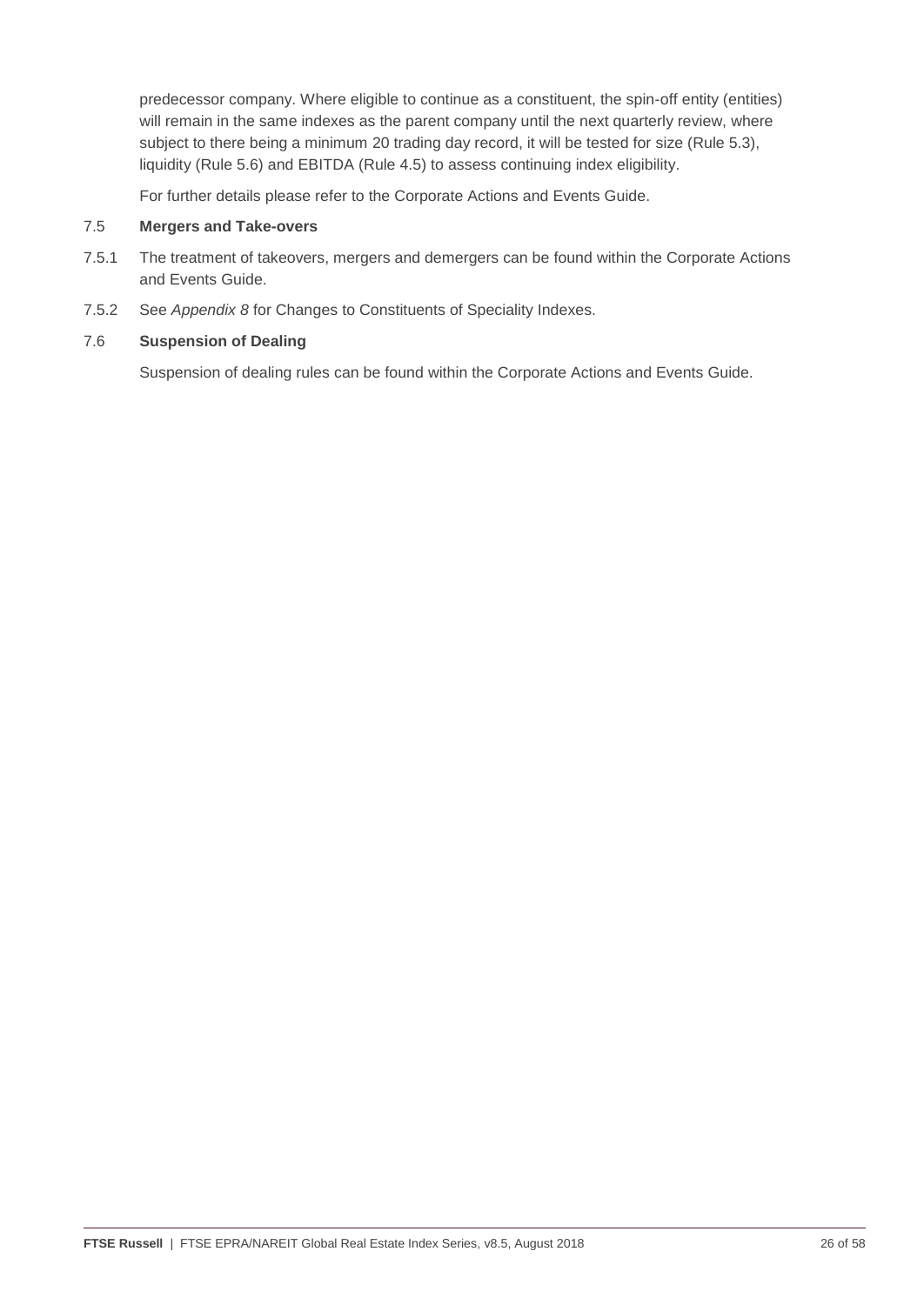

# Section 8

# *7B***Algorithms and Calculation Methods**

# <span id="page-26-0"></span>**8.0 Algorithms and Calculation Methods**

#### 8.1 **Prices**

- 8.1.1 The FTSE EPRA/NAREIT Global Real Estate Index Series uses actual closing mid-market or last trade prices, where available, for securities with local bourse quotations.
- 8.1.2 Thomson Reuters' real time exchange rates are used in the index calculations which are disseminated in real-time. Exchange rates used in the End-of-Day calculations are WM/Reuters Closing Spot Rates™ at 16:00 UK time (see *Appendix 4*). Exchange rates used in the End-of-Day calculations of the FTSE EPRA/NAREIT Developed Asia 33 Index are WM/Reuters Spot Rates™, collected at 09:00 UK time (see *Appendix 4*).

#### 8.2 **Calculation Frequency**

8.2.1 Please see *Appendix 5* for the calculation schedule for the FTSE EPRA/NAREIT Global Real Estate Index Series.

#### 8.3 **Algorithm**

- 8.3.1 The FTSE EPRA/NAREIT Global Real Estate Index Series is calculated using the chained Paasche methodology.
- 8.3.2 The performance of the FTSE EPRA/NAREIT Global Real Estate Index Series on a given day is determined by calculating the percentage difference between:
	- the index's market capitalisation as at the close of that day and
	- the market capitalisation at the start of that day

"Start of the day" is defined as the previous day's close adjusted for capital changes, investability weight changes, additions and deletions.

8.3.3 Adjustments are applied whenever capital changes take place, so that the performance of the FTSE EPRA/NAREIT Global Real Estate Index Series reflects the experience of investors.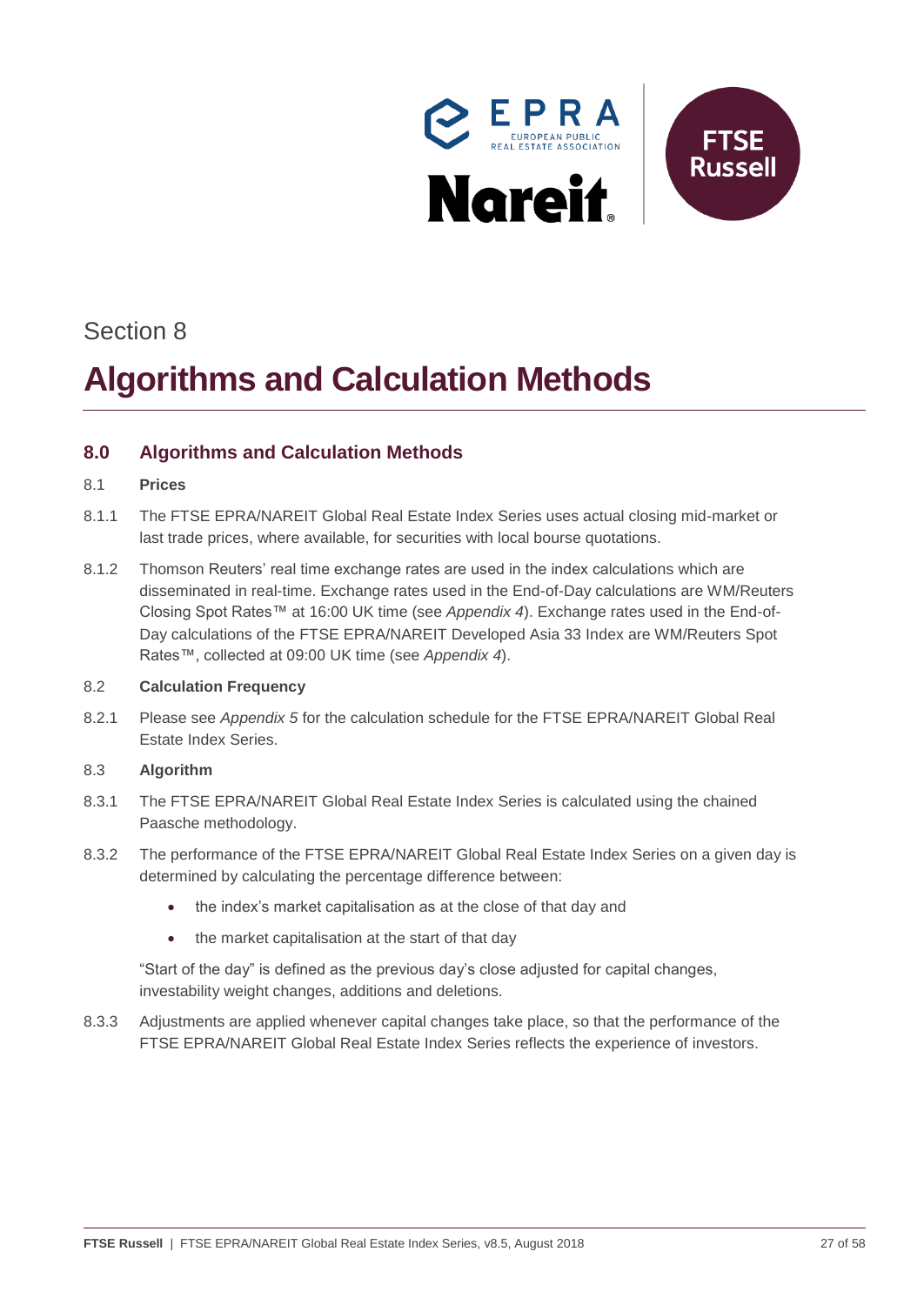

# <span id="page-27-0"></span>**Appendix 1: Classification of Eligible Markets**

#### **Classification of Eligible Markets**

In principle, companies are allocated to the country in which the company is incorporated and listed at the time of the company's listing.

#### **FTSE EPRA/NAREIT Global Real Estate Index Series**

| <b>Region</b> | <b>Country</b>       | <b>Developed</b> | <b>Emerging</b> |
|---------------|----------------------|------------------|-----------------|
| Americas      | <b>Brazil</b>        |                  | Х               |
|               | Canada               |                  |                 |
|               | Chile                |                  | х               |
|               | Colombia             |                  | Х               |
|               | Mexico               |                  | х               |
|               | Peru                 |                  | Χ               |
|               | <b>United States</b> | ↗                |                 |
|               |                      |                  |                 |

| <b>Region</b> | <b>Country</b> | <b>Developed</b> | <b>Emerging</b> |
|---------------|----------------|------------------|-----------------|
| Asia Pacific  | Australia      | X                |                 |
|               | China          |                  | X               |
|               | Hong Kong      | X                |                 |
|               | India          |                  | Χ               |
|               | Indonesia      |                  | X               |
|               | Japan          | X                |                 |
|               | Malaysia       |                  | X               |
|               | New Zealand    | X                |                 |
|               | Pakistan       |                  | Χ               |
|               | Philippines    |                  | X               |
|               | Singapore      | X                |                 |
|               | South Korea*   | X                |                 |
|               | Taiwan         |                  | Χ               |
|               | Thailand       |                  | Χ               |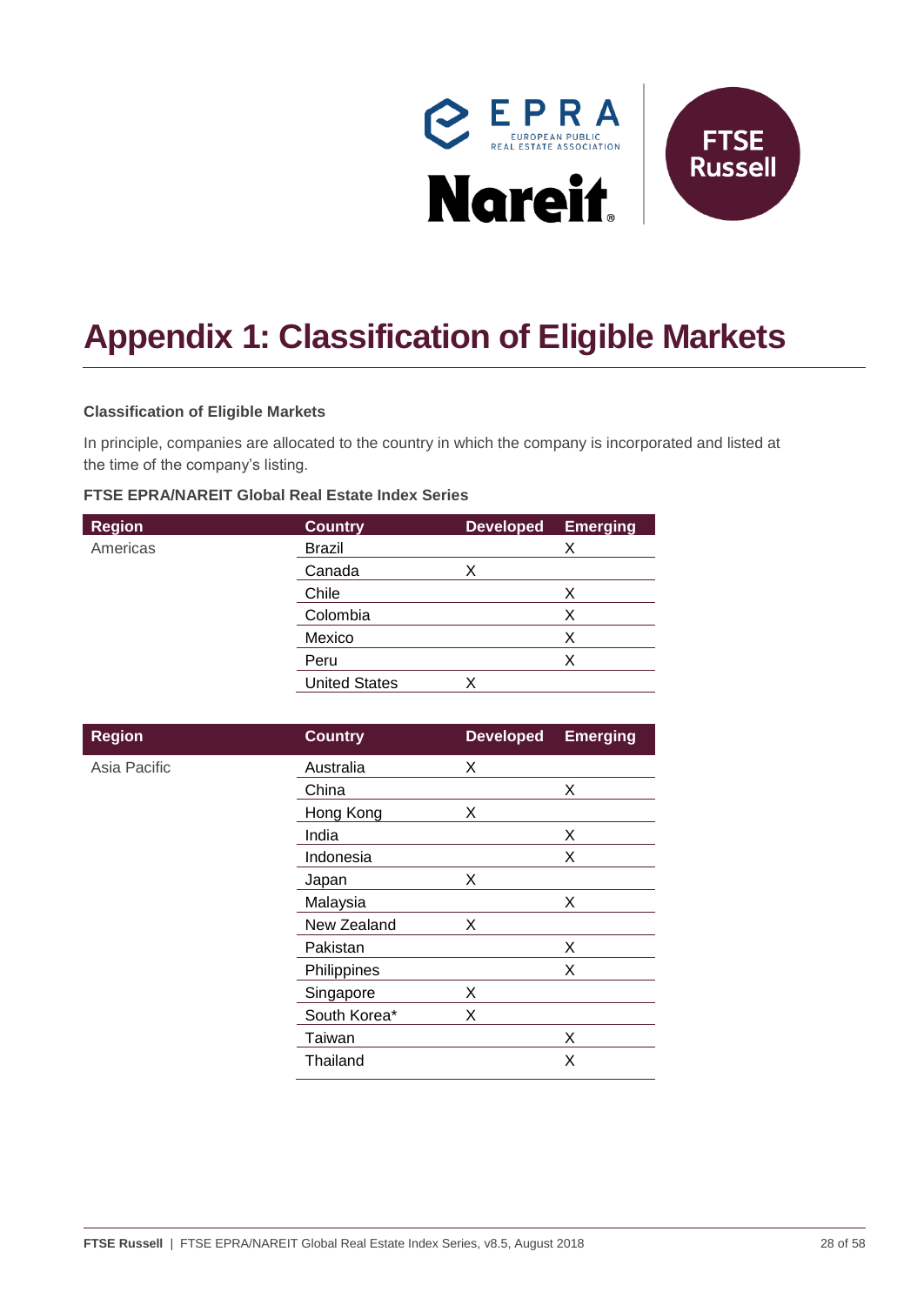| <b>Region</b>         | <b>Country</b>        | <b>Developed</b> | <b>Emerging</b> |
|-----------------------|-----------------------|------------------|-----------------|
| Europe, Middle East & | Austria               | X                |                 |
| Africa                | Belgium/Luxembourg    | Χ                |                 |
|                       | <b>Czech Republic</b> |                  | X               |
|                       | Denmark               | Χ                |                 |
|                       | Egypt                 |                  | Χ               |
|                       | Finland               | X                |                 |
|                       | France                | Χ                |                 |
|                       | Germany               | X                |                 |
|                       | Greece                |                  | Χ               |
|                       | Hungary               |                  | Χ               |
|                       | Ireland               | Χ                |                 |
|                       | Israel**              | Χ                |                 |
|                       | Italy                 | Χ                |                 |
|                       | Kuwait                |                  | Χ               |
|                       | Netherlands           | Χ                |                 |
|                       | Norway                | Χ                |                 |
|                       | Poland                | X                |                 |
|                       | Portugal              | Χ                |                 |
|                       | Qatar                 |                  | X               |
|                       | Russia                |                  | Χ               |
|                       | South Africa          |                  | X               |
|                       | Spain                 | X                |                 |
|                       | Sweden                | Χ                |                 |
|                       | Switzerland           | Χ                |                 |
|                       | <b>Turkey</b>         |                  | Χ               |
|                       | <b>UAE***</b>         |                  | X               |
|                       | <b>United Kingdom</b> | Χ                |                 |

\* South Korea became eligible for inclusion in Developed indexes from September 2009.

\*\* Israel became eligible for inclusion in Developed indexes from March 2009.

\*\*\*UAE became eligible for inclusion in Emerging indexes from September 2010.

Argentina became ineligible for inclusion in the FTSE EPRA/NAREIT Global Real Estate Index Series in September 2010.

Morocco became ineligible for inclusion in the FTSE EPRA/NAREIT Global Real Estate Series in June 2015.

Greece moved from Developed to Emerging market status in March 2016.

Qatar moved from Frontier to Emerging market status in September 2016.

Poland will move from Advanced to Emerging market status in September 2018.

Kuwait will move from Unclassified to Secondary Emerging market status in September 2018.

For a list of eligible markets and sources of trading please refer to the FTSE Global Equity Index Series Ground Rules..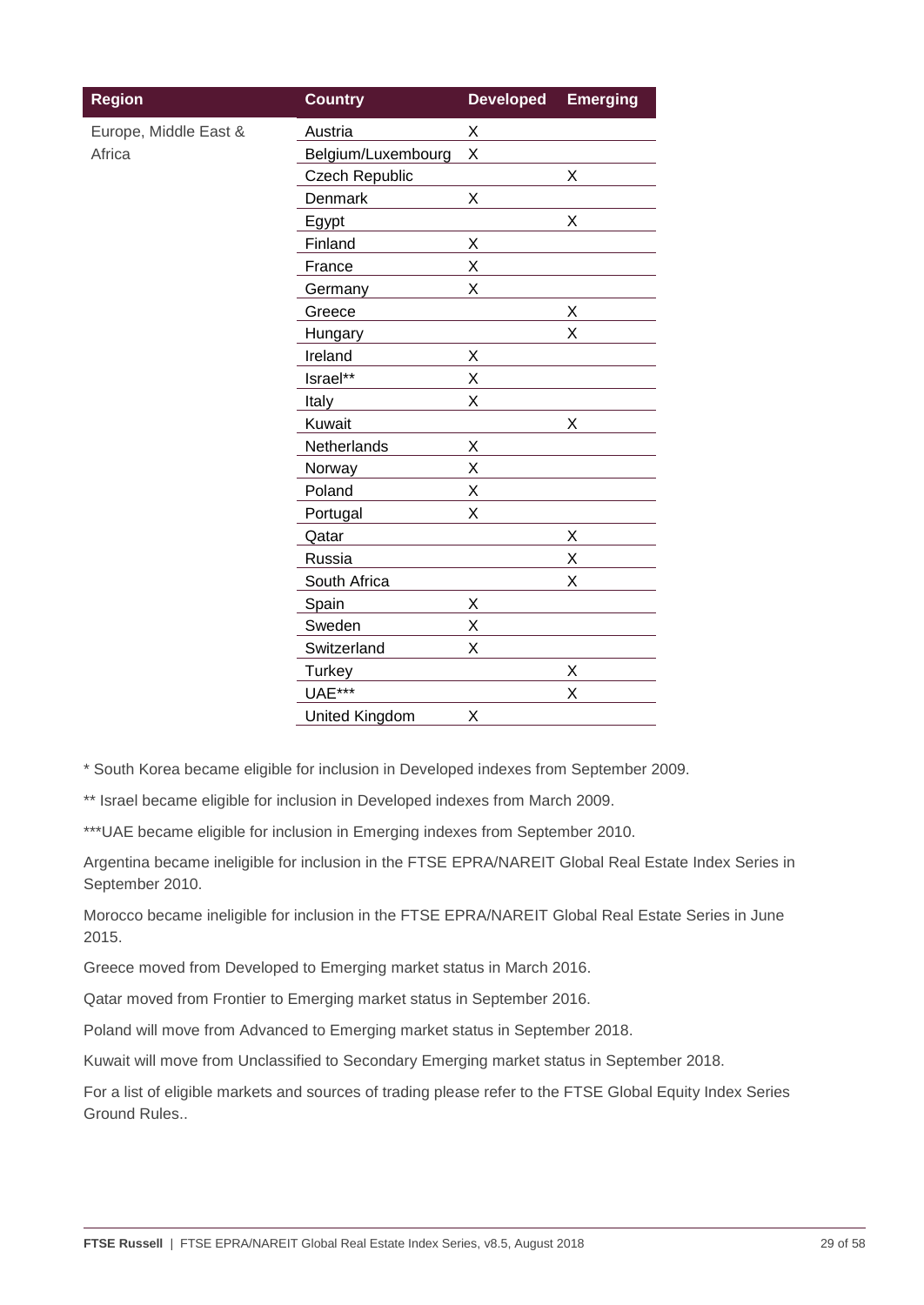

# <span id="page-29-0"></span>**Appendix 2: Index Breakdown**

#### **Index Breakdown**

The flagship index for the family is the FTSE EPRA/NAREIT Global Index<sup>1</sup>. Indexes marked with <sup>2</sup> were renamed to include Developed in March 2009.<sup>1</sup>

The regions breakdown as follows:

#### **Global**

The FTSE EPRA/NAREIT Global Real Estate Index Series includes:

Global Index<sup>1</sup> Global ex US Index $1$ 

#### **Americas**

 $\overline{a}$ 

The FTSE EPRA/NAREIT Americas Series includes:

**Americas<sup>1</sup> \***

Colombia

**North America\*** Canada United States \*

**Emerging Americas\*** Brazil Mexico Chile **Peru** 

<sup>&</sup>lt;sup>1</sup> The flagship index for the family is the FTSE EPRA/NAREIT Global Index<sup>1</sup>. Indexes marked with <sup>2</sup> were renamed to include Developed in March 2009.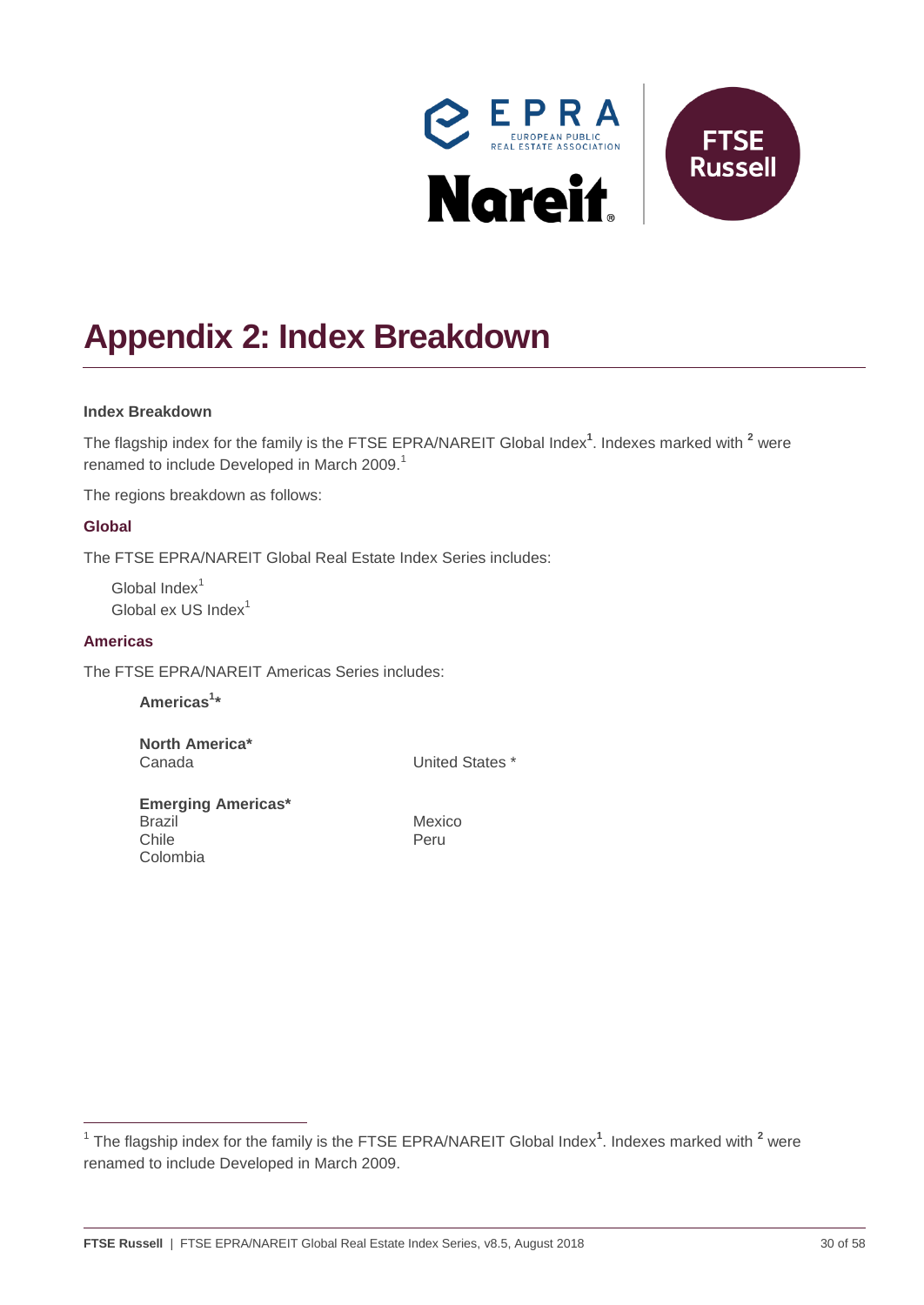### **Asia**

The FTSE EPRA/NAREIT Asia Series includes:

### **Asia Pacific<sup>1</sup> \***

**Developed Asia Pacific<sup>2</sup> \***

| Australia  |  |
|------------|--|
| Hong Kong* |  |
| Japan      |  |

New Zealand Singapore South Korea

## **Emerging Asia Pacific\***

China India Indonesia Malaysia

Pakistan Philippines Taiwan Thailand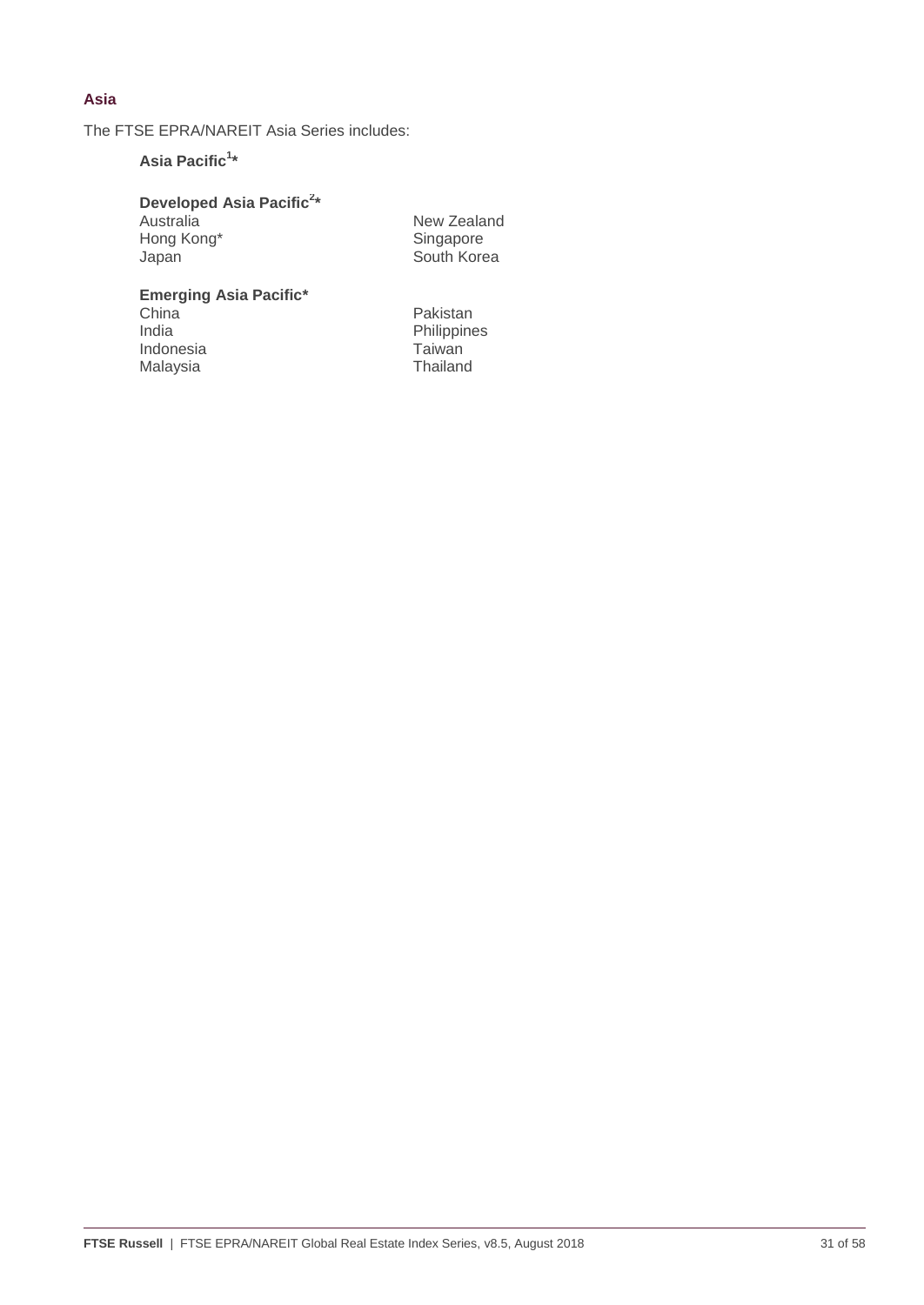### **EMEA**

The FTSE EPRA/NAREIT EMEA Series includes:

#### **EMEA<sup>1</sup> \***

Developed Europe<sup>2\*</sup> Developed Europe ex  $UK^{2*}$ Developed EMEA Developed Middle East & Africa Eurozone\* Developed Eurozone Emerging Eurozone

Austria Belgium/Luxembourg Denmark Finland France Germany Ireland  $Israel<sup>1</sup>$ Italy **Netherlands** Norway Poland Portugal **Spain** Sweden Switzerland UK\*

#### **Emerging Europe, Middle East & Africa \***

Emerging Europe \* Emerging Middle East & Africa\*

Czech Republic Greece Kuwait Qatar **Turkey** 

Egypt Hungary Russia South Africa UAE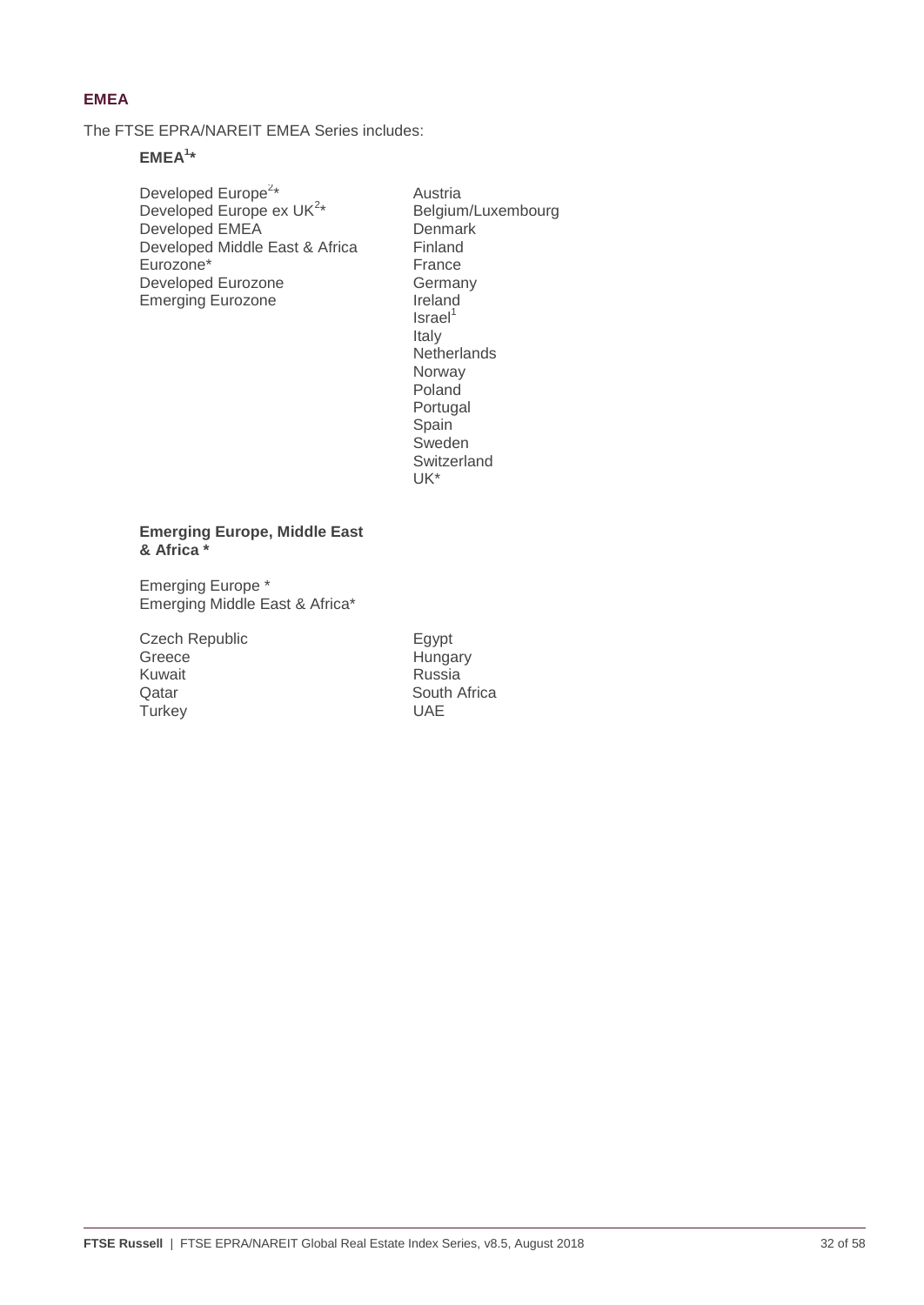Developed Europe (UK restricted)<sup>2</sup>\* Developed Europe Liquid  $40^2$ Developed Europe Liquid 40 ex UK<sup>2</sup> Pure Australia<sup>2</sup> Global REIT<br>Global Non-REIT Global ex U Global ex US Non-REIT Americas Non-REIT Asia Pacific REIT Asia Pacific Non-REIT  $\hbox{A}$ sia ex Japan REITs $^2$ EMEA Non-REIT FRAME CONTROLLER EMEA REIT Europe Non-REIT<br>
MEA Non-REIT

HEA NON-REIT

HEA REIT  $MEA$  Non-REIT<br>Developed Non-REIT<sup>2</sup> Developed REIT<sup>2</sup> Developed Non-REIT<sup>2</sup> Developed REIT<sup>2</sup><br>Developed ex Asia Non-REIT<sup>2</sup> Developed ex Asia REIT<sup>2</sup> Developed ex Asia Non-REIT<sup>2</sup> Developed ex Asia REIT<sup>2</sup><br>Developed ex Europe Non-REIT<sup>2</sup> Developed ex Europe REIT<sup>2</sup> Developed ex Europe Non-REIT<sup>2</sup> Developed ex Europe R<br>Developed ex US Non-REIT<sup>2</sup> Developed ex US REIT<sup>2</sup> Developed ex US Non-REIT<sup>2</sup> Developed ex US REIT<br>Developed Asia Non-REIT<sup>2</sup> Developed Asia REIT<sup>2</sup> Developed Asia Non-REIT $2$ Developed Europe Non-REIT<sup>2\*</sup> Emerging Non-REIT AIM REITS Emerging Asia Pacific Non-REIT Emerging REIT Emerging EMEA Non-REIT Emerging Americas Non-REIT<br>
Emerging EMEA REIT<br>
Emerging EMEA REIT Emerging Europe Non-REIT Emerging MEA Non-REIT Emerging Europe REIT UK REIT **Emerging MEA REIT** Developed Dividend+<sup>2\*</sup> Developed Asia Dividend+<sup>2\*</sup> Developed Asia  $33^{2*}$ 

Pure Developed Asia<sup>2</sup> Global ex US REIT<br>Americas REIT \* Developed Europe REIT<sup>2</sup>\* UK Non-REIT \* Developed Europe ex UK Dividend+<sup>2\*</sup> \* US Dividend+ \*

-

<sup>&</sup>lt;sup>2</sup> Singapore Tax stance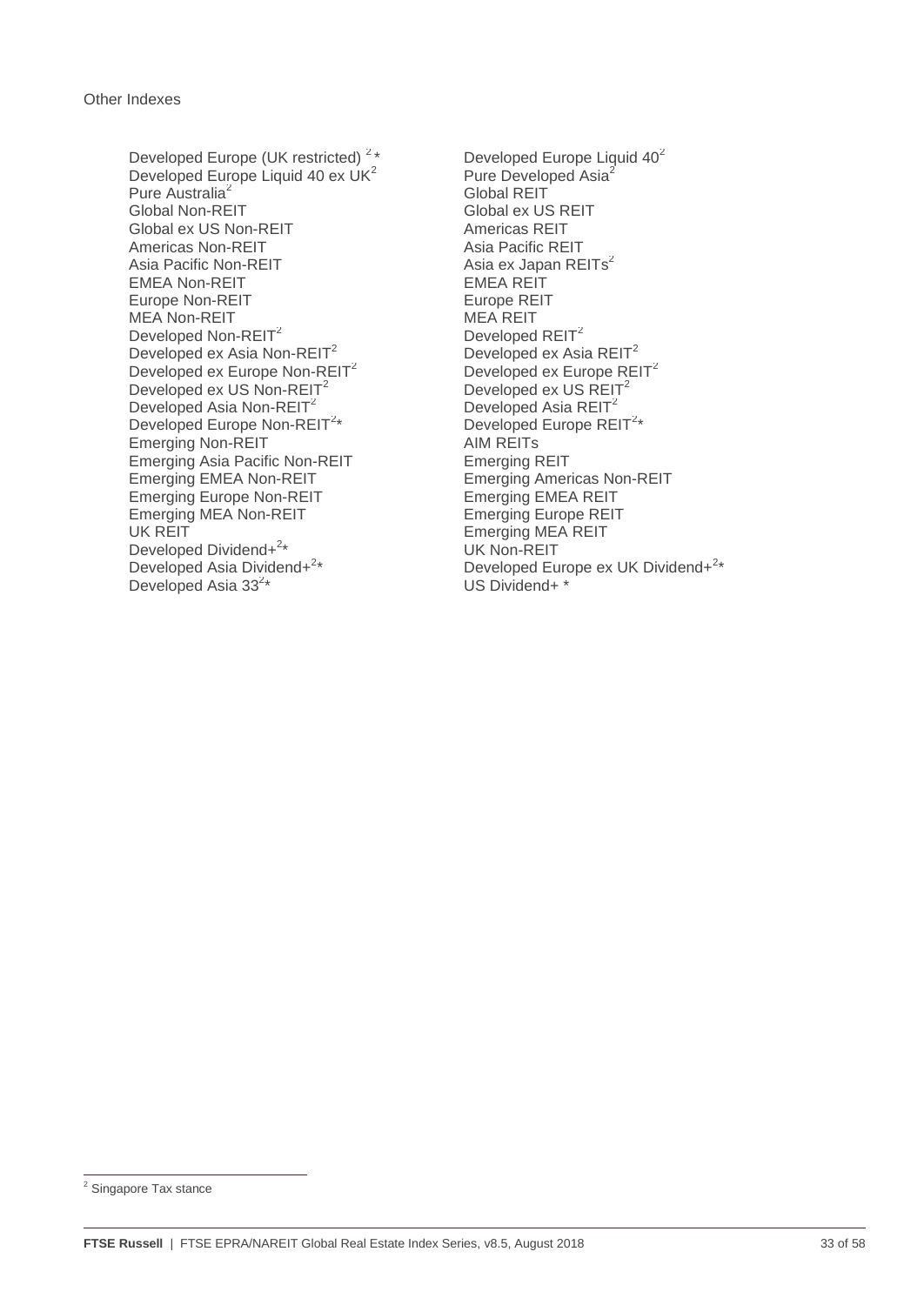### **Specialist**

#### The FTSE EPRA/NAREIT Specialist Series includes:

### **Investment Focus**

- a) Developed $2$
- b) Developed Asi $a^2$
- c) Developed Europe<sup>2</sup>
- d) North America
- e) Australia
- f) Hong Kong
- g) Japan
- h) UK
- i) United States

#### **Property Sector**

- a) Developed $2$
- b) Developed Asi $a^2$
- c) Developed Europe<sup>2</sup>
- d) Eurozone
- e) North America
- f) UK
- g) United States
- h) Emerging (launched in May 2011)

#### **Super Liquid**

- a) Developed Super Liquid
- b) Developed Europe Super Liquid
- c) Developed Asia Super Liquid
- d) US Super Liquid

#### **Capped Indexes**

To serve investors, capped versions of certain indexes are calculated, with a weighting cap placed on individual constituents at each review:

FTSE EPRA/NAREIT Eurozone Capped Index\* FTSE EPRA/NAREIT Developed Europe Capped Index $2*$ FTSE EPRA/NAREIT Developed Europe ex UK Capped Index $2*$ FTSE EPRA/NAREIT Developed Europe Liquid 40 Capped Index<sup>2</sup> FTSE EPRA/NAREIT Developed Europe ex UK Liquid 40 Capped Index<sup>2</sup>

Please see *Appendix 6* for details of the capping methodology.

The FTSE EPRA/NAREIT Global Real Estate Indexes which are calculated in real time are marked with an asterisk (\*). All other indexes are calculated on an end of day basis.

Times are in UK hours.

During real-time calculations, Thomson Reuters Spot rates are used in calculating Foreign Exchange rates.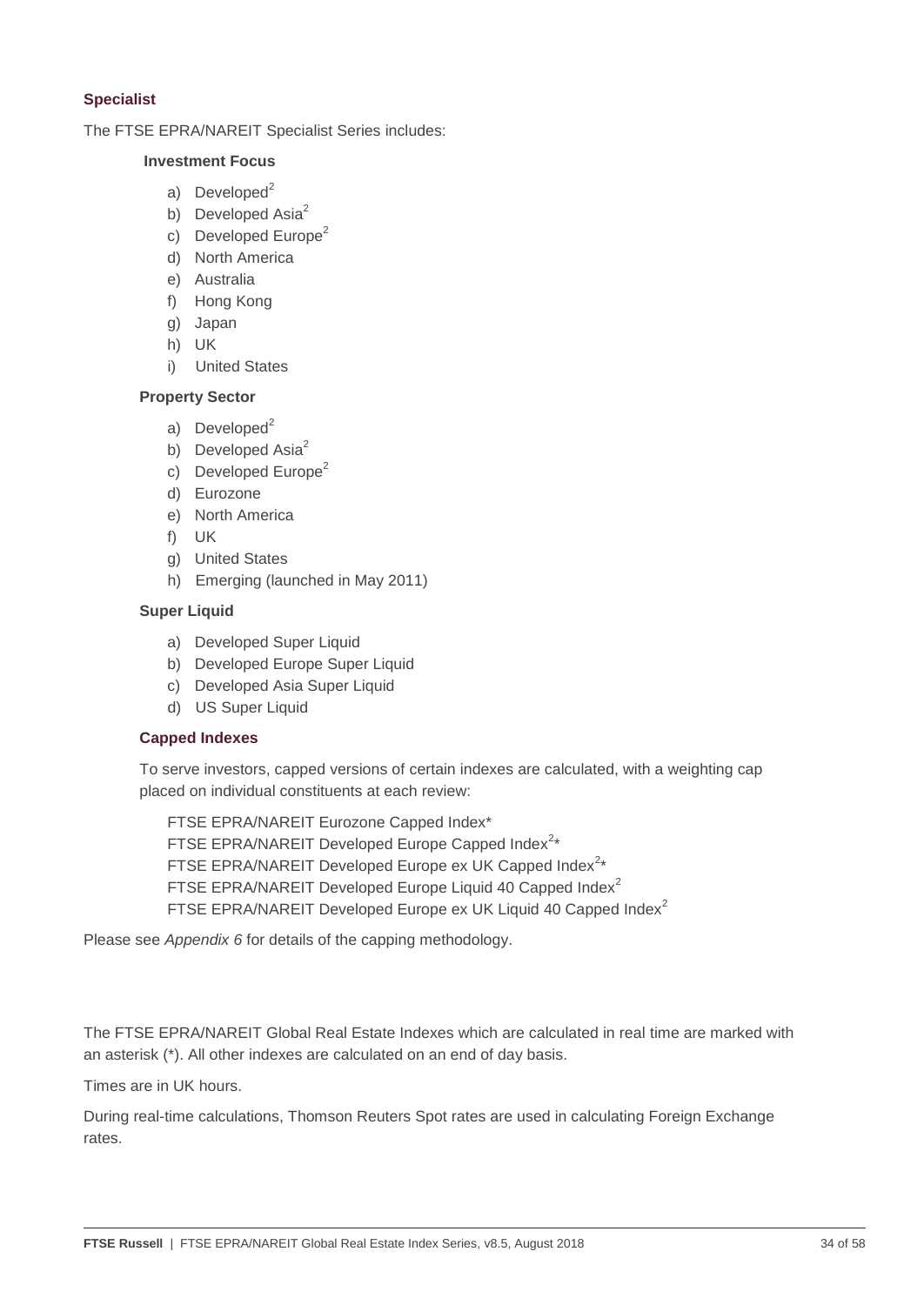

# <span id="page-34-0"></span>**Appendix 3: Dividends used in the Total Return Calculation and Dividend Withholding Tax Rates**

Dividends, using their ex-dividend dates, are used to calculate the Total Return Indexes in the FTSE EPRA/NAREIT Global Real Estate Index Series. All dividends are applied as declared.

A series of net of tax Total Return Indexes are also calculated based on the maximum withholding tax rates applicable to dividends received by institutional investors who are not resident in the same country\* as the remitting company and who do not benefit from double taxation treaties.

The underlying tax rate information is available from FTSE Russell.

\* The FTSE nationality assigned to the company as set out in the FTSE Global Equity Index Series Ground Rules.

Withholding tax rates used in the net-of-tax indexes can be accessed using the following link:

#### [Withholding Tax Service](http://www.ftse.com/products/indices/withholding-tax-service)

Please also refer to the FTSE Russell Withholding Tax Guide which can be accessed using the following link:

[FTSE\\_Russell\\_Withholding\\_Tax\\_Guide.pdf](http://www.ftse.com/products/downloads/FTSE_Russell_Withholding_Tax_Guide.pdf)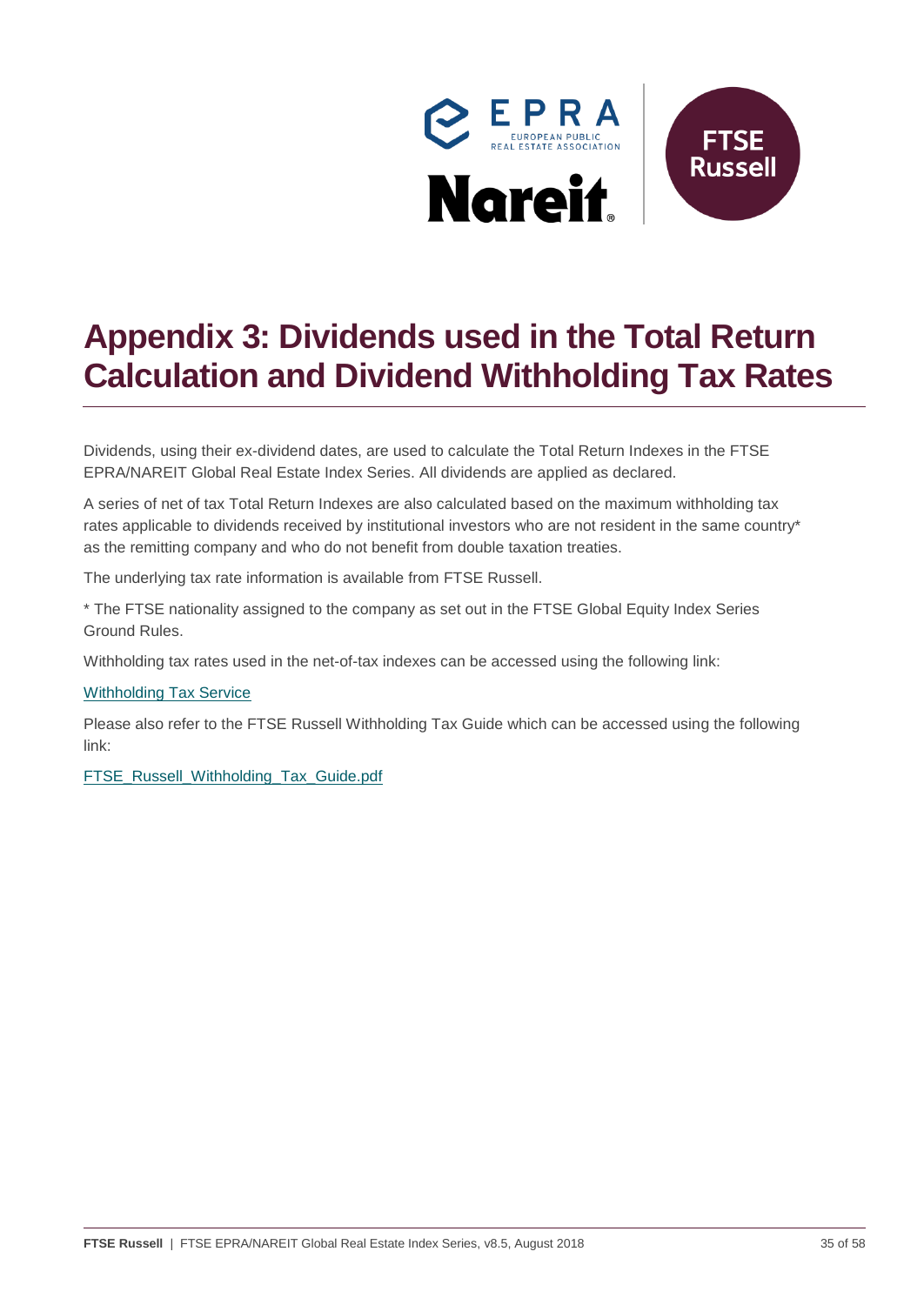

# <span id="page-35-0"></span>**Appendix 4: Foreign Exchange Rates**

The foreign exchange rates used in the calculation of the FTSE EPRA/NAREIT Global Real Estate Index Series are the WM/Reuters Closing Spot Rates™ compiled by The WM Company. The service, which was World in consultation with leading financial market practitioners, sets a daily standard for the foreign exchange rates required for index calculation, investment management and portfolio valuation.

At short intervals before and after 16:00 UK time, representative bid and offer rates against the US dollar for some 112 currencies are selected from a wide range of contributing banks and foreign exchange dealers. Anomalous data are screened out, and the median rate is selected for each currency.

The choice of 16:00 UK time as the reference time for foreign exchange rates captures a large selection of timely quotes from Continental European contributors to the Thomson Reuters system and reflects the peak trading period for the London and New York foreign exchange markets. The rates include contributions on a global basis, making them relevant for valuation purposes in all the world's time zones. In the event that WM/Reuters Closing Spot Rates are not published by the WM Company, the previous day's rates will be used to calculate the FTSE EPRA/NAREIT Global Real Estate Index Series.

The FTSE EPRA/NAREIT Developed Asia 33 Index uses foreign exchange rates received from Thomson Reuters at the closing time of the index (09:00, UK time).

*Further information on The WM/Reuters Closing Spot Rates service is available from The WM Company, World Markets House, Crewe Toll, Edinburgh, EH4 2PY. Tel: + 44 (0) 131 315 2000.*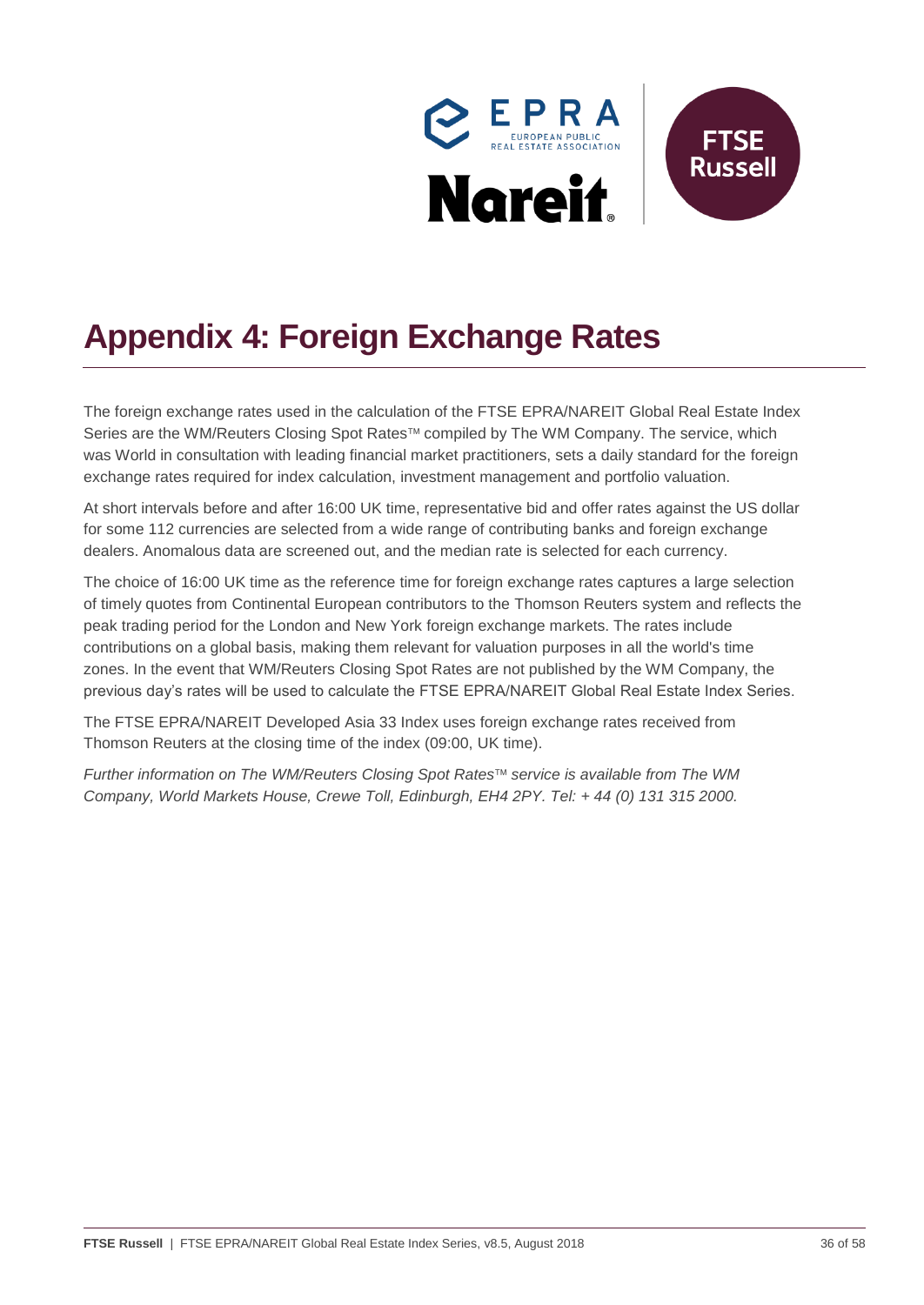

# <span id="page-36-0"></span>**Appendix 5: Calculation Schedules**

#### **A) Normal Schedule**

The Index Series are calculated once daily at approximately 21:30 - 22:00 UK time, (GMT) shortly after the close of North American securities markets. Selected indexes within the series are calculated on a real time basis.

The Index Series are calculated every week day; when one or more of the constituent markets are open. However, on January 1st, the indexes may not be disseminated. There is no separate calculation to accommodate the Saturday opening of any market.

| Index                                     | <b>Open</b> | <b>Close</b> |
|-------------------------------------------|-------------|--------------|
| Global Index*                             | 00:00       | 21:10        |
| Developed Index**                         | 00:00       | 21:10        |
| Emerging Index                            | 00:00       | 21:10        |
| Global ex US Index*                       | 00:00       | 21:10        |
| Developed ex US Index**                   | 00:00       | 21:10        |
| Developed Dividend+ Index**               | 00:00       | 21:10        |
| Developed ex Middle East and Africa Index | 00:00       | 21:10        |
|                                           |             |              |
| Asia Pacific Index*                       | 00:00       | 10:00        |
| Developed Asia Index**                    | 00:00       | 09:00        |
| Developed Asia Dividend+ Index**          | 00:00       | 09:00        |
| Developed Asia 33 Index**                 | 00:00       | 09:00        |
| Emerging Asia Pacific Index               | 00:00       | 10:00        |
| Australia Index                           | 00:00       | 07:15        |
| Hong Kong Index                           | 02:00       | 08:00        |
| Japan Index                               | 00:00       | 06:40        |
| Americas Index*                           | 13:00       | 21:10        |
|                                           |             |              |
| North America Index                       | 14:30       | 21:10        |
| <b>Emerging Americas</b>                  | 13:00       | 21:10        |
| US Index                                  | 14:30       | 21:10        |
| US Dividend+ Index                        | 14:30       | 21:10        |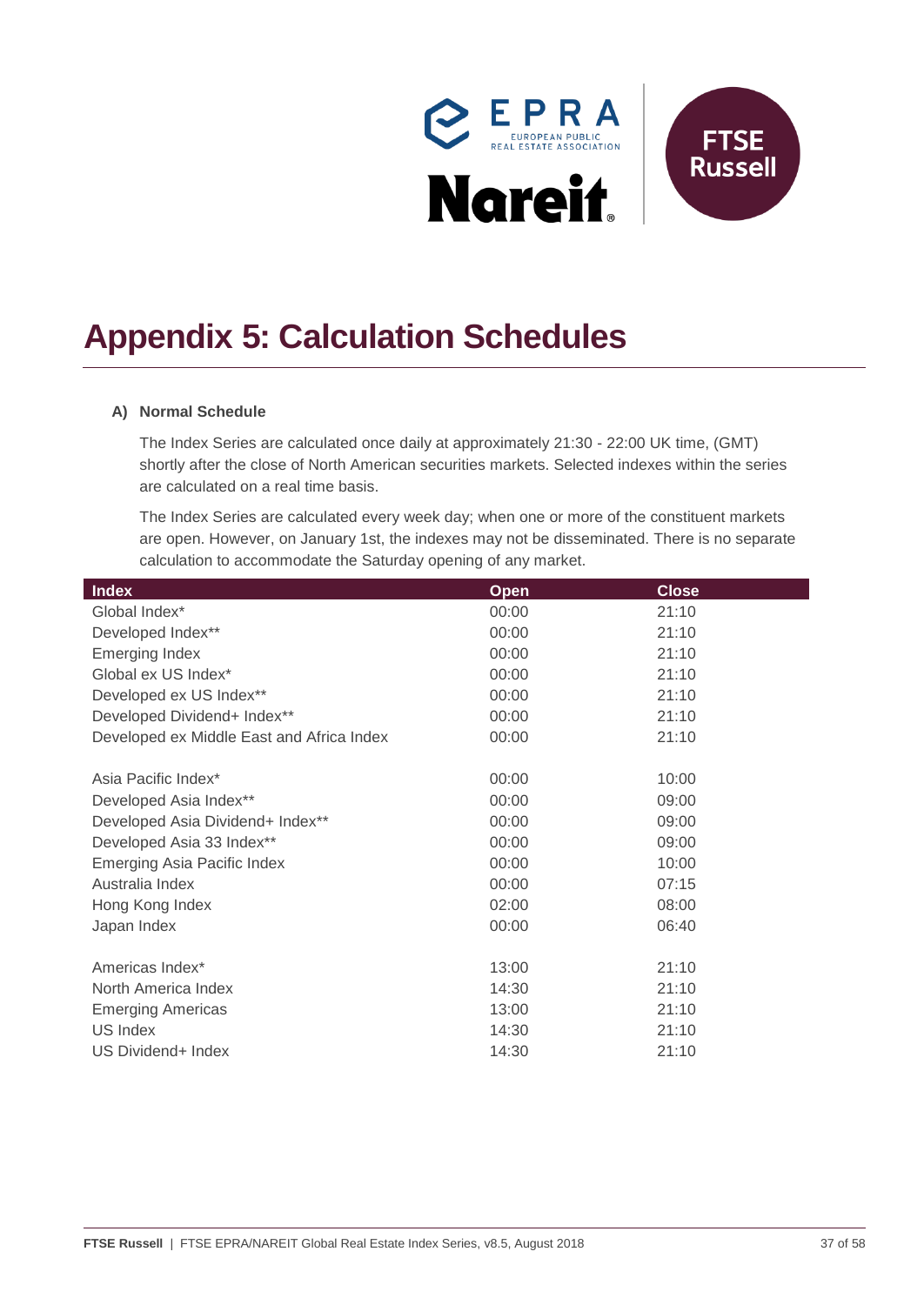| EMEA Index*                              | 07:00 | 16:30 |
|------------------------------------------|-------|-------|
| Developed EMEA*/**                       | 07:45 | 16:30 |
| <b>Emerging EMEA</b>                     | 07:00 | 16:00 |
| Europe Index*                            | 08:00 | 16:30 |
| Developed Europe Index **                | 08:00 | 16:30 |
| Developed Europe Capped Index**          | 08:00 | 16:30 |
| Developed Europe (UK Restricted) Index** | 08:00 | 16:30 |
| Developed Europe REITs Index**           | 08:00 | 16:30 |
| Developed Europe Non-REITs Index**       | 08:00 | 16:30 |
| Developed Europe ex UK Index**           | 08:00 | 16:30 |
| Developed Europe ex UK Capped Index**    | 08:00 | 16:30 |
| Developed Europe ex UK Dividend+ Index** | 08:00 | 16:30 |
| Eurozone Index                           | 08:00 | 16:30 |
| Eurozone Capped Index                    | 08:00 | 16:30 |
| Emerging Europe Index                    | 08:00 | 16:00 |
| Middle East and Africa Index**           | 07:00 | 15:40 |
| Emerging Middle East and Africa Index    | 07:00 | 15:40 |
| UK Index                                 | 08:00 | 16:30 |

#### Notes:

- **1.** Times are in UK hours.
- **2.** During real-time calculations, Thomson Reuters Spot rates are used in calculating Foreign Exchange rates.
- \* Indexes launch in March 2009.

\*\* Indexes are renamed from Global to Developed or have Developed included in the region in March 2009.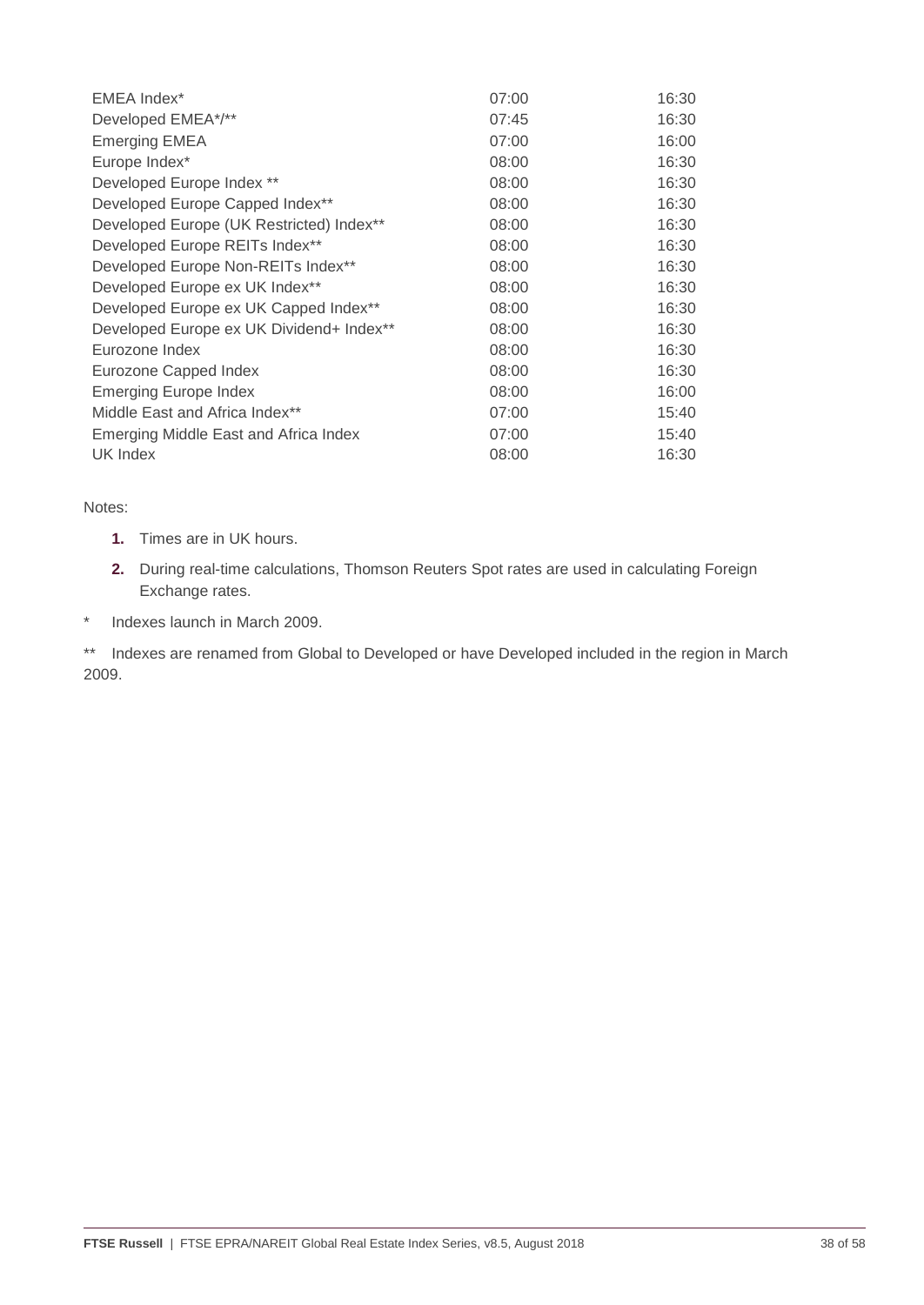

# <span id="page-38-0"></span>**Appendix 6: Capping Methodology for the Capped Indexes (see Appendix 2)**

Capping is applied to the constituents of an Index by the following methodology:

The constituents in the index are ranked by investible market capitalisation and the weight for each constituent in the Index is determined.

#### **Stage 1**

Any companies whose weights are greater than 10% are capped at 10%. The weights of all lower ranking companies are increased correspondingly. The weights of lower ranking companies are then checked and if they exceed 10% they are also capped at 10%. This process is repeated until no constituent weight exceeds 10%.

#### **Stage 2**

#### (a) **Capping the largest company at 10%**

If more than one company is capped at 10% in Stage 1, then weights of all subsequent companies previously capped at 10% are changed in accordance with the rules detailed below.

For example, if the second largest company is capped at 10% its weight will be reduced to 9% as detailed in Stage 2b below. Thus only one company will have a 10% weight in the index.

#### **(b) Capping the second largest company at 9%**

If the weight of the second largest company is greater than 9% the company's weight is capped at 9% and the weights of the remaining companies are increased correspondingly.

Following this procedure if the total index weight of those companies whose individual weights exceed 5%, is **NOT** greater than 40% then no further capping is required.

However, if the total index weight of those companies whose individual weights exceed 5%, **IS**  greater than 40% then the procedure moves onto stage 2c.

Please note: Where the 40% threshold is breached we move to stage 2c even if the second largest company has not been capped.

#### **(c) Capping the third largest company at 8%**

If the weight of the third largest company is greater than 8% the company's weight is capped at 8% and the weights of the remaining companies are increased correspondingly.

Following this procedure if the total index weight of those companies whose individual weights exceed 5%, is **NOT** greater than 40% then no further capping is required.

However, if the total index weight of those companies whose individual weights exceed 5%, **IS**  greater than 40% then the procedure moves onto stage 2d.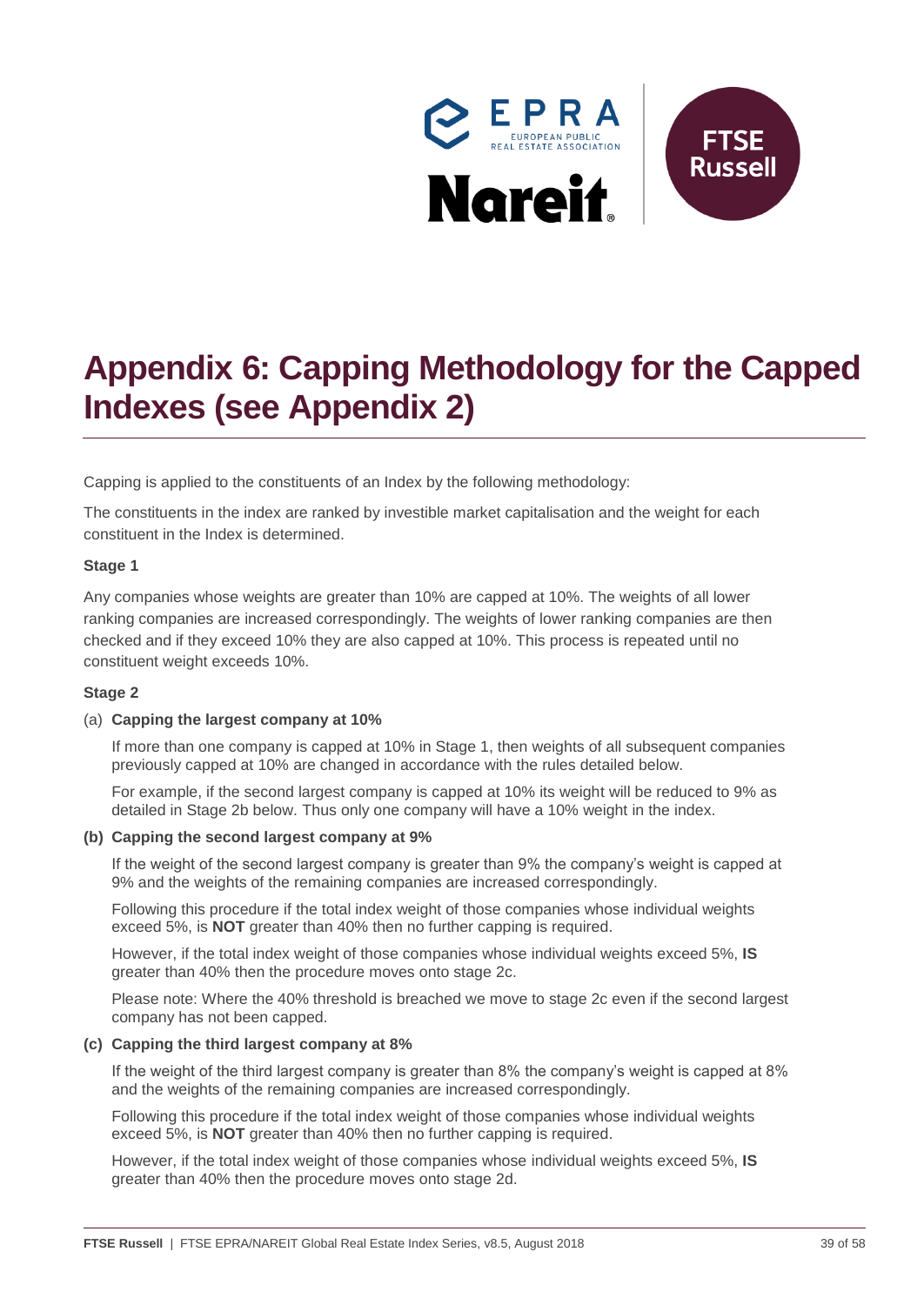Please note: Where the 40% threshold is breached we move to stage 2d even if the third largest company has not been capped.

#### **(d) Capping the fourth largest company at 7%**

If the weight of the fourth largest company is greater than 7% the company's weight is capped at 7% and the weights of the remaining companies are increased correspondingly.

Following this procedure if the total index weight of those companies whose individual weights exceed 5%, is **NOT** greater than 40% then no further capping is required.

However, if the total index weight of those companies whose individual weights exceed 5%, **IS**  greater than 40% then the procedure moves onto stage 2e.

Please note: Where the 40% threshold is breached we move to stage 2e even if the fourth largest company has not been capped.

#### **(e) Capping the fifth largest company at 6%**

If the weight of the fifth largest company is greater than 6% the company's weight is capped at 6% and the weights of the remaining companies are increased correspondingly.

Following this procedure if the total index weight of those companies whose individual weights exceed 5%, is **NOT** greater than 40% then no further capping is required.

However, if the total index weight of those companies whose individual weights exceed 5%, **IS**  greater than 40% then the procedure moves onto stage 2f.

Please note: Where the 40% threshold is breached we move to stage 2f even if the fifth largest company has not been capped.

#### (f) **Capping the sixth largest company at 4%**

If the weights of the sixth largest company and any lower ranking companies are greater than 4% those companies' weights are capped at 4% and the weights of lower ranking companies are increased correspondingly.

The process then moves to Stage 3.

#### **Stage 3**

Following the application of Stage 2, the weights of each company are checked. If the total index weight of those companies whose individual weights exceed 5% is greater than 40% in aggregate, then further capping is required and Stage 2 is repeated.

Companies are capped using prices as at the close of business on the second Friday in March, June, September and December and shares in issue and free float adjusted for corporate actions as at the Monday after the third Friday. The capping is implemented after the close of business on the third Friday of March, June, September and December.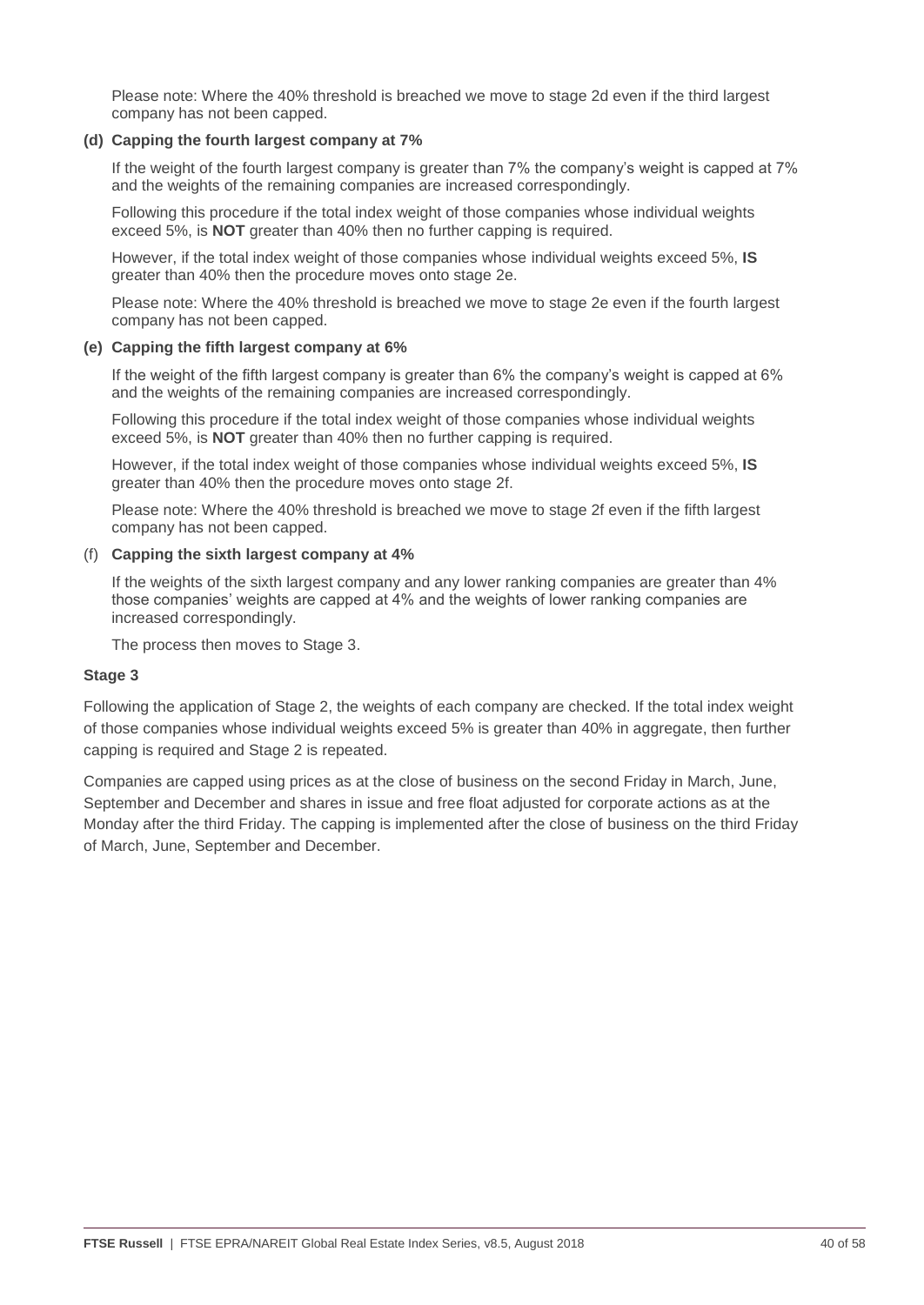

# <span id="page-40-0"></span>**Appendix 7: EBITDA Screening**

**REESA Approved Financial Statements Model (September 2007)**

| <b>EBITDA Screening</b>                                               |  |
|-----------------------------------------------------------------------|--|
| <b>Property Operations Income and Expense:</b>                        |  |
| Gross rental revenue                                                  |  |
| Interest on finance leases                                            |  |
| Service cost reimbursements from tenants                              |  |
| Reimbursable service costs                                            |  |
| Property operating expenses                                           |  |
| Ground rent expense                                                   |  |
| Share of net property income from unconsolidated affiliates, (Note A) |  |
| Net Property Income (NPI), (Note B)                                   |  |
|                                                                       |  |
| <b>Other Operating Income and Expense (OOIE):</b>                     |  |
| Gains/losses on sales of properties World/acquired for sale, (Note C) |  |
| Other operating revenue, including third party fees, (Note D)         |  |
| Other operating expenses, (Note E)                                    |  |
| G&A                                                                   |  |
| Dividend income                                                       |  |
| Share of OOIE of unconsolidated affiliates, (Note A)                  |  |
| <b>Total Other Operating Income and Expense</b>                       |  |

#### **Income From Operations before Finance Costs and Taxes (EBITDA)**

**Note A** – The model accommodates the possibility that the proportionate method of consolidation may not be available in the future under IFRS. If this is indeed the case, to report a consolidated measurement of the important industry metrics, Net Property Income and Income from Operations, the model statement reports the company's share of these same metrics generated by unconsolidated affiliates in the appropriate sections of the statement.

> If the proportionate share method of consolidation is available, the individual line items will reflect the proportionate share of results of unconsolidated affiliates for those that qualify for the proportionate method of consolidation.

In addition, for significant unconsolidated affiliates that may not be reported under the proportionate share method of consolidation, the model allows the share of these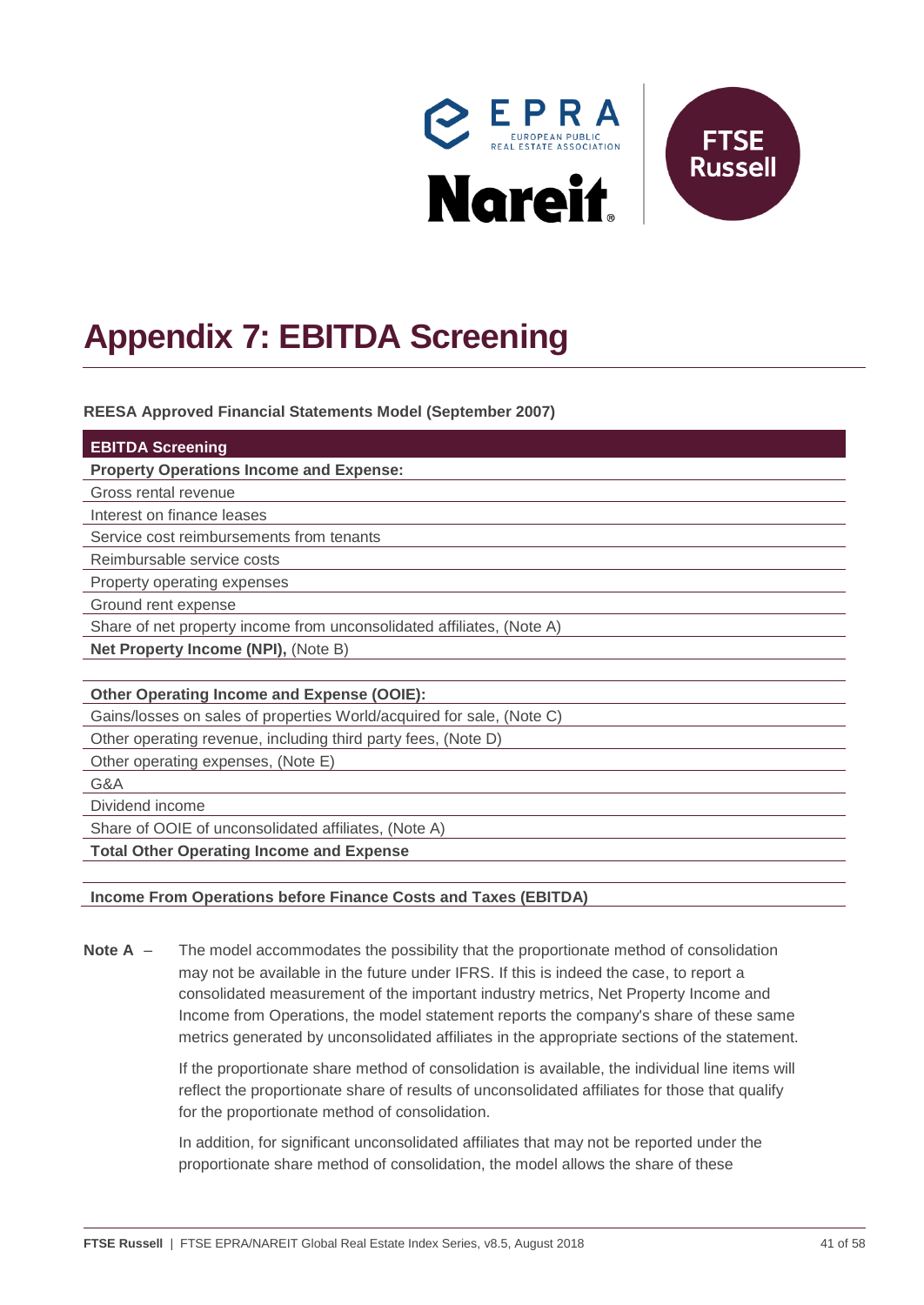significant affiliates to be reported in the appropriate sections of the statement, at management's discretion.

- **Note B** Reporting Net Property Income would be optional.
- **Note C** Where gains/losses on the sales of properties acquired for sale are significant, the statement should report sales proceeds and cost of sales separately on the face of the statement. An example of this type of gain/ loss would result from significant merchant building sales.
- **Note D** Examples would include third party management, development and leasing fees.
- **Note E** This would include operating expenses not directly associated with operating properties.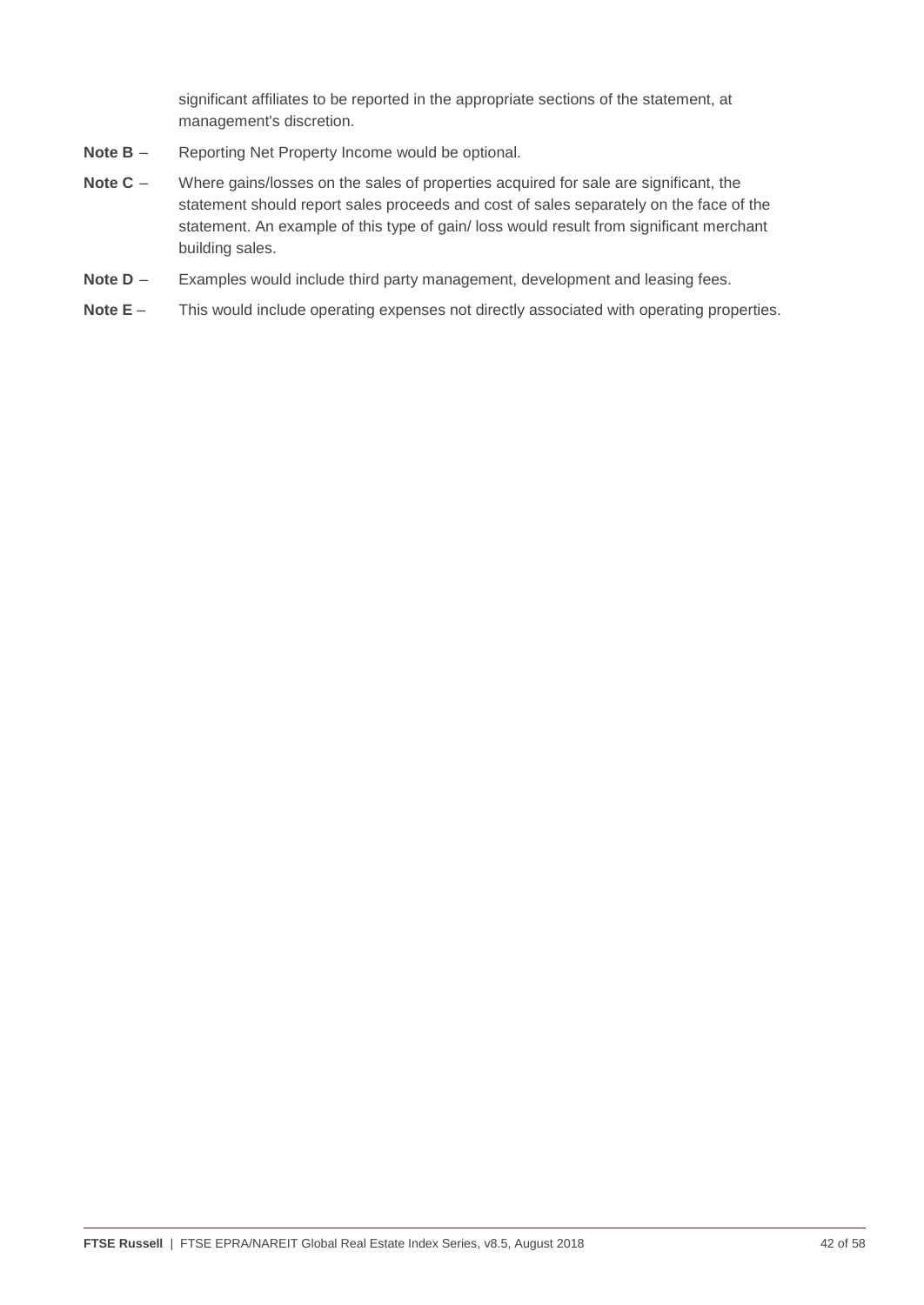

# <span id="page-42-0"></span>**Appendix 8: Eligibility, Qualification Criteria, Periodic Review and Changes to Constituent Companies of Specialist Indexes**

### **Eligible Securities for Specialist Indexes**

In addition to the regional and country indexes, FTSE Russell has expanded the FTSE EPRA/NAREIT series to include new and innovative benchmarks. These indexes and their qualification criteria are listed below.

#### **1) FTSE EPRA/NAREIT Pure Developed Asia and FTSE EPRA/NAREIT Pure Australia Indexes**

- a) The underlying universe is the FTSE EPRA/NAREIT Global Real Estate Series.
- b) The FTSE EPRA/NAREIT Pure Developed Asia Index contains Asian companies who have derived, in the previous full financial year, at least 60% of its EBITDA from relevant real estate activities in Asia. The FTSE EPRA/NAREIT Pure Australia Index contains Australian companies that are included in the FTSE EPRA/NAREIT Pure Developed Asia Index.

## **2) FTSE EPRA/NAREIT Developed Europe Liquid 40 and FTSE EPRA/NAREIT Developed Europe Liquid 40 ex UK Indexes**

a) The underlying universe for the FTSE EPRA/NAREIT Developed Europe Liquid 40 Index and the FTSE EPRA/NAREIT Developed Europe Liquid 40 ex UK Index is the FTSE EPRA/NAREIT Developed Europe Index. The rules for these two indexes are identical to the standard rules of the FTSE EPRA/NAREIT Global Real Estate Index Series. Both indexes consist of the 40 stocks with the highest volume traded and/or market capitalisation within the FTSE EPRA/NAREIT Developed Europe Index.

### **3) FTSE EPRA/NAREIT Developed Europe (UK Restricted) Index**

*b)* The FTSE EPRA/NAREIT Developed Europe (UK Restricted) Index is derived from the FTSE EPRA/NAREIT Developed Europe Index. The weight of the UK companies is adjusted, according to the UK's GDP compared against Europe's GDP. This ratio is applied to the market capitalisation of the UK companies in the index. The calculation and composition is identical to the FTSE EPRA/NAREIT Developed Europe Index and, as a result, it has the same constituents. Further details on the ratio can be found in *Appendix 8.12d.*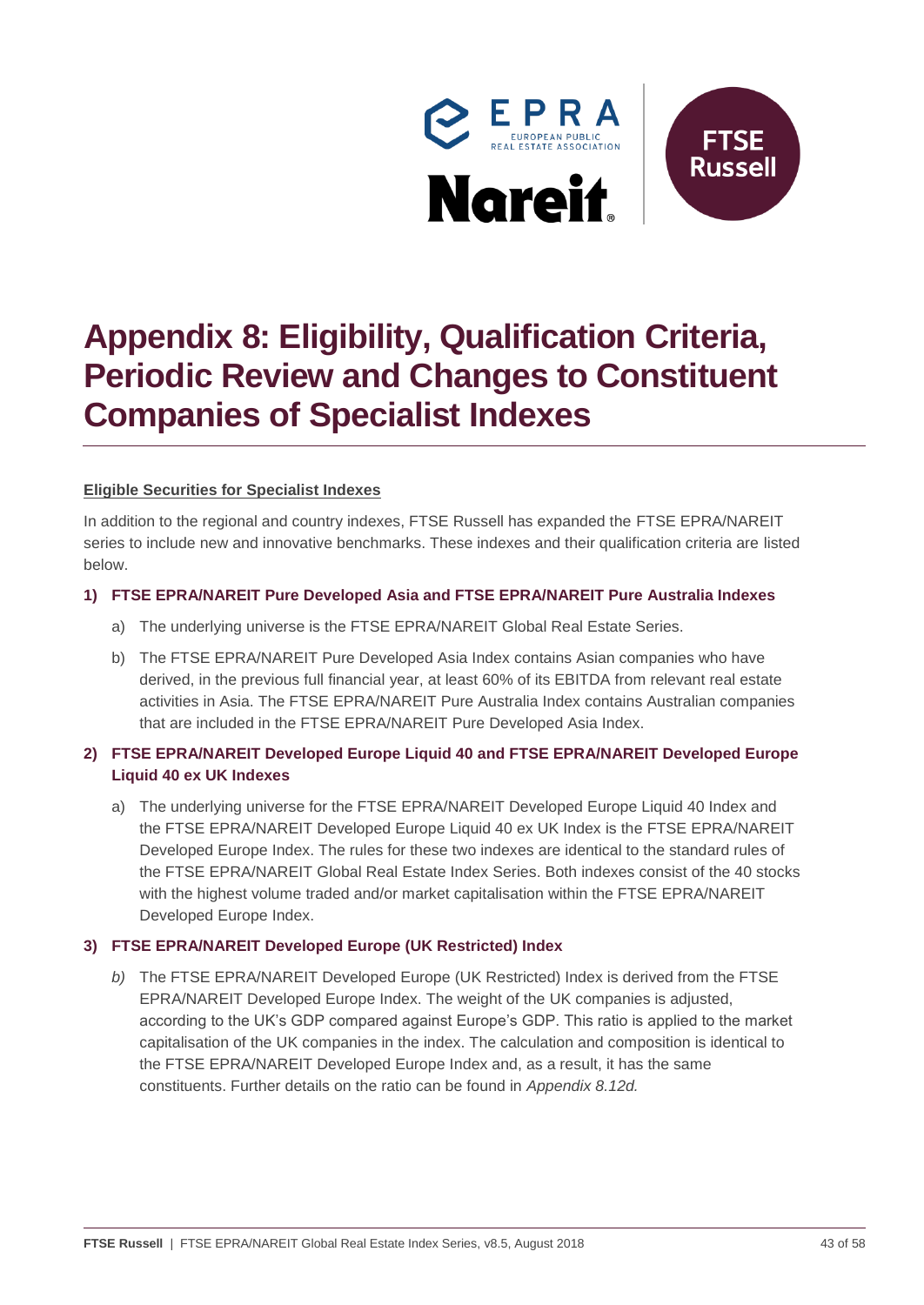### **4) FTSE EPRA/NAREIT Global/Developed/Emerging REIT & Non-REIT Indexes**

The rules for this index series are identical to the standard rules of the FTSE EPRA/NAREIT Global Real Estate Index Series. FTSE Russell, EPRA and NAREIT will make the following selection to determine the stocks that will make up the FTSE EPRA/NAREIT Global REIT & Non-REIT Index Series after the current review:

- a) FTSE EPRA/NAREIT Global/Developed/Emerging REIT Index Series:
	- Recognised REIT legislation must be in operation in the country in which the constituent is domiciled.

AND

- The FTSE EPRA/NAREIT Global/Developed/Emerging REIT Index consists of all constituents operating as a REIT in their country of domicile according to their latest published financial accounts or regulatory announcements as verified by the Index Partners (FTSE, EPRA & NAREIT).
- b) FTSE EPRA/NAREIT Global/Developed/Emerging Non-REIT Index series:
	- Recognised REIT legislation does not exist in the country in which the constituent is domiciled.

OR

 The FTSE EPRA/NAREIT Global/Developed/Emerging Non-REIT Index consists of all constituents that do not qualify for REIT status according to their latest published financial accounts or regulatory announcements as verified by the Index Partners (FTSE, EPRA & NAREIT) or the constituent makes a formal announcement that it fails to comply with REIT legislation in its country of domicile.

#### **5) FTSE EPRA/NAREIT Investment Focus Index Series**

- a) An Investment Focus Index Series has been introduced to enhance the existing FTSE EPRA/NAREIT Global Real Estate Index Series and broaden the market approach to the industry. The idea behind the Investment Focus Index Series is to distinguish the cohorts of listed real estate equities. Each constituent of the FTSE EPRA/NAREIT Global Real Estate Index Series will be classified as Rental or Non-Rental. The classification by Investment Focus will be based on the sources of a company's EBITDA, as disclosed in the latest published annual financial statements. If sources of EBITDA within published financial statements are not disclosed in sufficient detail as to make a determination, sources of revenue will be used instead to assess Rental or Non-Rental classification. The classification will be determined as follows:
- b) A company will be classified as Rental if the EBITDA or revenue from properties is greater than or equal to 70% of the total EBITDA or revenue both years individually of a two year period.
- c) A company will be classified as Non-Rental if the EBITDA or revenue from properties is less than 70% of the total EBITDA or revenue both years individually of a two year period.
- d) Should a company undergo a significant corporate restructuring, the classification of that company may be assessed using the latest information instead.
- e) If two years worth of information on EBITDA or revenue sources is not available, the latest information will be used in its absence.

#### **6) FTSE EPRA/NAREIT Developed and Emerging Property Sector Index Series**

a) The underlying universe for the Property Sector Index Series is the FTSE EPRA/NAREIT Developed Real Estate Index and the FTSE EPRA/NAREIT Emerging Real Estate Index. The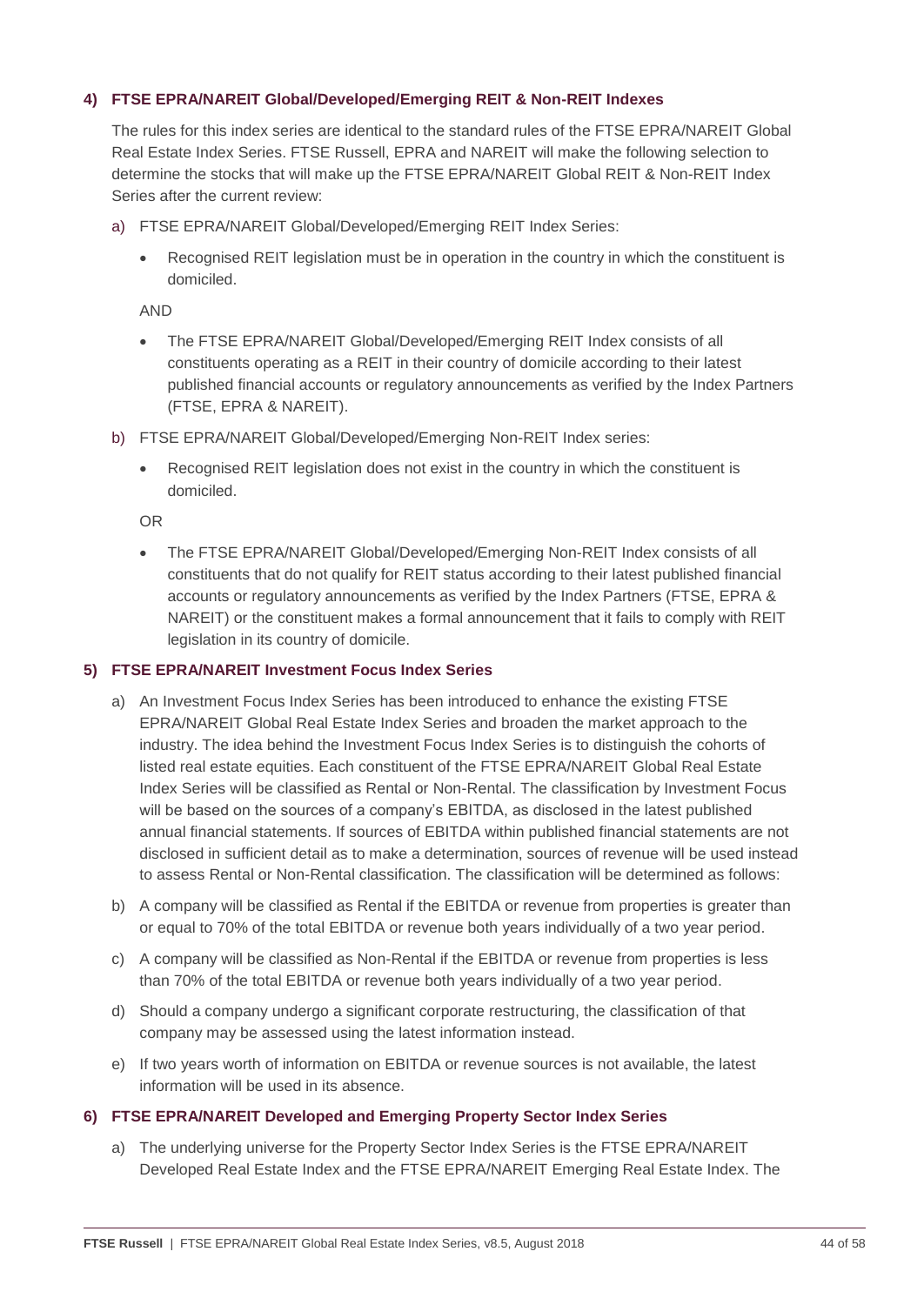idea behind the Property Sectors Index Series is to distinguish the cohorts of listed real estate equities by separating the existing constituents into nine distinct Property Sectors based on gross invested book assets. The purpose is to provide investors with a mechanism to manage their exposure to different risk-reward profiles in relation to the different aspects of the real estate business, including office buildings, retail centres, industrial facilities, lodging/resorts, residential buildings and other types of properties.

- b) The classification by Property Sector will be based on the gross invested book assets as disclosed in the latest published financial statement. Each constituent of the FTSE EPRA/NAREIT Developed Real Estate Index and the FTSE EPRA/NAREIT Emerging Real Estate Index will be classified in one of the Property Sectors listed below:
- c) A company is classified in one of the following Property Sectors:

#### i) Health Care

Real estate investment trusts or corporations (REITs) or listed property trusts (LPTs) where 75% or more of its gross invested book assets are invested in health care properties.

#### ii) Self Storage

Real estate investment trusts or corporations (REITs) or listed property trusts (LPTs) where 75% or more of its gross invested book assets are invested in self storage properties.

#### iii) Industrial

Real estate investment trusts or corporations (REITs) or listed property trusts (LPTs) where 75% or more of its gross invested book assets are invested in industrial warehouses and distribution facilities.

#### iv) Office

Real estate investment trusts or corporations (REITs) or listed property trusts (LPTs) where 75% or more of its gross invested book assets are invested in offices.

#### v) Industrial/Office Mixed

Real estate investment trusts or corporations (REITs) or listed property trusts (LPTs) that are not members of property sectors Industrial (N741) or Office (N742) but have a combined total of 75% or more of their gross invested book assets invested in industrial warehouses, distribution facilities and offices.

#### vi) Residential

Real estate investment trusts or corporations (REITs) or listed property trusts (LPTs) where 75% or more of its gross invested book assets are invested in residential home properties. It includes apartment buildings and residential communities.

#### vii) Retail

Real estate investment trusts or corporations (REITs) or listed property trusts (LPTs) where 75% or more of its gross invested book assets are invested in retail properties. It includes malls, neighbourhood and community shopping centres and factory outlets.

#### viii) Lodging/Resorts

Real estate investment trusts or corporations (REITs) or listed property trusts (LPTs) where 75% or more of its gross invested book assets are invested in lodging & resort properties.

#### ix) Diversified

Real estate investment trusts or corporations (REITs) or listed property trusts (LPTs) where less than 75% of its gross invested book assets are invested in one of the above property sectors.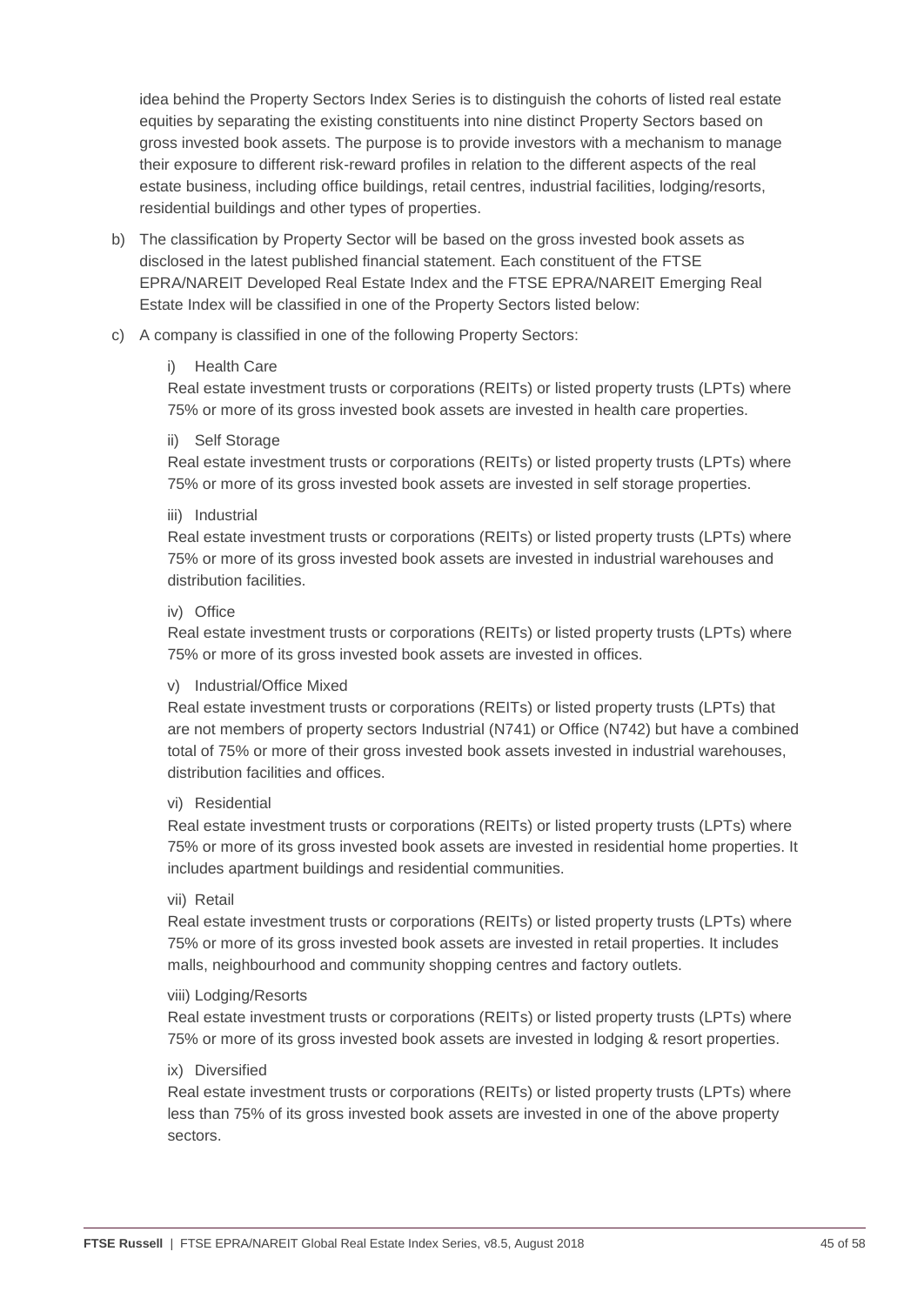#### **7) FTSE EPRA/NAREIT Developed Dividend+ Index Series**

- a) The FTSE EPRA/NAREIT Developed Dividend+ Index Series is designed to measure the performance of higher yielding stocks within the universe of the FTSE EPRA/NAREIT Developed Real Estate Index Series.
- b) The FTSE EPRA/NAREIT Developed Dividend+ Index Series was created to allow investors to capture the long-term effect of higher compounding returns and benefit from the lower correlations to traditional market cap weighted indexes.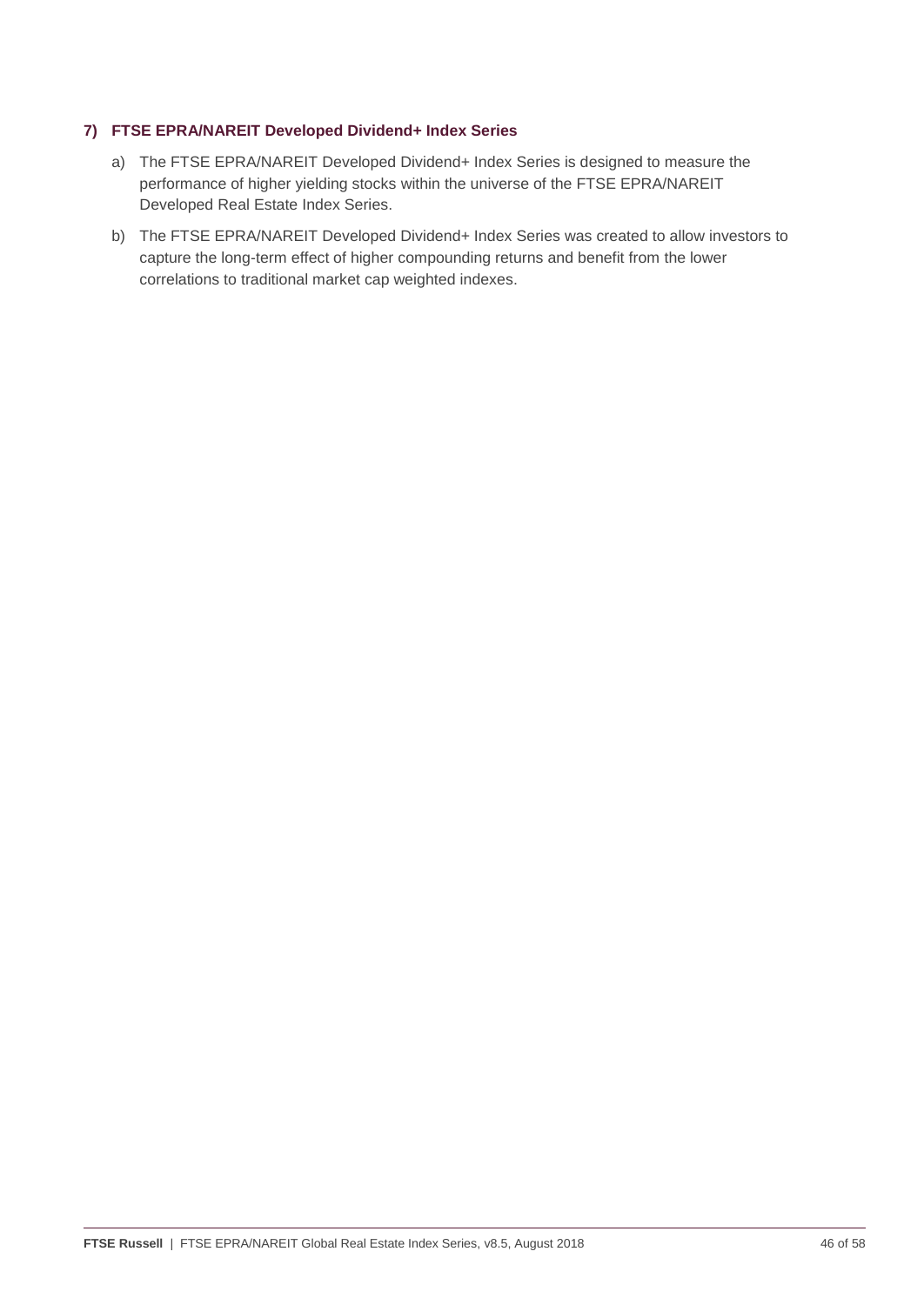#### **8) FTSE EPRA/NAREIT Developed Asia 33 Index**

- a) The FTSE EPRA/NAREIT Developed Asia 33 Index has been designed to represent the performance of the largest and most liquid real estate companies from Australia, Hong Kong, Singapore, New Zealand and Japan.
- b) The FTSE EPRA/NAREIT Developed Asia 33 Index is a tradable index, covering the top 33 constituents of developed countries in the Asia Pacific region by market capitalisation with a selection process that firstly includes companies listed as REITs. Where the total number of constituents is less than 33 then Non-REITs are added.

#### **9) FTSE EPRA/NAREIT Asia ex Japan REITs Index**

- a) The FTSE EPRA/NAREIT Asia ex Japan REITs Index has been designed to represent the performance of REITS from China, Hong Kong, India, Indonesia, Malaysia, Pakistan, Philippines, Singapore, South Korea, Taiwan and Thailand.
- b) The FTSE EPRA/NAREIT Asia ex Japan REITs Index is a tradable index covering the constituents of developed and emerging countries in the Asia region by market capitalisation with a selection process that includes only companies listed as REITs.
- c) The FTSE EPRA/NAREIT Asia ex Japan REITs Index is calculated net of tax using a Singapore tax stance and constituents are capped at 10%.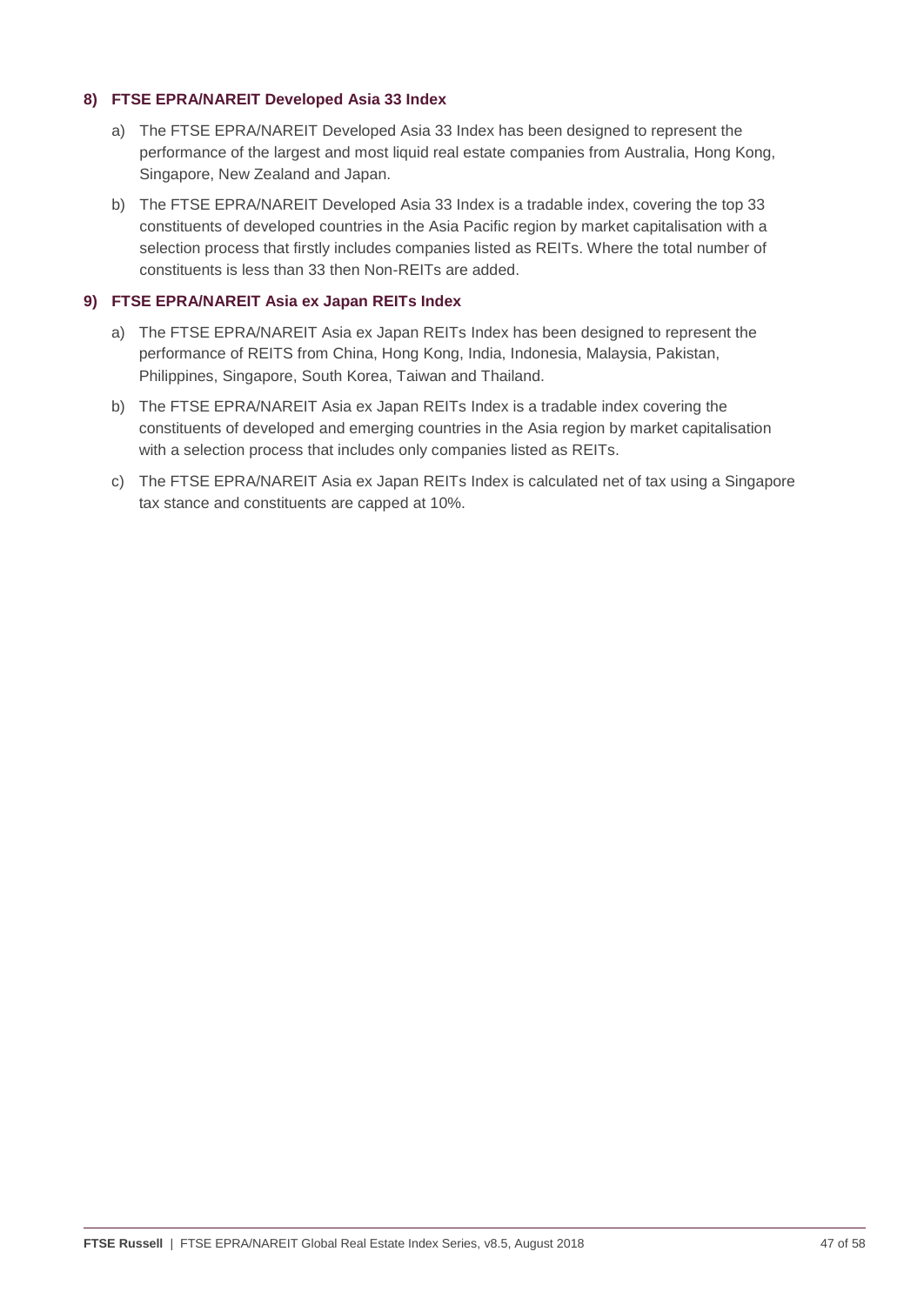## **Qualification Criteria & Periodic Review of Constituents of Specialist Indexes**

### **10) FTSE EPRA/NAREIT Pure Developed Asia and FTSE EPRA/NAREIT Pure Australia Indexes**

- a) The indexes will be reviewed quarterly in March, June, September and December as part of the FTSE EPRA/NAREIT Global Real Estate Index Series.
- b) The quarterly reviews will use data based on the close of business on the Monday 4 weeks prior to the review effective date.
- c) The quarterly reviews will be implemented in line with the FTSE EPRA/NAREIT Global Real Estate Index Series at the close of business on the third Friday (i.e. effective Monday) of March, June, September and December.

#### **11) FTSE EPRA/NAREIT Developed Europe Liquid 40 and FTSE EPRA/NAREIT Developed Europe Liquid 40 ex UK Indexes**

- a) The indexes will be reviewed quarterly in March, June, September and December as part of the FTSE EPRA/NAREIT Global Real Estate Index Series.
- b) The quarterly reviews will use data based on the close of business on the Monday 4 weeks prior to the review effective date.
- c) The quarterly reviews will be implemented in line with the FTSE EPRA/NAREIT Global Real Estate Index Series at the close of business on the third Friday (i.e. effective Monday) of March, June, September and December.
- d) At review the universe for both indexes will consist of constituents from the FTSE EPRA/NAREIT Developed Europe series. The FTSE EPRA/NAREIT Developed Europe Liquid 40 Index consists of the 40 stocks with the highest turnover and/or market capitalisation within the FTSE EPRA/NAREIT Developed Europe index. Using the same data, the compiler (FTSE Russell) will make the following selection to determine the 40 stocks that will make up the index after the current review:
	- i) All companies included in the FTSE EPRA/NAREIT Developed Europe index as a result of the current review will be ranked according to both trading volume and market capitalisation (after the application of any investability weightings). Trading volume is based on the two quarters preceding the review.
	- ii) Constituents are selected as the highest ranking in terms of value\* traded, followed by the highest ranking in terms of market capitalisation, then the second ranking in terms of value traded, followed by the second ranking in terms of market capitalisation, et cetera until 40 securities are selected.
	- \* Value traded is calculated by taking the daily volume traded multiplied by the daily closing price.
	- iii) Current index constituents that are not included in the selection under (b) are only deleted from the index if their highest rank (either volume traded or market capitalisation) is more than ten places lower than the last selected stock.
	- iv) Companies that are removed from the index are not eligible for inclusion during the following quarterly review. Companies that are newly included in the index may not be deleted from the index during the following quarterly review.
	- v) The resulting constituents from the review methodology stated above will comprise the FTSE EPRA/NAREIT Developed Europe Liquid 40 Index. At the time of the review a further screen is applied that excludes all UK listed companies. The remaining constituents will comprise the FTSE EPRA/NAREIT Developed Europe Liquid 40 ex UK Index.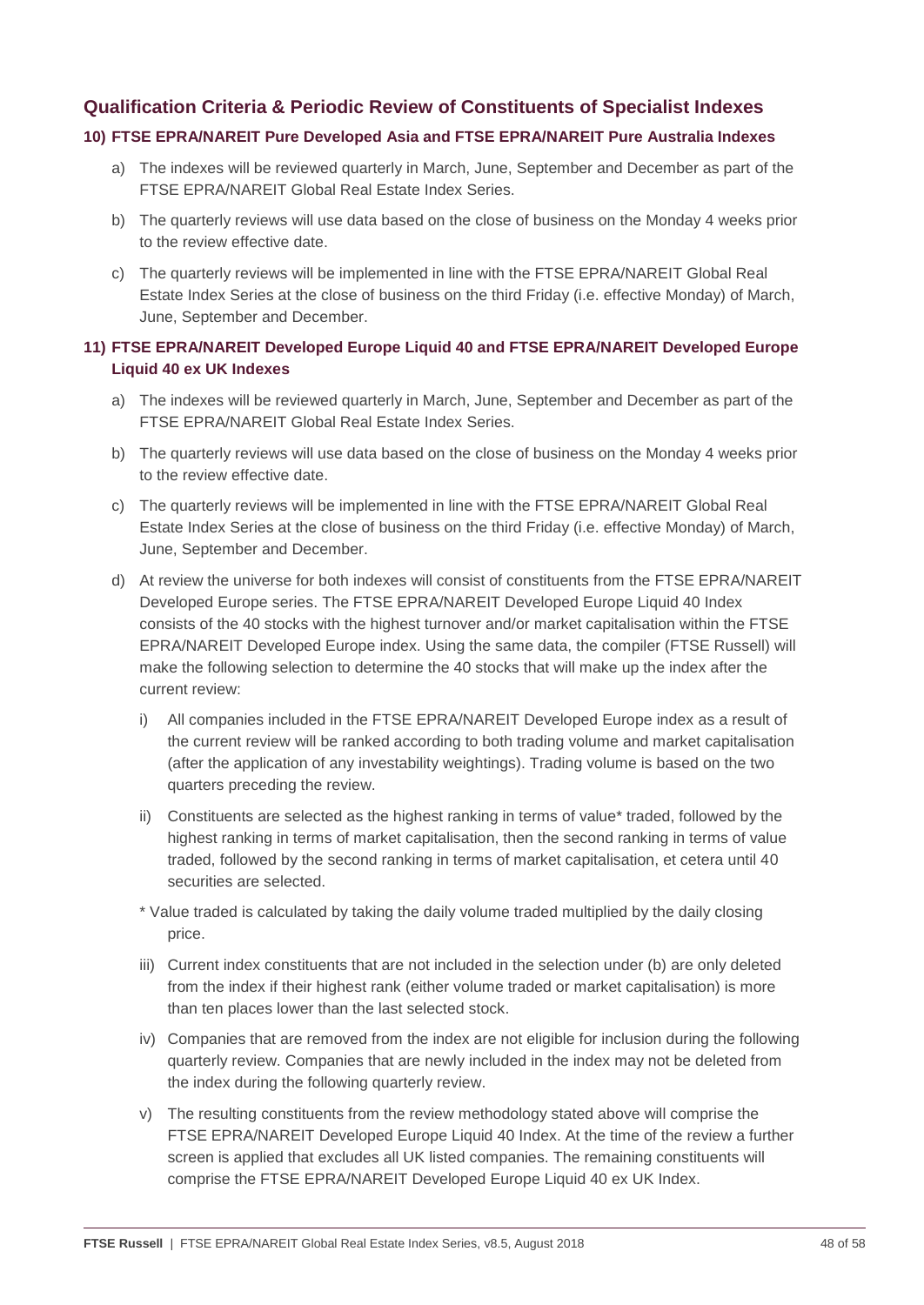#### **12) FTSE EPRA/NAREIT Developed Europe (UK Restricted) Index**

- a) The index will be reviewed annually in June as part of the quarterly FTSE EPRA/NAREIT Developed Europe series review.
- b) The annual review will use data based on the close of business on the Monday 4 weeks prior to the review effective date..
- c) The annual review will be implemented in line with the FTSE EPRA/NAREIT Developed Europe series at the close of business on the third Friday (i.e. effective Monday) of June.
- d) The FTSE EPRA/NAREIT Developed Europe (UK Restricted) Index is derived from the FTSE EPRA/NAREIT Developed Europe Index. At annual review the weight of the UK companies is adjusted, according to the ratio of the UK's GDP divided by Europe's GDP. This ratio is applied to the full market capitalisation of the UK companies in the index. This capping factor/ratio is supplied annually by EPRA. The GDP figures are published in the annual OECD Main Economic Indicators and published on the internet site [http://www.sourceOECD.org.](http://www.sourceoecd.org/) The review process uses the previous calendar year-end GDP figures and previous calendar year-end exchange rates.

#### **13) FTSE EPRA/NAREIT Global/Developed/Emerging REIT & Non-REIT Indexes**

- a) The indexes will be reviewed quarterly in March, June, September and December as part of the FTSE EPRA/NAREIT Global Real Estate Index Series.
- b) The quarterly reviews will use data based on the close of business on the Monday 4 weeks prior to the review effective date.
- c) The quarterly reviews will be implemented in line with the FTSE EPRA/NAREIT Global Real Estate Index Series at the close of business on the third Friday (i.e. effective Monday) of March, June, September and December.
- d) The FTSE EPRA/NAREIT Global/Developed/Emerging REIT & Non-REIT Indexes are derived from the FTSE EPRA/NAREIT Global Real Estate Index Series. Hence, at the quarterly review the series are adjusted to represent the changes implemented to the FTSE EPRA/NAREIT Global Real Estate Index Series. Furthermore, each constituent is assigned a REIT or Non-REIT status making it a member of either index. FTSE Russell, with the assistance of EPRA and NAREIT, screens all stocks and assigns the relevant classification on a quarterly basis (see *Appendix 8.4*).

#### **14) FTSE EPRA/NAREIT Investment Focus Index Series**

- a) The indexes will be reviewed quarterly in March, June, September and December as part of the FTSE EPRA/NAREIT Global Real Estate Index Series.
- b) The quarterly reviews will use data based on the close of business on the Monday 4 weeks prior to the review effective date.
- c) The quarterly reviews will be implemented in line with the FTSE EPRA/NAREIT Global Real Estate Index Series at the close of business on the third Friday (i.e. effective Monday) of March, June, September and December.
- d) The FTSE EPRA/NAREIT Investment Focus Indexes are derived from the FTSE EPRA/NAREIT Global Real Estate Index Series. Hence, at the quarterly review the series is adjusted to represent the changes made to the FTSE EPRA/NAREIT Global Real Estate Index Series. Furthermore, each constituent will be classified as Rental or Non-Rental. EPRA screens all stocks and assigns the relevant classification as detailed in *Appendix 8 5*. A company's Investment Focus classification will be reviewed on an annual basis according to its latest published annual accounts and implemented at the next quarterly review.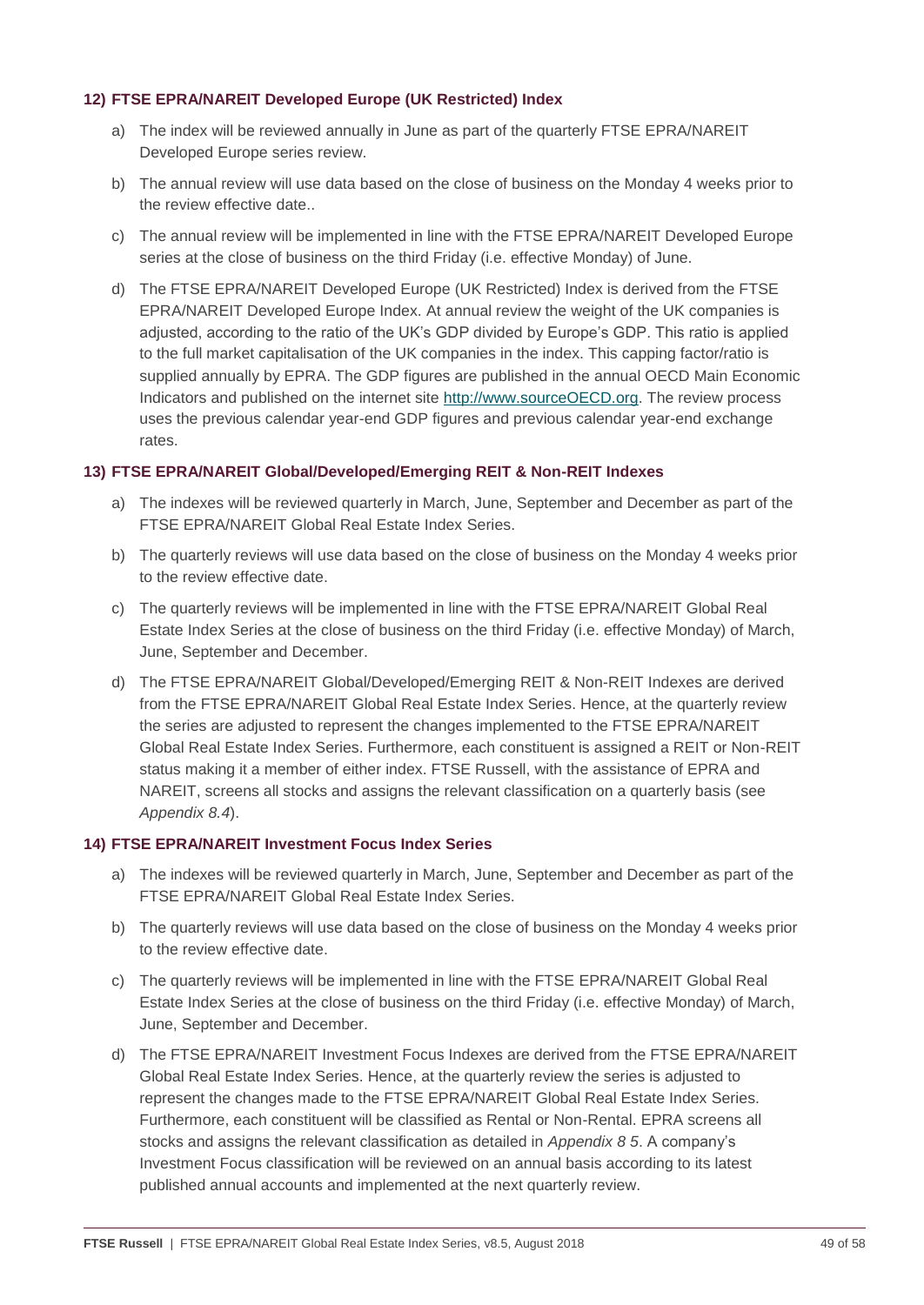#### **15) FTSE EPRA/NAREIT Global Sectors Index Series**

- a) The indexes will be reviewed quarterly in March, June, September and December as part of the FTSE EPRA/NAREIT Global Real Estate Index Series.
- b) The quarterly reviews will use data based on the close of business on the Monday 4 weeks prior to the review effective date.
- c) The quarterly reviews will be implemented in line with the FTSE EPRA/NAREIT Global Real Estate Index Series at the close of business on the third Friday (i.e. effective Monday) of March, June, September and December.
- d) The FTSE EPRA/NAREIT Global Sector Indexes are derived from the FTSE EPRA/NAREIT Global Real Estate Index Series. Hence, at the quarterly review the series are adjusted to represent the changes made to the FTSE EPRA/NAREIT Global Real Estate Index Series. A company's Property Sector classification will be reviewed on an annual basis according to its latest published annual accounts and implemented at the next quarterly review. FTSE Russell, with the assistance of EPRA and NAREIT, screens all stocks and assigns the relevant classification as detailed in *Appendix 8 6*.

#### **16) FTSE EPRA/NAREIT Developed Dividend+ Index Series**

- a) The indexes will be reviewed on an annual basis in September in line with the quarterly review of the FTSE EPRA/NAREIT Global Real Estate Index Series.
- b) The annual reviews will use data based on the close of business on the Wednesday before the first Friday of September, taking into account constituent changes in the September quarterly review of the FTSE EPRA/NAREIT Global Real Estate Index Series.
- c) The annual review will be implemented in September after the close of trading on the third Friday (i.e. effective Monday), in line with the FTSE EPRA/NAREIT Global Real Estate Index Series.
- d) At the time of each review, constituents of the FTSE EPRA/NAREIT Global Real Estate Index Series that have available a forecast/estimate one-year dividend yield (see *Appendix 8 16.f*) of two percent or greater are eligible for inclusion into the FTSE EPRA/NAREIT Dividend+ Index Series. If a forecast/estimate one-year dividend yield is not available, FTSE Russell's historical dividend yield data are used.
- e) The FTSE EPRA/NAREIT Dividend+ Indexes will not have a fixed number of constituents.
- f) Forecast/estimate one year dividend yield data are sourced from Thomson Reuters I/B/E/S. For the review, universe constituents that do not have available this information, FTSE Russell's historical dividend yield data are used. Dividend yields are calculated by dividing the one-year dividends per share forecast/estimates by the underlying FTSE Russell stock price at the review data cut-off date. Thomson Reuters I/B/E/S data will be taken from the close of business on the third Thursday of August.

#### **17) FTSE EPRA/NAREIT Developed Asia 33 Index**

- a) The FTSE EPRA/NAREIT Developed Asia 33 Index will be reviewed semi- annually in June and December.
- b) The Index constituents will be compiled using data after the close of business on the Monday 4 weeks prior to the review effective date, taking into account any changes that would be implemented at the semi annual review.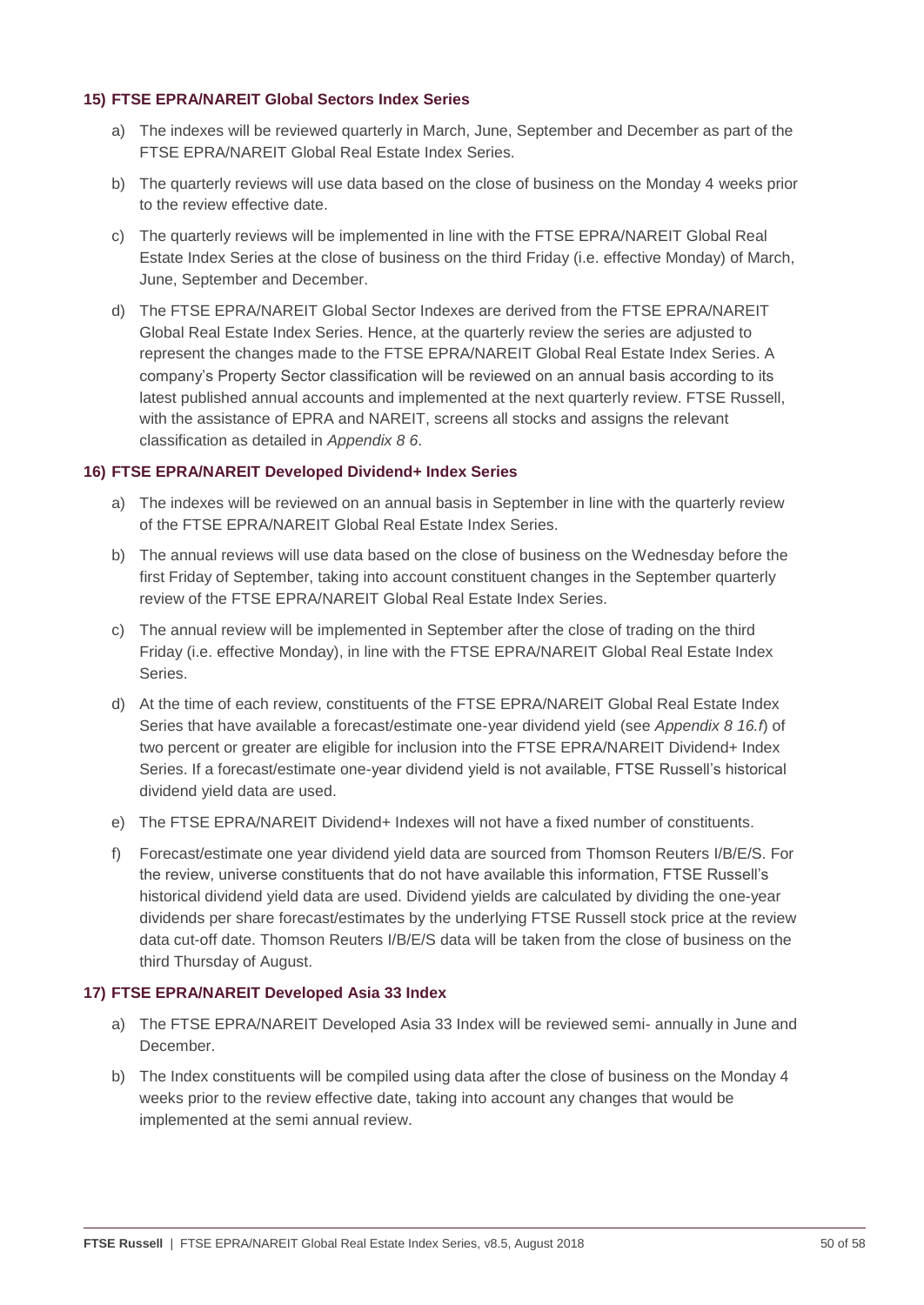- c) The index review would be implemented in line with the FTSE EPRA/NAREIT Global Index Series, i.e. after the close of business on the third Friday (i.e. effective Monday) of June and December.
- d) At review the eligible stocks are ranked by their investable market capitalisation (after free float). Any company with REIT status which has an investable market capitalisation of greater or equal to 0.40% of the FTSE EPRA/NAREIT Developed Asia Index will be included into the index until 33 constituents have been selected. If no more REITs satisfy the size rule Non-REITs are ranked by investable market capitalisation and the next highest company is added until 33 constituents are selected.
- e) To provide stability and reduce turnover and costs at review a buffer of 5 stocks either side of the 33 cut-off is implemented.
	- I.A company will be inserted at the periodic review if it rises above the 28th position, when eligible companies are ranked by investable market capitalisation.
	- II.A company will be deleted at the periodic review if it falls below the 38th position, when eligible companies are ranked by investable market capitalisation.
- f) At review a constant number of constituents will be maintained. Where a greater number of companies qualify to be inserted in the index than those qualifying to be deleted, the lowest ranking constituents presently included in the index will be deleted to ensure that an equal number of companies are inserted and deleted at the semi annual review. Likewise, where a greater number of companies qualify to be deleted than those qualifying to be inserted, the securities of the highest ranking companies which are presently not included in the Index will be inserted to match the number of companies being deleted at the semi annual review.
- g) The index will be capped at review, with no stock having a weight greater than 10 per cent of the index and no country greater than 40% of the index. The capping will be calculated using the second Friday's closing prices adjusted for corporate actions, with the constituent shares and investability weightings from the start of trading on the review implementation date (i.e. the next working day following the third Friday).
- 18) FTSE EPRA/NAREIT Asia ex Japan REITS Index
	- a) The indexes will be reviewed quarterly in March, June, September and December as part of the FTSE EPRA/NAREIT Global Real Estate Index Series.
	- b) The quarterly reviews will use data based on the close of business on the Monday 4 weeks prior to the review effective date.
	- c) The quarterly reviews will be implemented in line with the FTSE EPRA/NAREIT Global Real Estate Index Series at the close of business on the third Friday (i.e. effective Monday) of March, June, September and December.
	- d) The index will be capped at review, with no stock having a weight greater than 10 per cent of the index. The capping will be calculated using the second Friday's closing prices adjusted for corporate actions, with the constituent shares and investability weightings from the start of trading on the review implementation date (i.e. the next working day following the third Friday).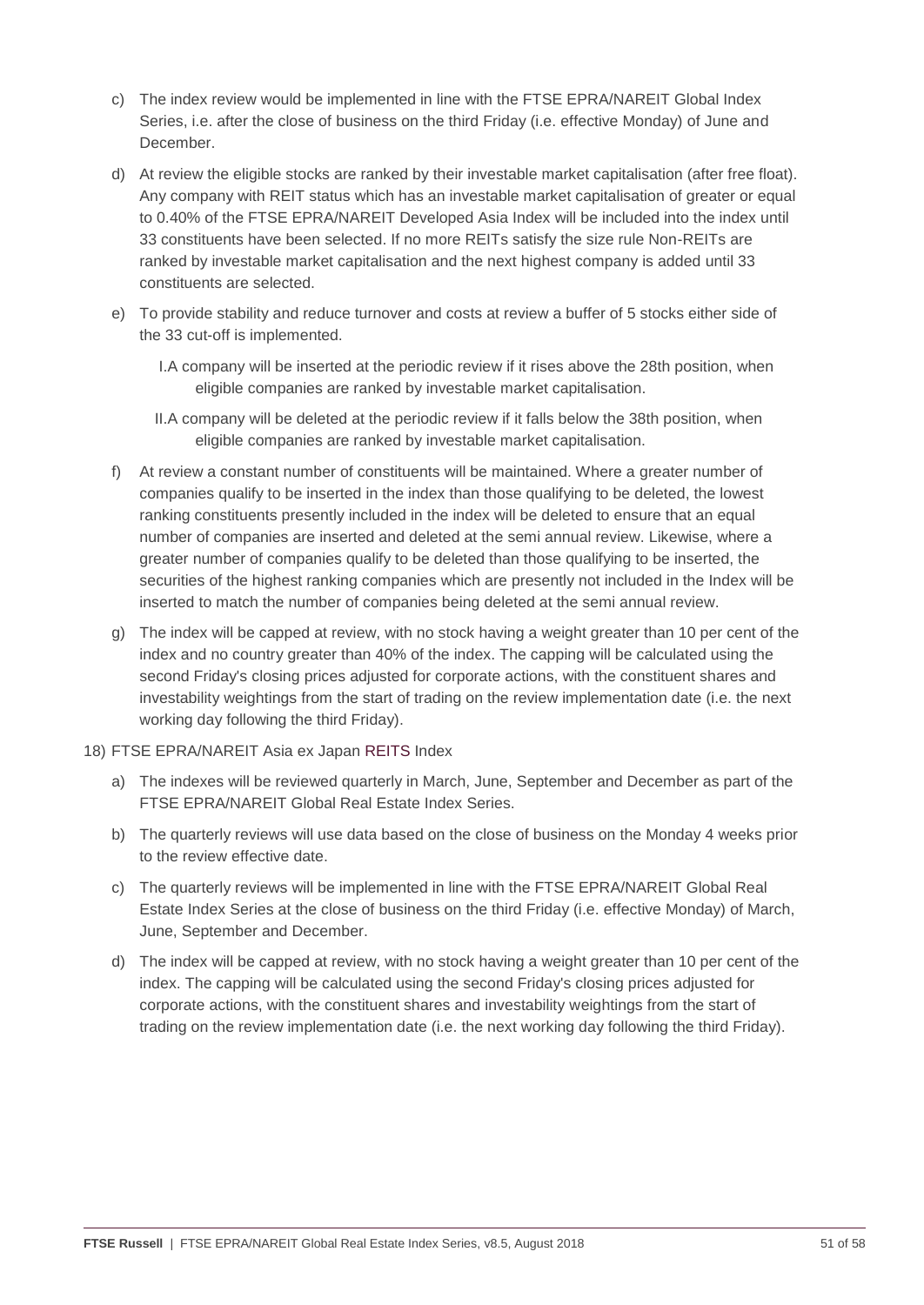## **Changes to Constituent Companies of Specialist Indexes**

#### **19) FTSE EPRA/NAREIT Pure Developed Asia and FTSE EPRA/NAREIT Pure Australia Indexes**

- a) Additions into the index series will be applied at the fifth day of trading of the eligible stock.
- b) Intra-review changes will be in-line with the underlying FTSE EPRA/NAREIT Developed Asia Index Series. A constituent will be removed from the FTSE EPRA/NAREIT Pure Developed Asia and FTSE EPRA/NAREIT Pure Australia Indexes if it is also removed from the underlying FTSE EPRA/NAREIT Developed Asia Index Series.
- c) If a constituent is acquired by a non-constituent, the constituent will be removed from the indexes.

#### **20) FTSE EPRA/NAREIT Developed Europe Liquid 40 and FTSE EPRA/NAREIT Developed Europe Liquid 40 ex UK Indexes**

- a) If, due to a corporate action, the number of constituents deviates from 40, the index is only rebalanced at the quarterly review and not at the time of the corporate action. Hence additions into the indexes will only be applied at the quarterly review since the number of constituents is not fixed at 40 intra review.
- b) Intra-review changes will be in-line with the underlying FTSE EPRA/NAREIT Developed Europe Index. A constituent will be removed from the indexes if it is also removed from the underlying FTSE EPRA/NAREIT Developed Europe Index.

#### **21) FTSE EPRA/NAREIT Developed Europe (UK Restricted) Index**

- a) Changes and additions into the index series will be applied in-line with the FTSE EPRA/NAREIT Europe Index series.
- b) A constituent will be removed from the FTSE EPRA/NAREIT Developed Europe (UK restricted) Index if it is also removed from the underlying FTSE EPRA/NAREIT Developed Europe Index.
- c) If a constituent is acquired by a non-constituent, the constituent will be removed from the FTSE EPRA/NAREIT Developed Europe (UK restricted) Index.
- d) Where two index constituents merge, or one index constituent is acquired by another constituent, the factor that is applied to the investable market capitalisation is adjusted so that the new entity remains the same weight within the index as the combined remerged index weights. If an index constituent has a complex reorganisation or de-merger, the newly spun-off company will remain eligible for inclusion into the index as long as it remains a constituent in the FTSE EPRA/NAREIT Developed Europe Index. The new spun-off company will retain the same factor as its parent company until the next annual review.

#### **22) FTSE EPRA/NAREIT REIT & Non-REIT Indexes**

- I. In the case of an initial public offering, when the REIT status of a constituent is unknown, the constituent will enter the FTSE EPRA/NAREIT Non-REIT Index unless:
	- a) The constituent makes a formal announcement that it opts, or complies with, REIT legislation in its country of domicile.
	- b) Or, the constituent qualifies for REIT status in its latest published set of annual accounts.
- II. Intra-review changes will be in line with the underlying FTSE EPRA/NAREIT Global Real Estate Index Series. A constituent will be removed from the FTSE EPRA/NAREIT REIT & Non-REIT Indexes if it is also removed from the underlying FTSE EPRA/NAREIT Index.
- III. Classification changes: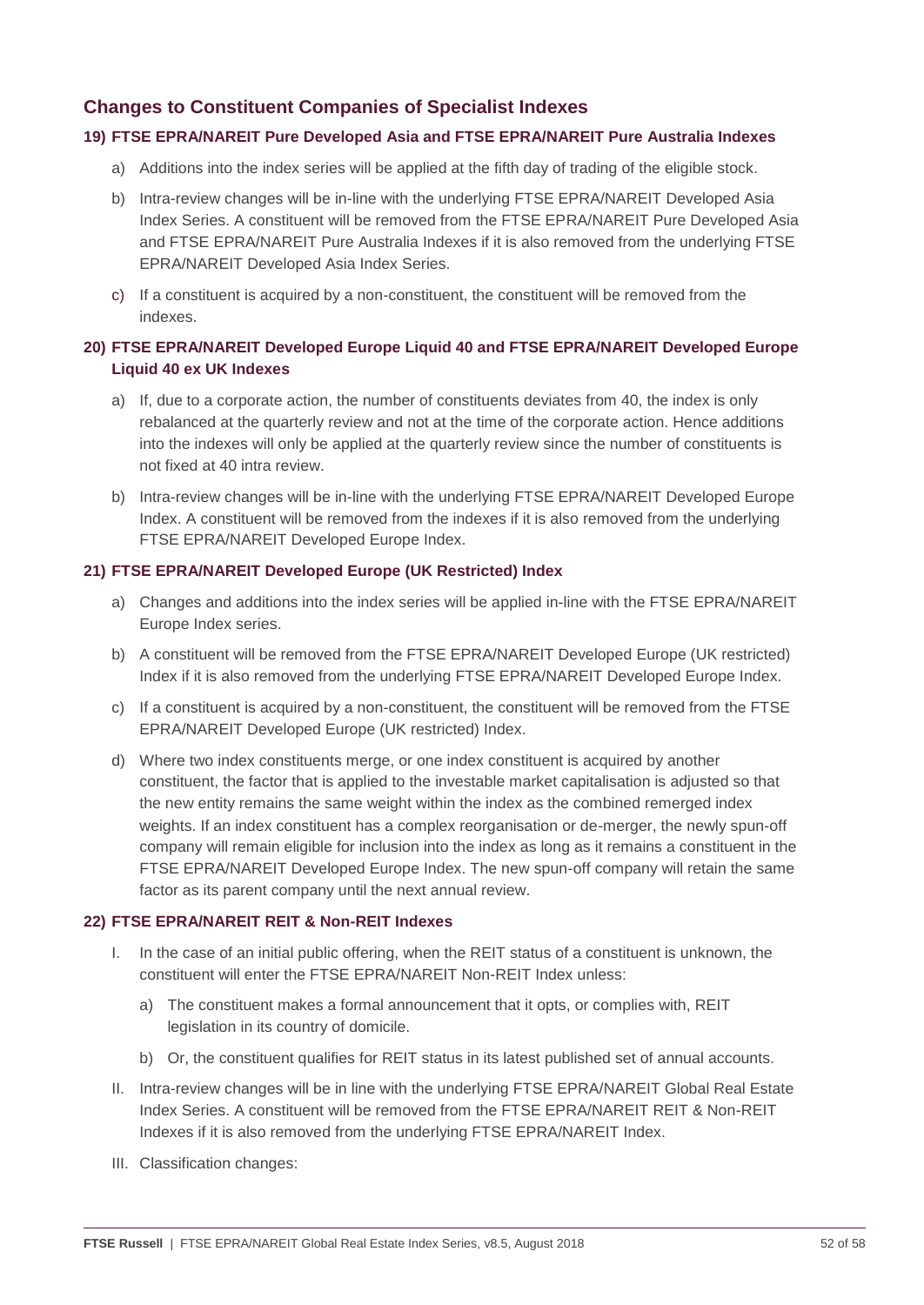- a) Changes to the classification of a company will be advised by FTSE Russell and the necessary adjustments will be made at the same time that the constituent changes are implemented.
- b) Where a constituent is the subject of a merger, restructure or complex takeover which results in a constituent (or part of a constituent) being absorbed by another constituent, the REIT status of the resulting constituent(s) will be reviewed by FTSE Russell.
- c) Any adjustment resulting from a change in a company's classification will be implemented at the same time that any relevant constituent changes are implemented in the Index.

#### **23) FTSE EPRA/NAREIT Investment Focus Index Series**

- I. Additions into the index series will be applied in-line with the FTSE EPRA/NAREIT Developed Index.
- II. Intra-review changes will be in line with the underlying FTSE EPRA/NAREIT Global Real Estate Index Series. A constituent will be removed from the FTSE EPRA/NAREIT Investment Focus Index Series if it is also removed from the underlying FTSE EPRA/NAREIT Developed Index.
- III. Classification changes:
	- a) Changes to the classification (Rental/Non-Rental) of a company will be advised by FTSE Russell and the necessary adjustments will be made at the same time that the constituent changes are implemented.
	- b) Where a constituent is the subject of a merger, restructure or complex takeover which results in a constituent (or part of a constituent) being absorbed by another constituent, the Rental/Non-Rental classification of the resulting constituent(s) will be reviewed by FTSE Russell.
	- c) Any adjustment resulting from a change in a company's classification will be implemented at the same time that any relevant constituent changes are implemented in the Index.

#### **24) FTSE EPRA/NAREIT Global Sector Index Series**

- a) Additions into the Index Series will be applied in-line with the FTSE EPRA/NAREIT Developed Index.
- b) Intra-review changes will be in line with the underlying FTSE EPRA/NAREIT Developed Index. A constituent will be removed from the FTSE EPRA/NAREIT Global Sector Index Series if it is also removed from the underlying FTSE EPRA/NAREIT Developed Index.
- c) Classification changes
	- I. Changes to the classification of a company will be advised by FTSE Russell and the necessary adjustments will be made at the same time that the constituent changes are implemented.
	- II. Where a constituent is the subject of a merger, restructure or complex takeover which results in a constituent (or part of a constituent) being absorbed by another constituent, the industry classification of the resulting constituent(s) will be reviewed by FTSE Russell.
	- III. Any adjustment resulting from a change in a company's classification will be implemented at the same time that any relevant constituent changes are implemented in the Index.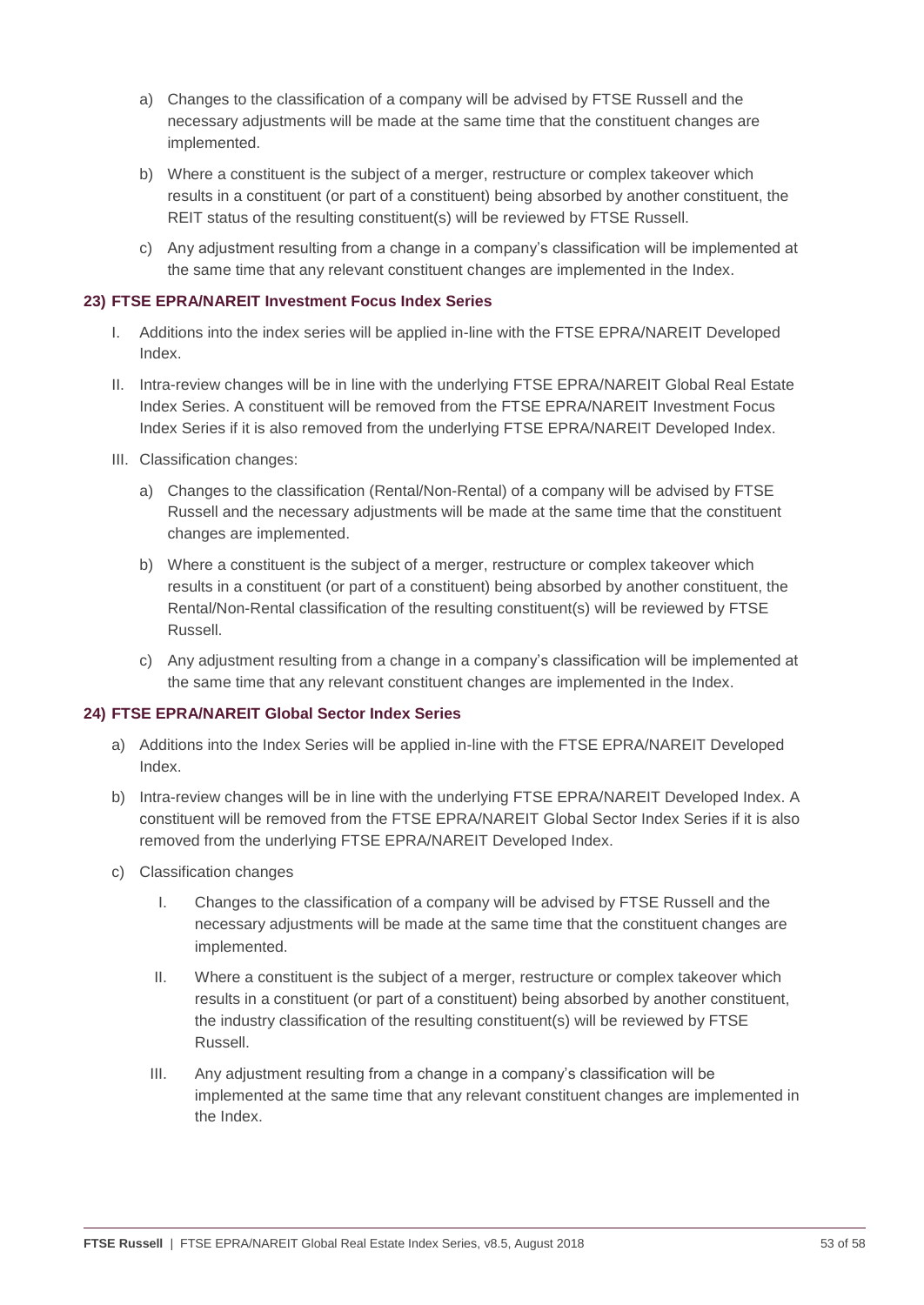#### **25) FTSE EPRA/NAREIT Developed Dividend+ Index Series**

- a) Additions into the index series will only be applied at the annual review in September.
- b) Intra-review deletions will be in line with the underlying FTSE EPRA/NAREIT Global Index Series. A constituent will be removed from the FTSE EPRA/NAREIT Developed Dividend+ Index Series if it is also removed from the underlying FTSE EPRA/NAREIT Developed Index Series.

#### **26) FTSE EPRA/NAREIT Developed Asia 33 Index**

- a) When a constituent is added to the FTSE EPRA/NAREIT Global Index Series, it will be considered for inclusion at the next semi annual review. However, a fast entry rule has been put in place to capture any substantial IPOs.
- b) A new issue will be included intra review if the company has a REIT status and is equal or greater than the 10th position company in the index, when companies are ranked by investable market capitalisation. The addition of a new security will be implemented after the close of business on the fifth day of trading and the index will need to be re-capped.
- c) If a constituent of the underlying universe is removed, the constituent will be removed from the Index, where applicable. Where a constituent is removed from the index, it will not be replaced until the next periodic review.
- d) If an index constituent has a complex reorganisation or demerger, the newly spun-off company will not be considered for inclusion in the index unless it remains part of the eligible universe and its investable market capitalisation is greater than the smallest index constituent. If it is eligible for inclusion, the index may have more than 33 constituents until the next semi annual review.
- e) Where two index constituents merge or one Index constituent is acquired by another constituent, a vacancy will be created. The vacancy will not be filled and the index will remain with less than 33 constituents until the next semi annual review. If an index constituent acquires or merges with a non-constituent, the new entity will remain in the index. If an existing constituent is acquired by a non-constituent, the newly created non-constituent will be considered for entry only if it meets all the eligibility criteria.

#### **27) FTSE EPRA/NAREIT AIM Index**

Securities in the FTSE EPRA NAREIT AIM Index will be tested for liquidity separate to the rest of the Index Series by calculating its velocity trading per month. The velocity trade is calculated by summing each month's daily volumes traded adjusted for the effect of corporate events where appropriate and dividing it by the free float adjusted shares in issue on offer on the last day of the month.

- a) To be eligible for inclusion, non-constituent securities must trade at least 0.25% of their shares in issue (after the application of any free float weightings) based on their velocity trade per month for at least ten of the twelve months prior to the annual review in December.
- b) For existing constituents, securities must trade at least 0.25% of its shares in issue (after the application of any free float weightings) based on its velocity trade per month for at least eight of the twelve months prior to the annual review in December.
- c) A security that is excluded because it fails the liquidity requirement will be excluded from the FTSE EPRA NAREIT AIM Index until the next periodic review.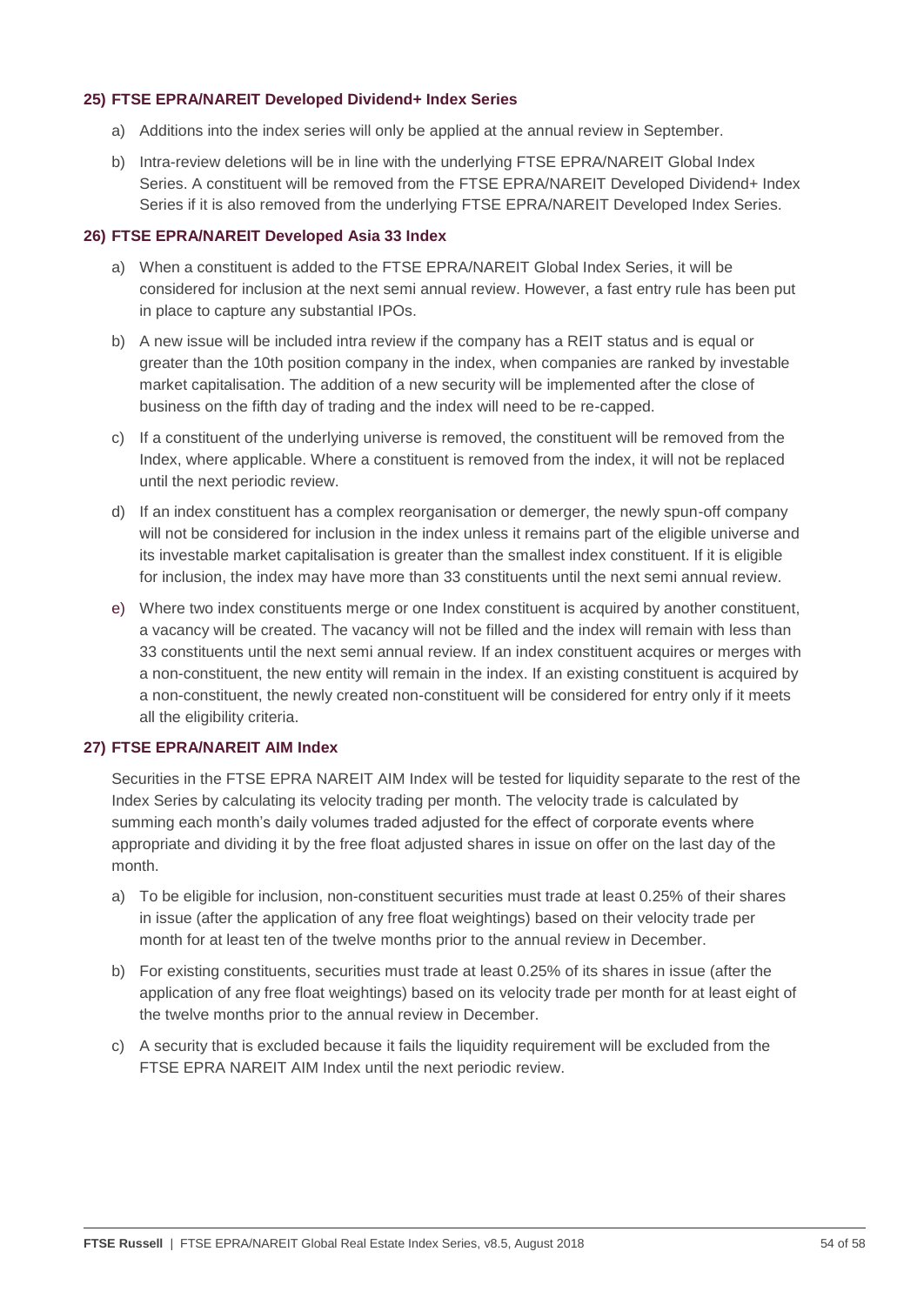#### **28) FTSE EPRA/NAREIT Super Liquid Index Series**

- a) The FTSE EPRA/NAREIT Super Liquid Index Series will be reviewed annually in March and will consists of the following indexes:
	- FTSE EPRA/NAREIT Developed Super Liquid Index
	- FTSE EPRA/NAREIT Developed Europe Super Liquid Index
	- FTSE EPRA/NAREIT Developed Asia Super Liquid Index
	- FTSE EPRA/NAREIT US Super Liquid Index
- b) Intra-review changes will be in line with the underlying FTSE EPRA/NAREIT Index. A constituent will be removed from the FTSE EPRA/NAREIT Super Liquid Index Series if it is also removed from the underlying FTSE EPRA/NAREIT Index.
- c) Please refer to the FTSE Super Liquid Index Series Ground Rules for more information.
- 29) FTSE EPRA/NAREIT Asia ex Japan REITS Index
	- a) Additions into the index series will be applied in-line with the FTSE EPRA/NAREIT Global Real Estate Index.
	- b) Intra-review changes will be in line with the underlying FTSE EPRA/NAREIT Global Real Estate Index Series.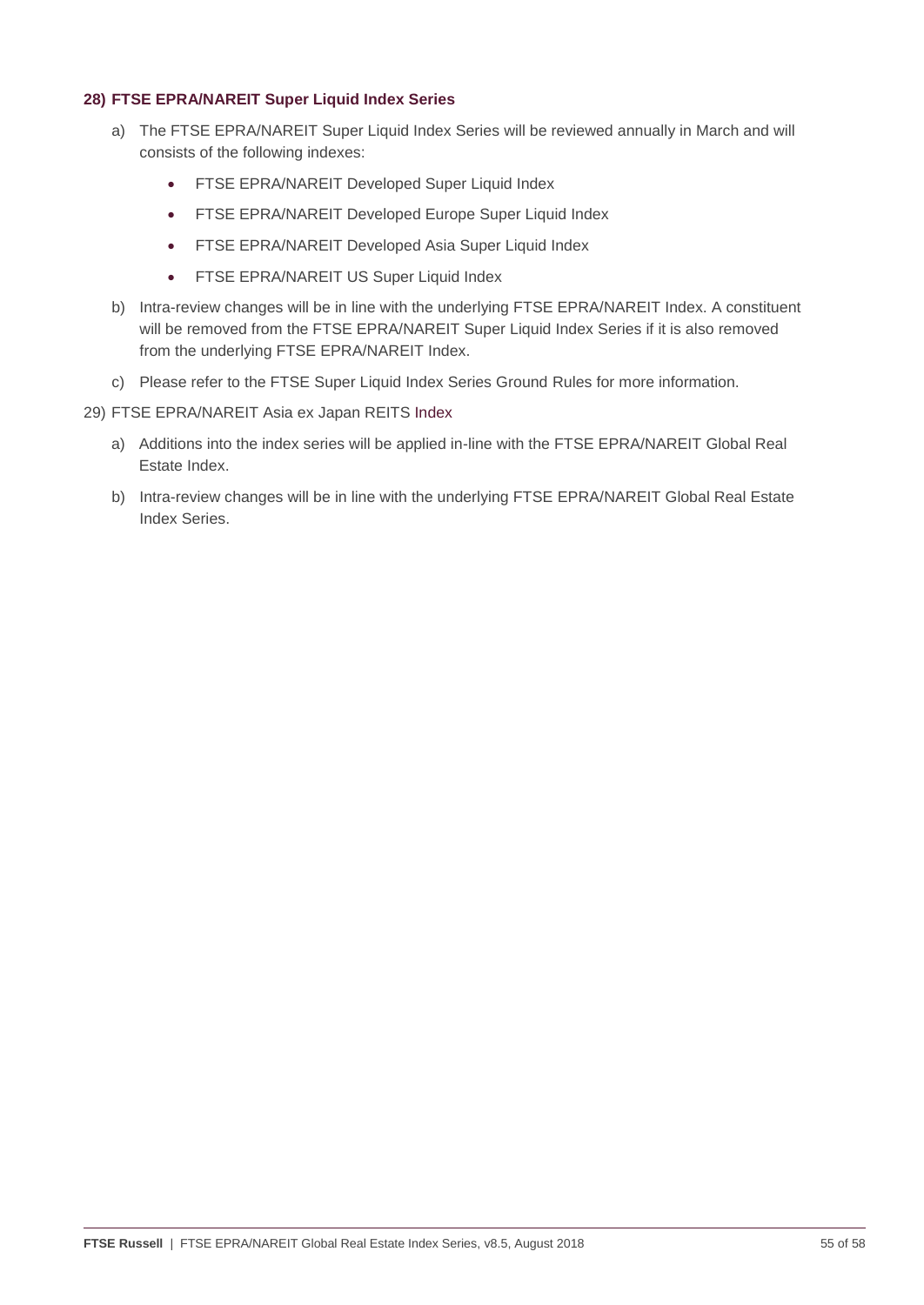

# <span id="page-55-0"></span>**Appendix 9: Status of Real Time Indexes**

The FTSE EPRA/NAREIT Global Real Estate indexes that are calculated in real time (see *Appendix 2*) are made available with one of the following designations:

#### **A) Firm**

- i) The indexes are active and being calculated during Official Market Hours using prices on the eligible exchanges. No message will be displayed against the index value.
- ii) The Official Closing Prices for the indexes will be based on Exchange Official Closing Prices for each country.

#### **B) Closed**

The indexes have ceased all calculations for the day. The message 'CLOSE' will be displayed against the index value calculated by FTSE Russell.

#### **C) Held**

During Official Market Hours, an index has exceeded pre-set operating parameters, and the calculation has been suspended pending resolution of the problem. The message 'HELD' will be displayed against the last index value calculated by FTSE Russell.

### **D) Indicative**

If there is a system problem or situation in the market that is judged to affect the quality of the constituent prices at any time when an index is being calculated, the index will be declared indicative (e.g., normally where a 'fast market' exists in the equity market). The message 'IND' will be displayed against the index value calculated by FTSE Russell.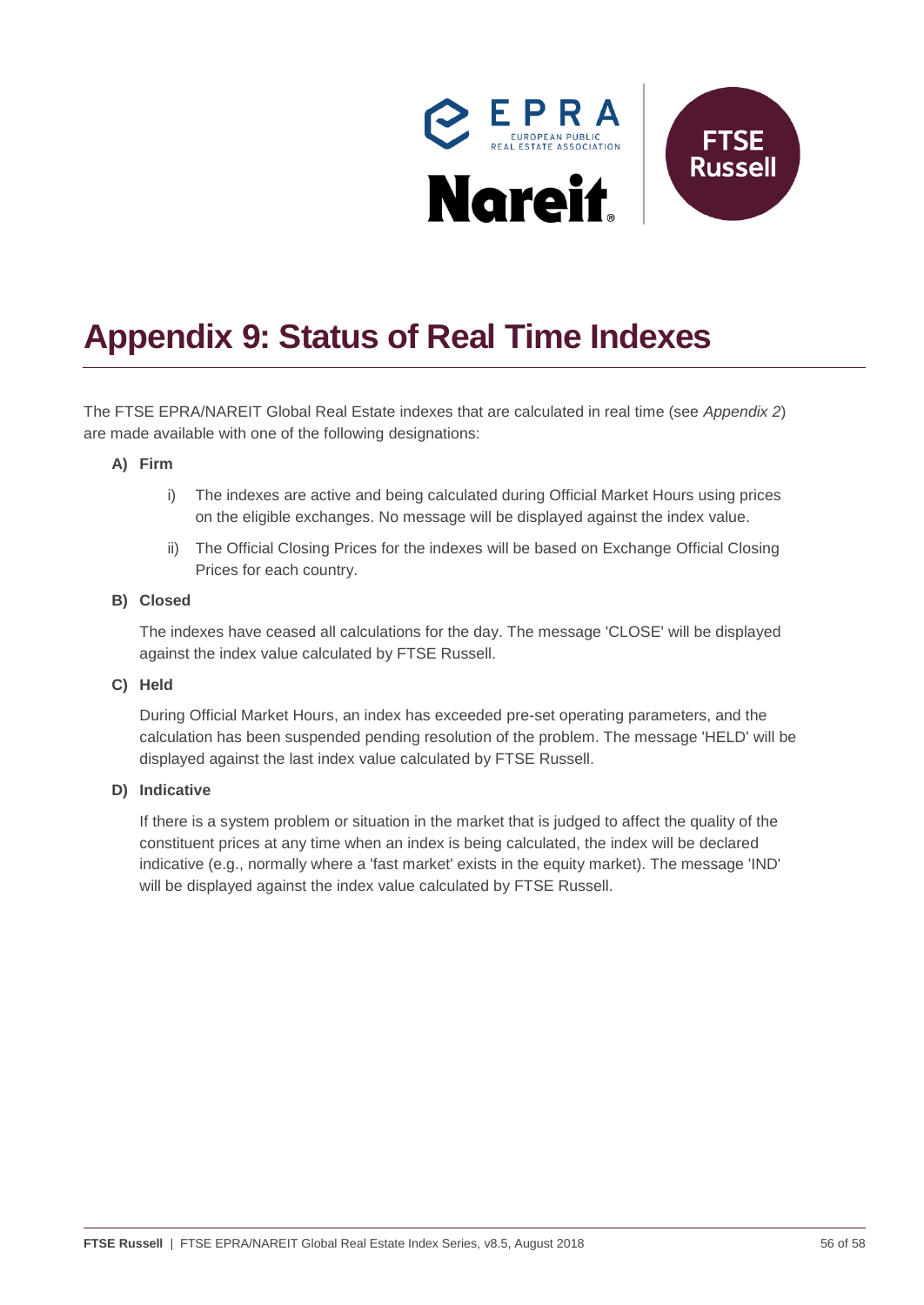

# <span id="page-56-0"></span>**Appendix 10: Further Information**

A Glossary of Terms used in FTSE Russell's Ground Rule documents can be found using the following link:

#### [Glossary.pdf](http://www.ftse.com/products/downloads/Glossary.pdf)

Further information on the FTSE EPRA/NAREIT Global Real Estate Index Series is available from FTSE Russell on [www.ftserussell.com.](http://www.ftserussell.com/) Contact details can also be found on this website.

#### **EPRA**

Further information on the real estate screening criteria and EPRA are available on [www.epra.com.](http://www.epra.com/) Contact details can also be found on this website.